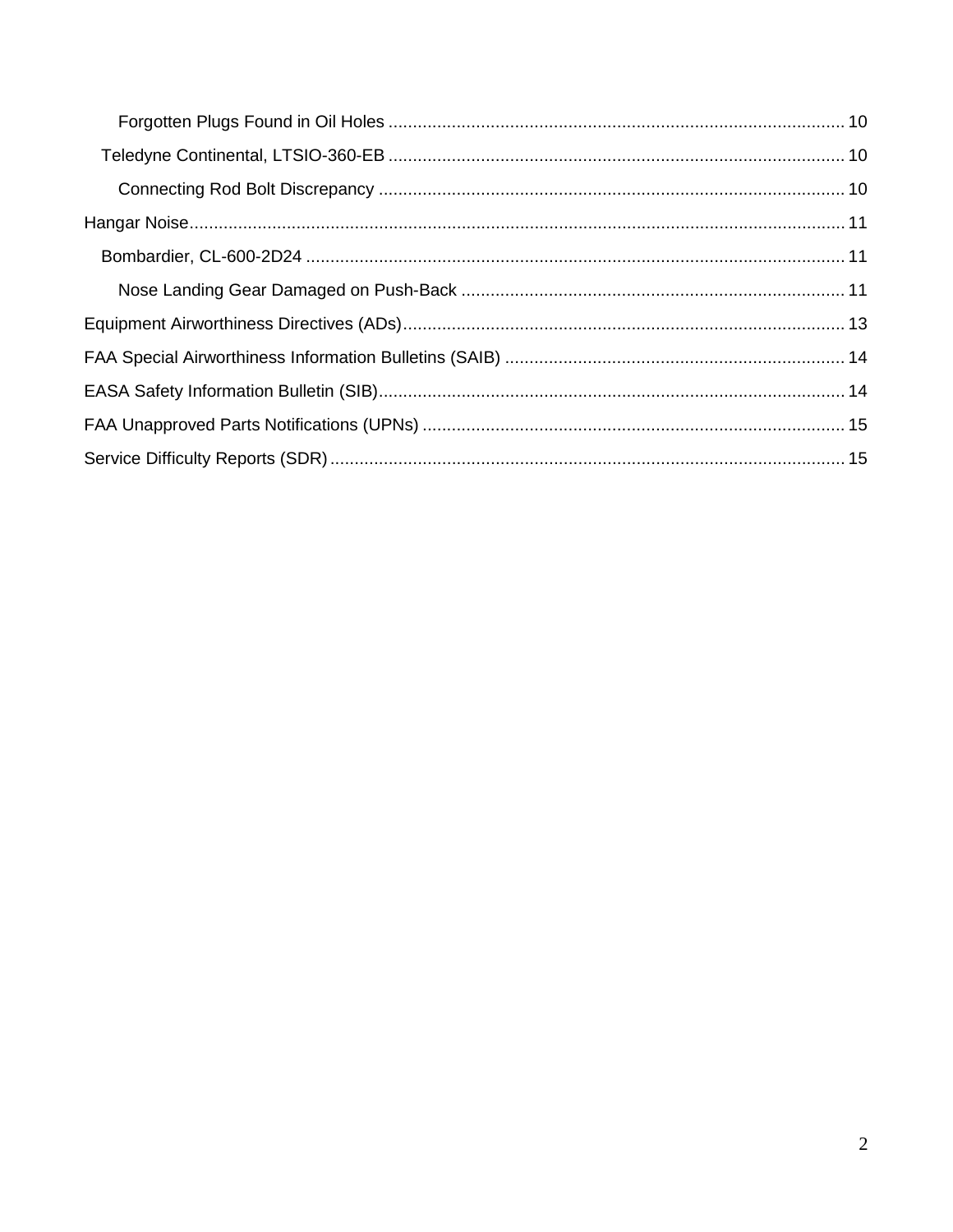# <span id="page-2-0"></span>**Head's Up**

#### <span id="page-2-1"></span>**Aerospatiale, ATR 42 Wheel Assembly Tie Bolt Failures**

#### <span id="page-2-2"></span>*Subject:*

It has come to the attention of Transport Canada through the Web Service Difficulty Reporting System (WSDRS) that numerous operators of the ATR-42 series aircraft, have had main wheel tie bolts found sheared or missing.

Over the past year, nine SDRs have been submitted via the WSDRS for this problem.

Typically, the operators have reported hearing an odd sound emanating from the wheel assembly while towing the aircraft in the hangar or from the gate. Upon further inspection, most operators find the remains of a tie bolt loose within the cavity between the brake system and the wheel. Other operators have detected the problem upon removal of the wheel assembly, due to tire wear or one operator found the wheel assembly would not hold air pressure.

The manufacturer of the wheel assemblies, Meggitt Aircraft Braking Systems, issued service bulletin (SB) ATR42-32-33, dated June 14 1999, to attempt to address this issue. Meggitt has introduced through this SB an increased torque value and torqueing sequence for the tie bolts, as well as specific cautions as to the use of power and automatic tightening devices.

Most operators send their wheel assemblies out to overhaul facilities for repair and non-destructive testing (NDT) as applicable. It is recommended that the operator ensure the overhaul facility is following the most up-to-date information prior to performing the overhaul and assembly of these wheel assemblies. Special attention should be given to the tie bolts themselves. The Meggitt component maintenance manual (CMM) for the wheel assemblies in the part number 5006856 series has specific instructions pertaining to the inspection of the bolts and nuts, including a Magnetic-Particle Inspection (MPI) for cracks, paying particular attention to the radius under the bolt head and to the threads adjacent to the bolt shank.

The CMM also states "An equivalent bolt maintenance program may be established by aircraft operators with service experience whereby bolts are replaced based on usage."

Transport Canada recommends following the CMM and SB ATR42-32-33 while operating these wheel assemblies. Doing this should give operators of the ATR-42 series aircraft the life expected from these components.



Sheared nuts from main wheel tie bolts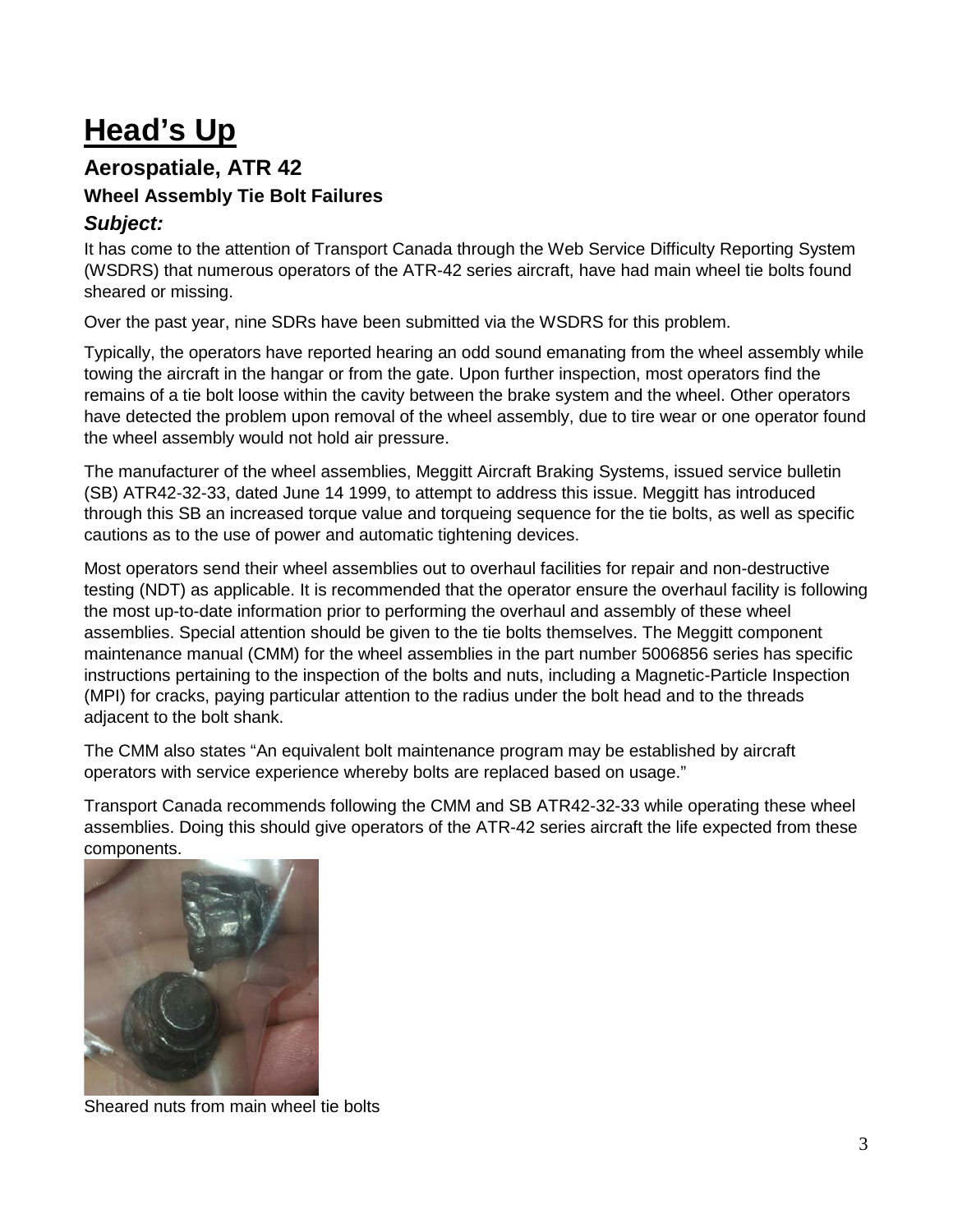## <span id="page-3-0"></span>**Boeing, 757-2B7**

#### <span id="page-3-1"></span>**The Effects of Skydrol**

SDR #: 20171004006

#### *Subject:*

While approaching the gate, the crew noticed a "left hyd. Qty." warning message appear. The aircraft was brought to a stop at the gate, and shut down normally. Maintenance noticed a large hydraulic leak from the left gear bay, and a total of 5 ramp personnel assisting with marshaling the aircraft were exposed to the atomized skydrol as a result of the high pressure leak. The ramp personnel affected were taken to the hospital with various symptoms, including vomiting. Maintenance staff found the cause of the leak, which turned out to be a ruptured hydraulic line going to the down lock actuator, and subsequently replaced the unserviceable component.

#### *Transport Canada Comments:*

This SDR reminds us of the effects of Skydrol on the body. These individuals were not expecting to be in contact with the chemical. When you are anticipating the potential of contact with Skydrol, please wear proper personal protective equipment (PPE) such as gloves and eye protection.

# <span id="page-3-2"></span>**Fixed Wing**

### <span id="page-3-3"></span>**Aerospatiale, ATR-72-202**

#### <span id="page-3-4"></span>**Mystery Bang Leads to Discovery of Severe Damage**

SDR #: 20170516007

#### *Subject:*

The aircraft was on an overnight stay when a mechanic opened the passenger/crew entry door. As the door was almost entirely open, the mechanic heard a loud bang and the weight of the door increased suddenly. Investigation revealed that the passenger door forward-lower counterbalance spring anchorage fitting had separated from the aircraft. Further investigation showed the intercostal plate to which the anchorage fitting was attached had cracked and let go from the rest of the aircraft structure.

#### *Transport Canada Comments:*

Transport Canada recommends that all ATR-72 operators who have aircraft Manufacturer Serial Number 737 and prior, incorporate service bulletin (SB) no. ATR72-53-1086. This SB encompasses the addition of stronger fasteners on the attach fitting with intent of preventing such a failure. As always, follow the manufacturer's instructions for continued airworthiness (ICA) and all instructions embodied within service bulletins.

In this instance, the mechanic was fortunate that the door was near end travel and almost open. Had the door been in a higher position an injury may have occurred.

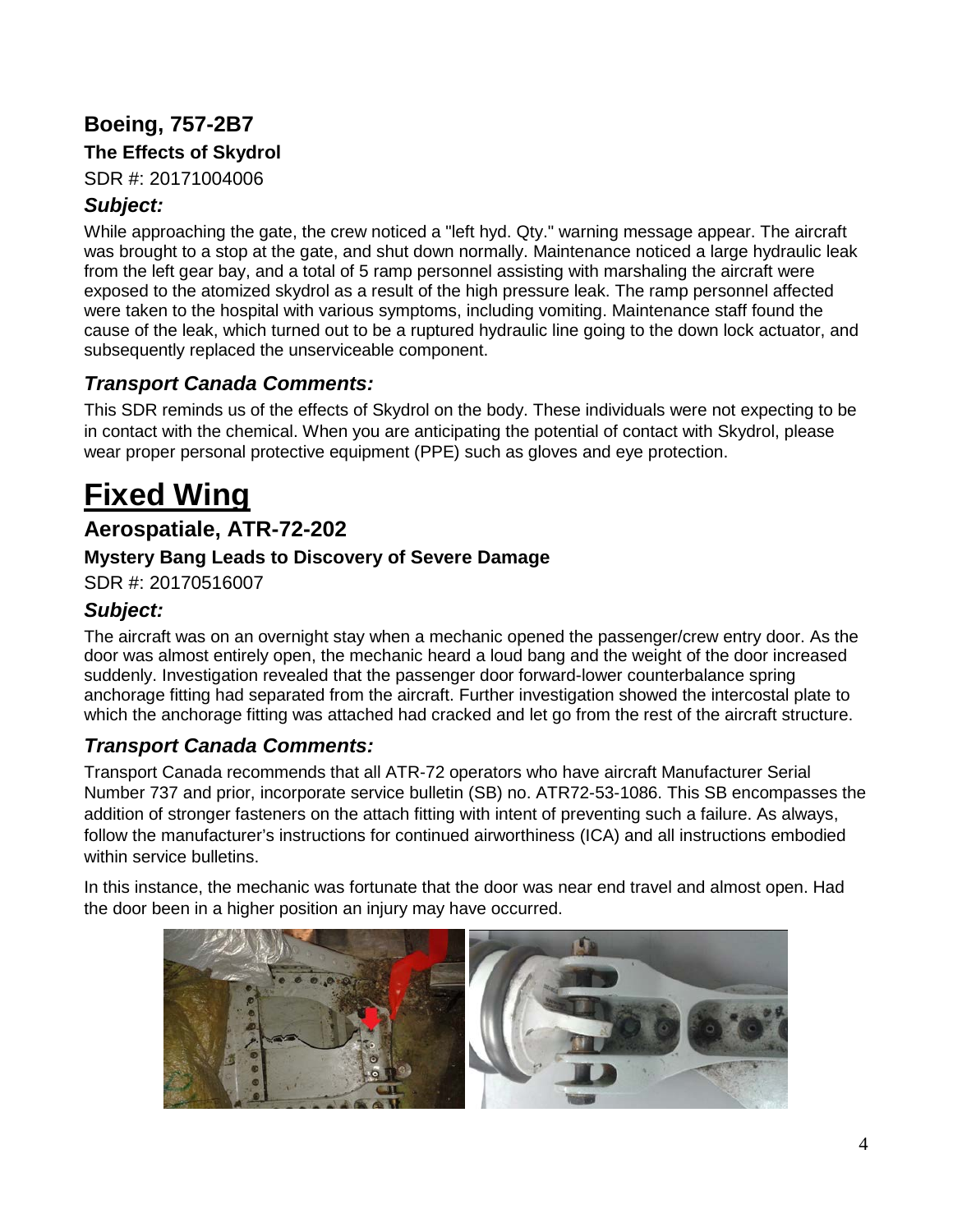# <span id="page-4-0"></span>**Aerospatiale, ATR 42 500**

#### <span id="page-4-1"></span>**Attentive Walk Around Leads to Abnormal Discovery**

SDR #: 20170607015

#### *Subject:*

While performing a crew walk around, it was noticed that the lens part of the left-hand NAV light cover assembly was missing. The lens must have come off during previous flight. The left-hand NAV light cover assembly was then replaced and the aircraft returned to service.

#### *Transport Canada Comments:*

Although this might seem like a small occurrence, it reminds us all that a slow attentive walk around can lead to abnormal discoveries.



Wing tip with no lens Clean surface with no lens

## <span id="page-4-2"></span>**Bombardier, CL-600-2D15**

#### <span id="page-4-3"></span>**Fuel Imbalance and Ejector Line Internal Crack**

SDR #: 20161219005

#### *Subject:*

A fuel imbalance caution message occurred in flight. After the system troubleshooting was complete, maintenance found the right-hand primary ejector fuel feed flex line cracked internally. The cracked line was part number (P/N) R27169-1 (vendor P/N CC670-62022-4). The part appeared to be original equipment.

A new line was installed and the system was tested for leaks and proper function.

#### *Transport Canada Comments:*

A review of the SDR database notes (4) cases of a fuel imbalance but this is the only case of a cracked feed line.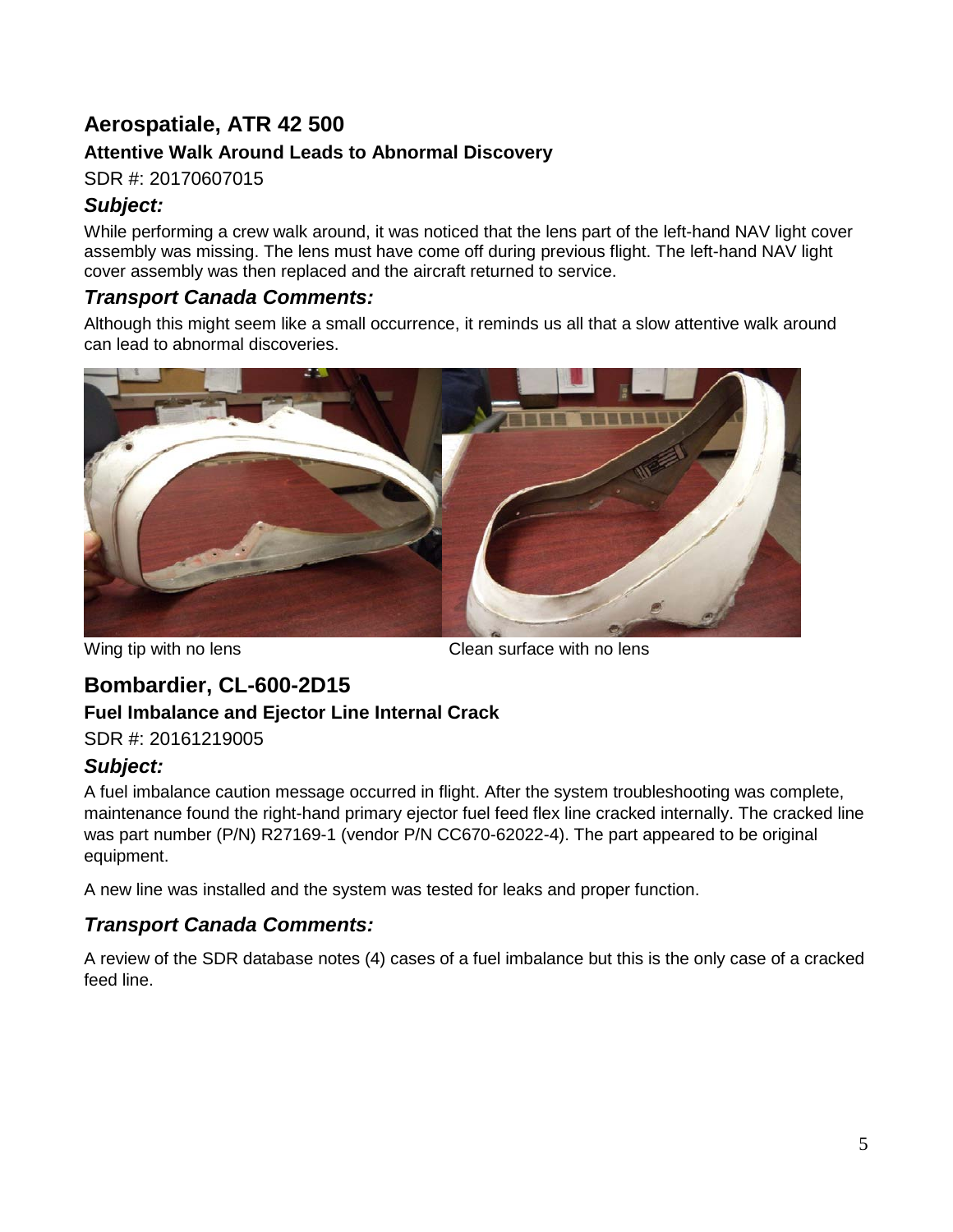## <span id="page-5-1"></span><span id="page-5-0"></span>**de Havilland – Canada, DHC-8-400 Cracked Brake Fitting**

SDR #: 20170918003

#### *Subject:*

During ground handling, a hydraulic leak was noted from the #1 nacelle. Maintenance investigation determined that both brake fuse/shuttle assemblies were leaking from the lower (parking brake) fittings. The fittings were found to be cracked perpendicular to the threads. The fuses were replaced and the aircraft was subsequently released for service.



Cracked brake fitting

#### <span id="page-5-3"></span><span id="page-5-2"></span>**Douglas, DC3C Attentive Walk Around Prevents Possible Incident** SDR #: 20170614007, 20171127017

# *Subject:*

During two separate incidents, an operator of the DC3C with the Basler turbo prop conversion has found cracked outboard elevator attachment hinge fittings. The first incident occurred during a pilot preflight walk around. The pilot was checking for free play at the left-hand elevator and noted a clunking sound while shaking the elevator. Further investigation found that the left-hand outboard elevator attachment hinge horn was broken at the bolt attachment.

The second incident occurred during a 150-hour inspection. A close visual inspection of the elevator attachment hinge fitting, located on the right-hand outboard stabilizer location, showed signs of cracked paint. The AME further examined the area closely with a borescope and detected a crack. The crack was not visually detectable without the aid of magnification, such as a borescope, due to the limited access while the elevator is installed.

In both cases, the elevator attachment hinge was replaced with a serviceable part and the aircraft returned to service.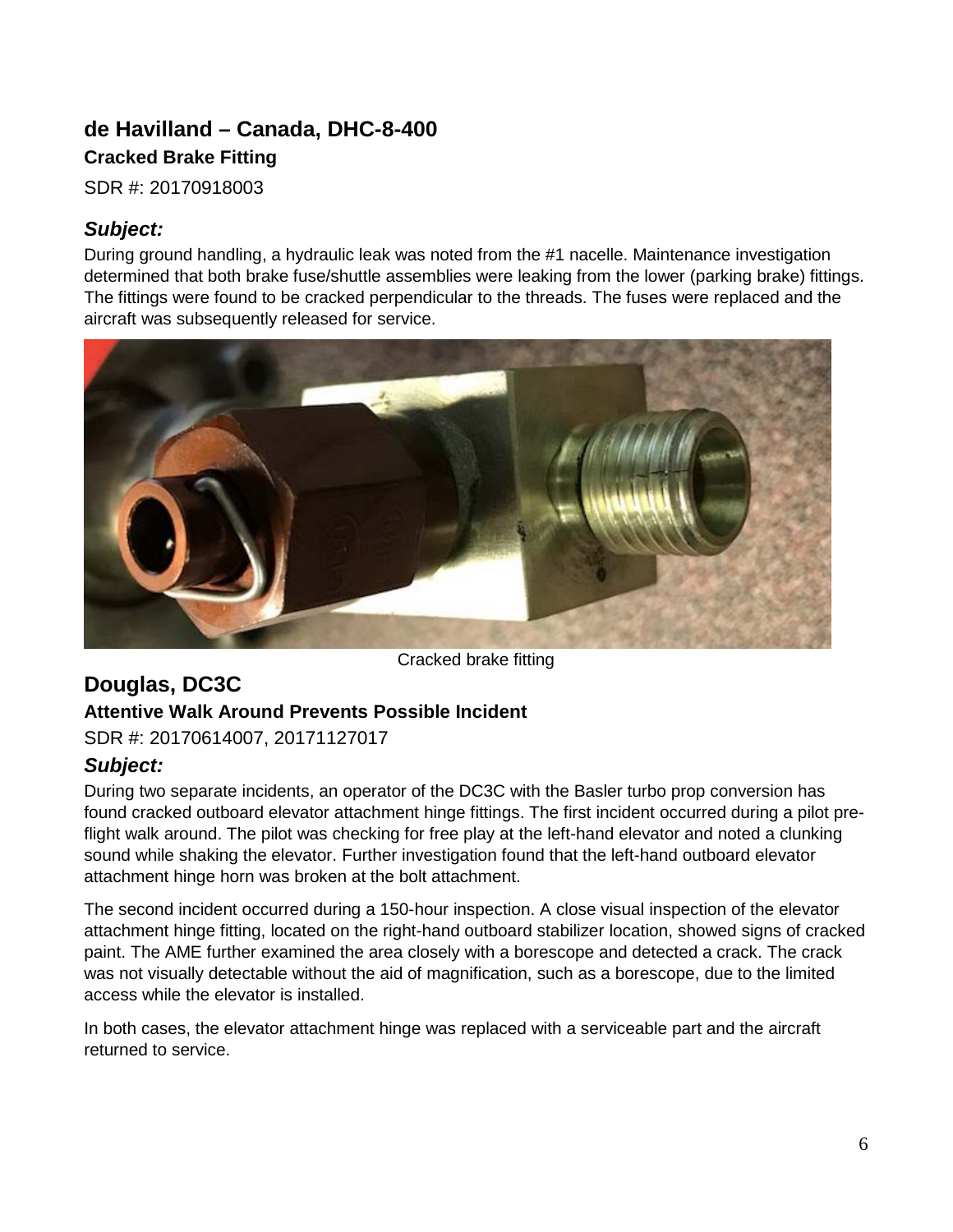#### *Transport Canada Comments:*

Had it not been for an attentive pilot performing the usual pre-flight walk around or an eager AME performing the same old 150-hour inspection, these snag may have gone unnoticed. Remember the dirty dozen and avoid complacency.

"Today is the day I will find something!"



Hinge with missing piece Borescope view of hinge end with crack

### <span id="page-6-0"></span>**Mitsubishi – USA, MU 2B60**

#### <span id="page-6-1"></span>**Nose Gear Actuator Boot, Band Clamp Slippage**

SDR #: 20171211018

#### *Subject:*

During routine inspection, the nose landing gear actuator boot clip had slipped off the actuator boot and was found wedged into the actuator arm. This caused the nose gear to only engage the down lock by a fraction of what it should have been.

All other aircraft were inspected, and no other defects found. A memo was issued to all maintenance staff, and an additional inspection was added to the 100 hour inspection to highlight this area.

#### *Transport Canada Comments:*

Maintainers are reminded of the importance of performing attentive and thorough inspections. By finding this defect on the ground, observant maintenance staff may have prevented a failure that could have adversely affected the safe landing of the aircraft.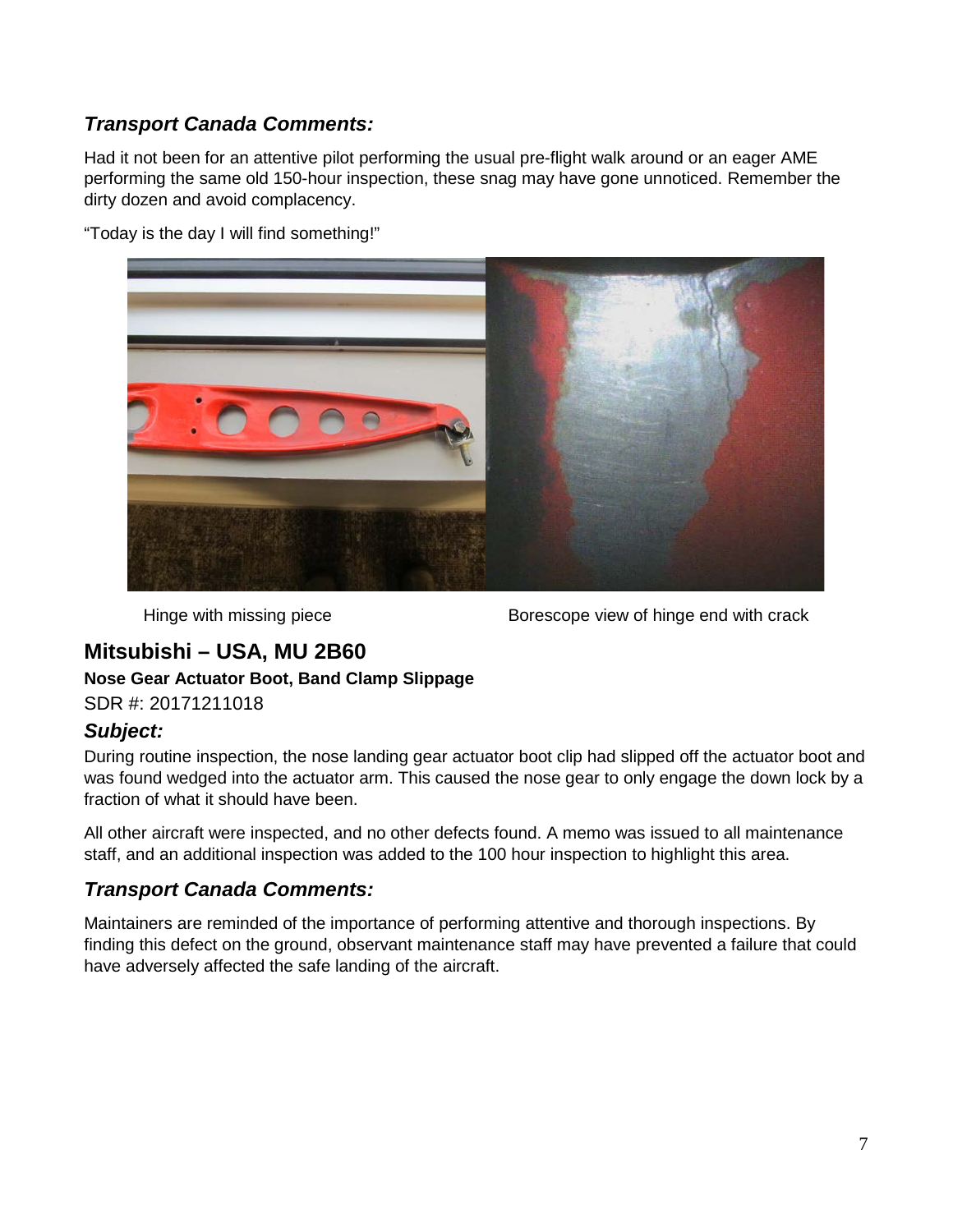# <span id="page-7-0"></span>**Engine**

### <span id="page-7-1"></span>**Allison, 250-C47B**

#### <span id="page-7-2"></span>**Engine Outer Combustion Case Cracked Fuel Nozzle Boss**

SDR #: 20160505004

#### *Subject:*

During aircraft startup, the pilot noticed high turbine outlet temperature and shut down the engine. The aircraft maintenance engineer discovered that the fuel nozzle boss was separated from the can at weld/radius.

#### *Transport Canada Comments:*

Rolls Royce has acknowledged additional instances of potential outer combustion case cracking by issuing Revision 3 to M250-C47 CEB A-72-7002. The latest revision decreases the interval of the repetitive visual inspection for the weld size at the fuel nozzle boss. Remain vigilant when inspecting this area. Cracking and separation of the fuel nozzle boss could lead to potential power and performance reduction. Additional Alert Commercial Engine Bulletins have been released to also cover the M250-C28, -C30 & -C40 series Roll Royce engines.



Fuel nozzle boss separated from the engine outer combustion case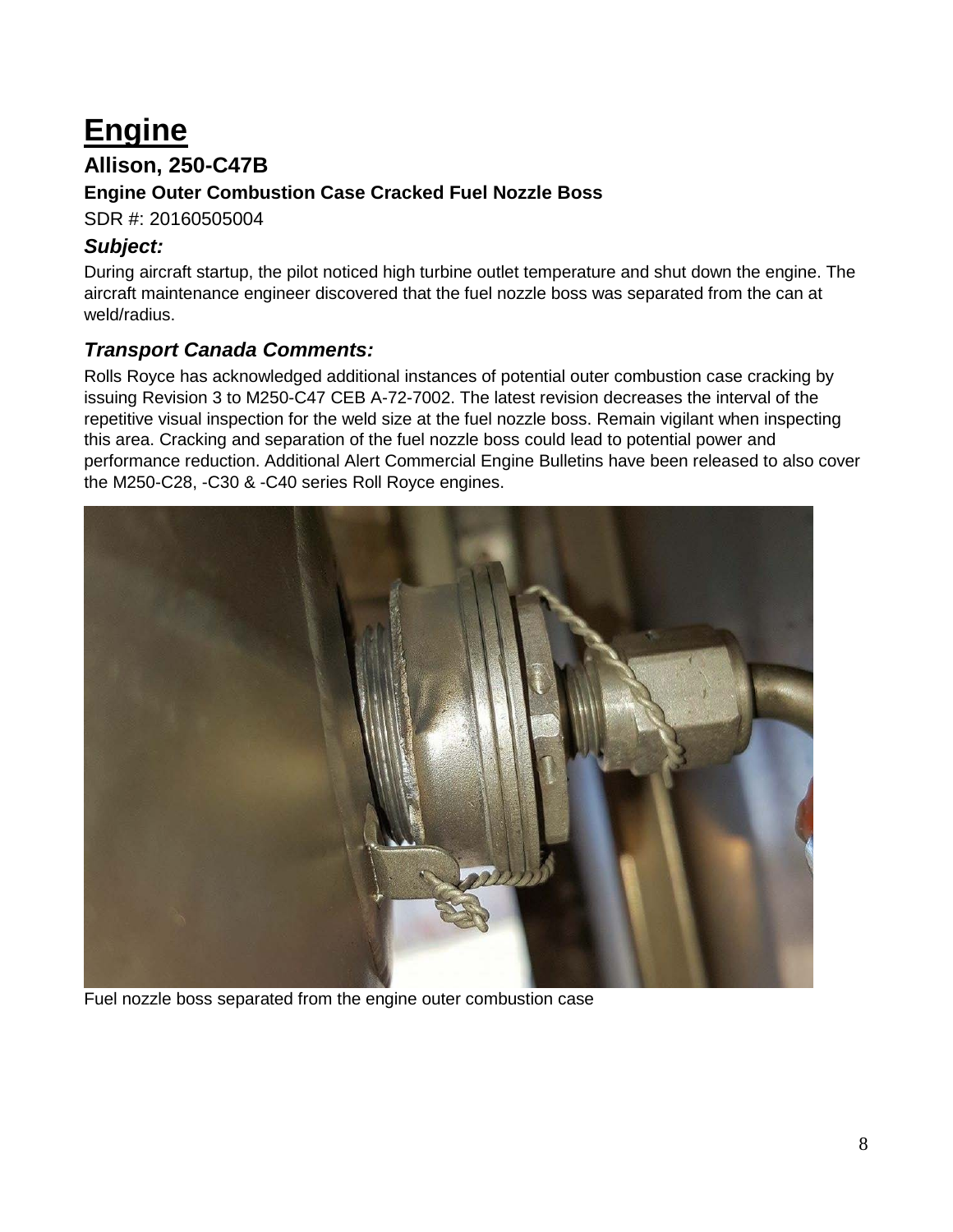# <span id="page-8-0"></span>**General Electric, CF6-80C2B7F Fuel Contamination Caused by Superabsorbent Polymers**

<span id="page-8-1"></span>SDR #: 20170614013

### *Subject:*

A CF6-80C engine's Hydro Mechanical Unit (HMU) was returned, reporting the aircraft had an inflight shut down with no fuel flow on the left hand engine.

Foreign object damage (FOD) was noted through the area and opened ports. FOD appeared to be all through the overspeed governor bracket and port areas through the bracket as well. The fault was confirmed during analysis of the electrohydraulic servo valves (EHSVs). The substance was identified as superabsorbent polymers (SAP) (polymers that can absorb and retain large amounts of liquid). A common SAP use is in disposable diapers.

Fuel delivery systems at airports around the world use filter monitors with SAP elements to remove water from fuel. SAP may be released into the fuel by improper fuel handling equipment maintenance, cleaning, operation and other scenarios.

SAP particles are typically in the 5 to 20 micron size range and may not be visible, but can be up to 750 microns (0.030 in., visible).

SAP can be identified through black light inspection (SAP will fluoresce in black light) and through chemical testing using sulfate pentahydrate (SAP will turn blue when exposed to this chemical).

The HMU had a contamination overhaul performed, power flushing of main housing and EHSV's solenoids, and was then returned to service.

The sister HMU from the same aircraft was returned for investigation. There were signs of minor SAP contaminates in some low flow areas and on external surfaces of the HMU, but not as severe.

### *Transport Canada Comments:*

If an operator suspects they have received contaminated fuel, the airframe manufacturer's instructions must be followed to help ensure safe operation of their aircraft.



Superabsorbent polymer contamination made visible under a black light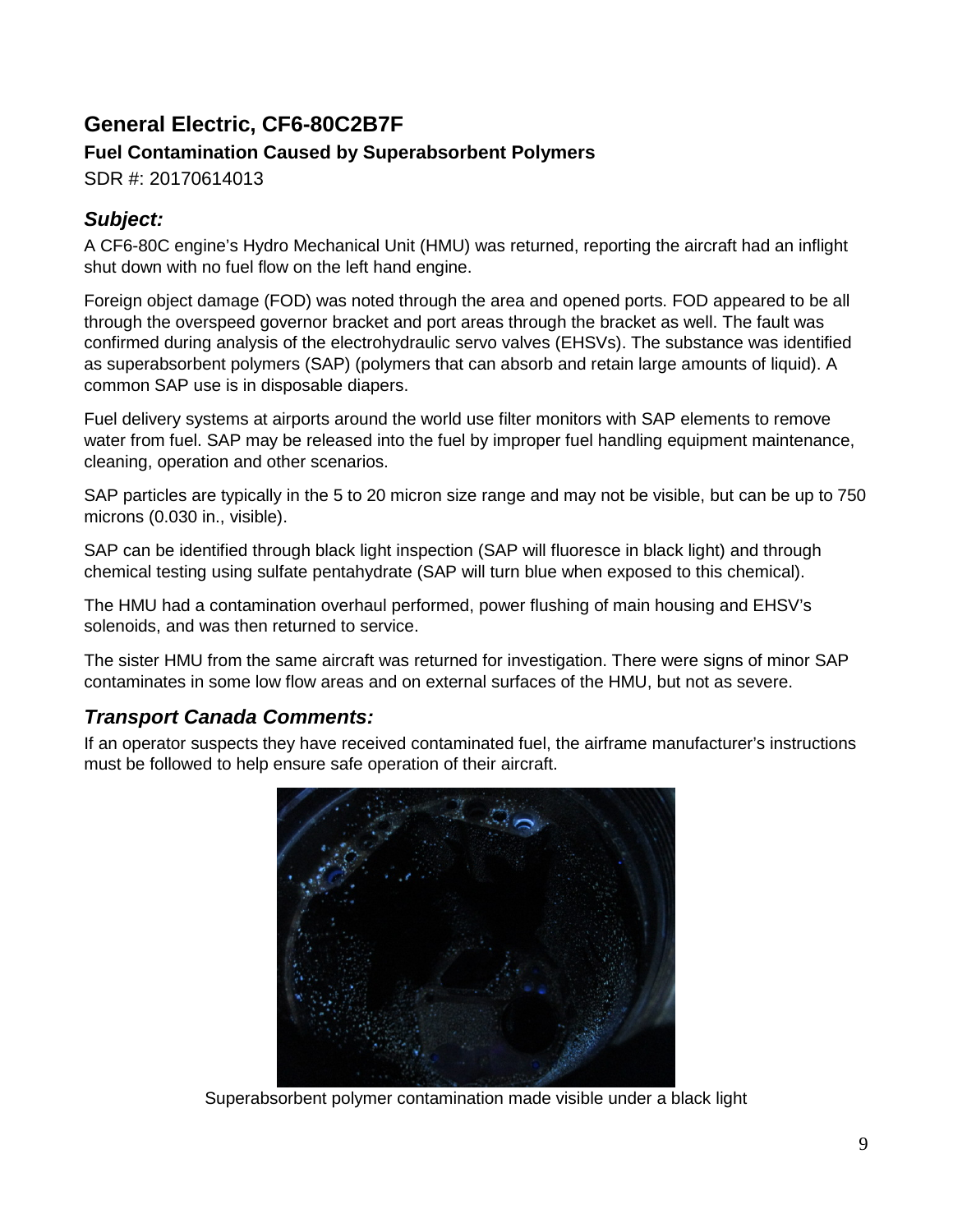## <span id="page-9-1"></span><span id="page-9-0"></span>**Rolls Royce – USA, 250-C300/A1 Forgotten Plugs Found in Oil Holes**

SDR #: 20170424012

### *Subject:*

The gearbox cover was sent to our facility for overhaul. The power take-off (PTO) bearing cage was removed for machining of previous plasma repair. The machinist noticed that both oil holes were plugged by plasma spray. Pictures were taken and the machinist removed old plasma on a milling machine. After the plasma was milled away, rubber plugs were found in holes from previous plasma repair.



Bearing cavity with rubber plug left after previous repair

## <span id="page-9-2"></span>**Teledyne Continental, LTSIO-360-EB**

#### <span id="page-9-3"></span>**Connecting Rod Bolt Discrepancy**

SDR #: 20170821016

#### *Subject:*

After installation of the first cylinder, the technician noticed that the connecting rod bolts were contacting the crankcase when the engine was rotated on the nose stand. The new bolts were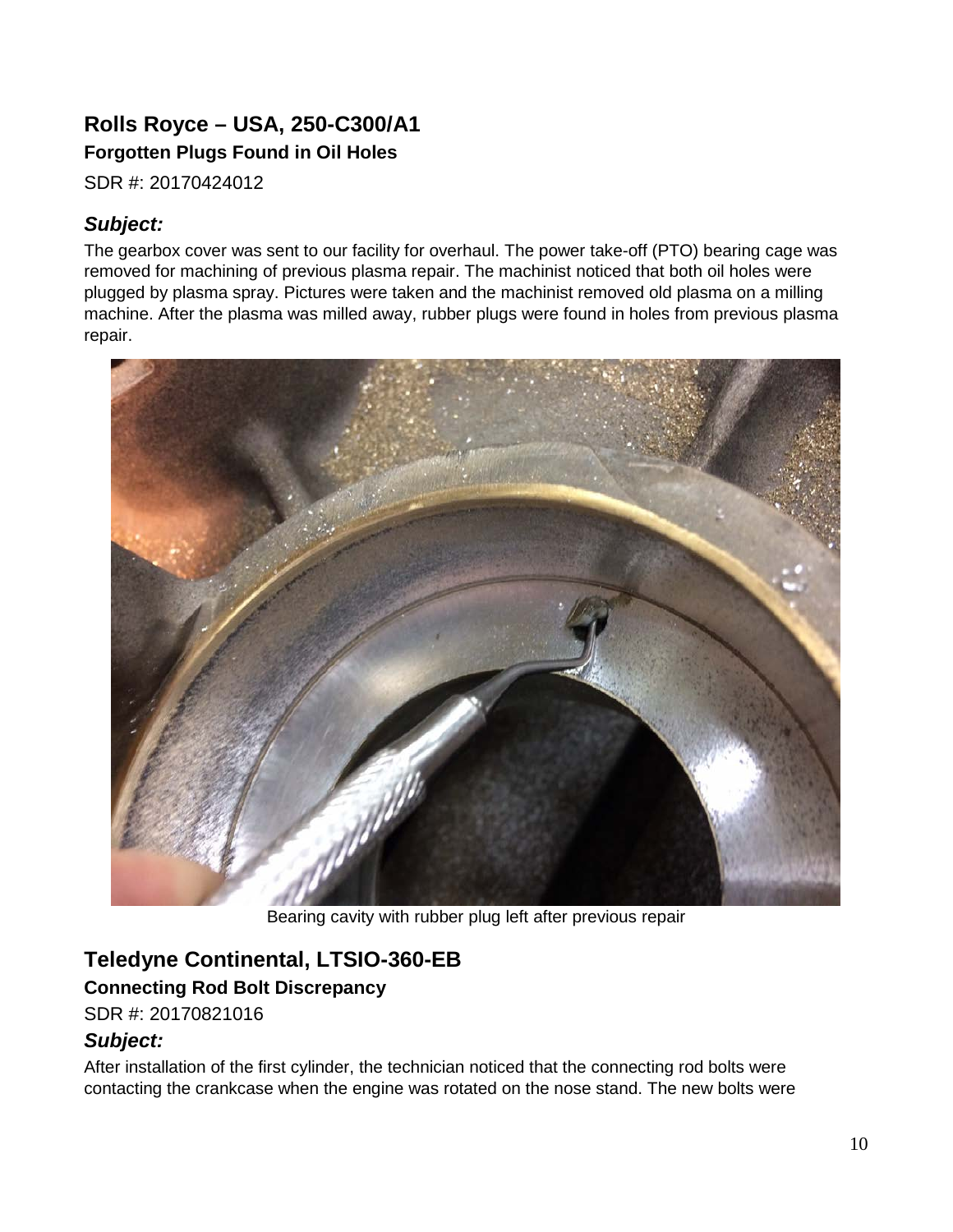compared to the old bolts and a very definite difference was discovered between them at the chamfer on the head of the bolt. The manufacturer is being contacted.

#### *Transport Canada Comments:*

Continental Motors has released Service Bulletin SB17-06 that deals with this issue. It can be found at the following URL:

<http://www.continentalmotors.aero/support/service-bulletins.aspx>



On the top is a new 655959 bolt from stock. The chamfer isn't cut enough to clear the crankcase.

On the bottom is the bolt that was removed from the engine.

# <span id="page-10-0"></span>**Hangar Noise**

## <span id="page-10-1"></span>**Bombardier, CL-600-2D24**

#### <span id="page-10-2"></span>**Nose Landing Gear Damaged on Push-Back**

SDR #: 20170505007

#### *Subject:*

During the aircraft push-back from the gate the tow bar shear pin sheared and the aircraft moved approximately 1 to 2 feet from its original position. The flight crew later reported the aircraft brakes were not released prior to initiating the push-back. Following the shear pin event, the tow bar was examined,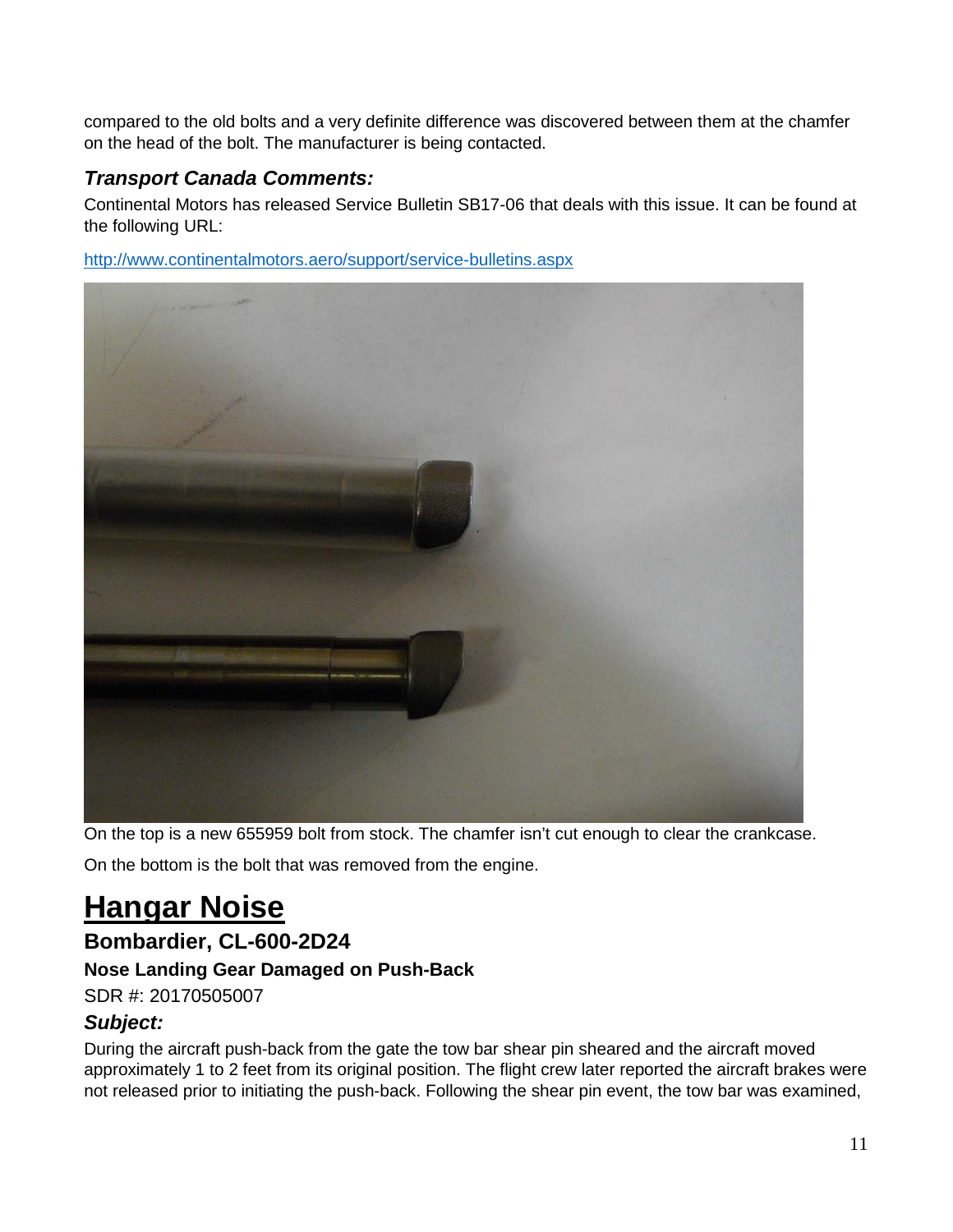the axle interface pins were bent and the tow bar head "yoke" was bent. Due to the over load caused by this event, the nose landing gear assembly and drag brace were replaced. The right nose wheel assembly was also replaced due to the damaged rim caused by the tow bar.

#### *Transport Canada Comments:*

This report serves as a reminder that these types of incidents can and do occur, even to highly trained and professional personnel.

It is easy to fall into the trap of examining only the events immediately leading to such an incident. Asking whether or not there was communication between the flight deck and ground crew prior to the aircraft being pushed back is natural and important, but there is also a lot of value in examining the organizational and human factors that likely contributed. Were there time pressures? Was fatigue a factor? Was this a routine push-back, or was something different? Etc.

A properly implemented Safety Management System (SMS) can help an organization learn from and avoid such incidents by helping them identify organizational and human factors during the investigation process. An SMS can also help identify hazards that are inherent, but not always obvious, in day to day operations. With that type of knowledge organizations can build policies and procedures to defend against these types of incidents and work to strengthen their own internal safety culture.

Right-hand nose wheel damage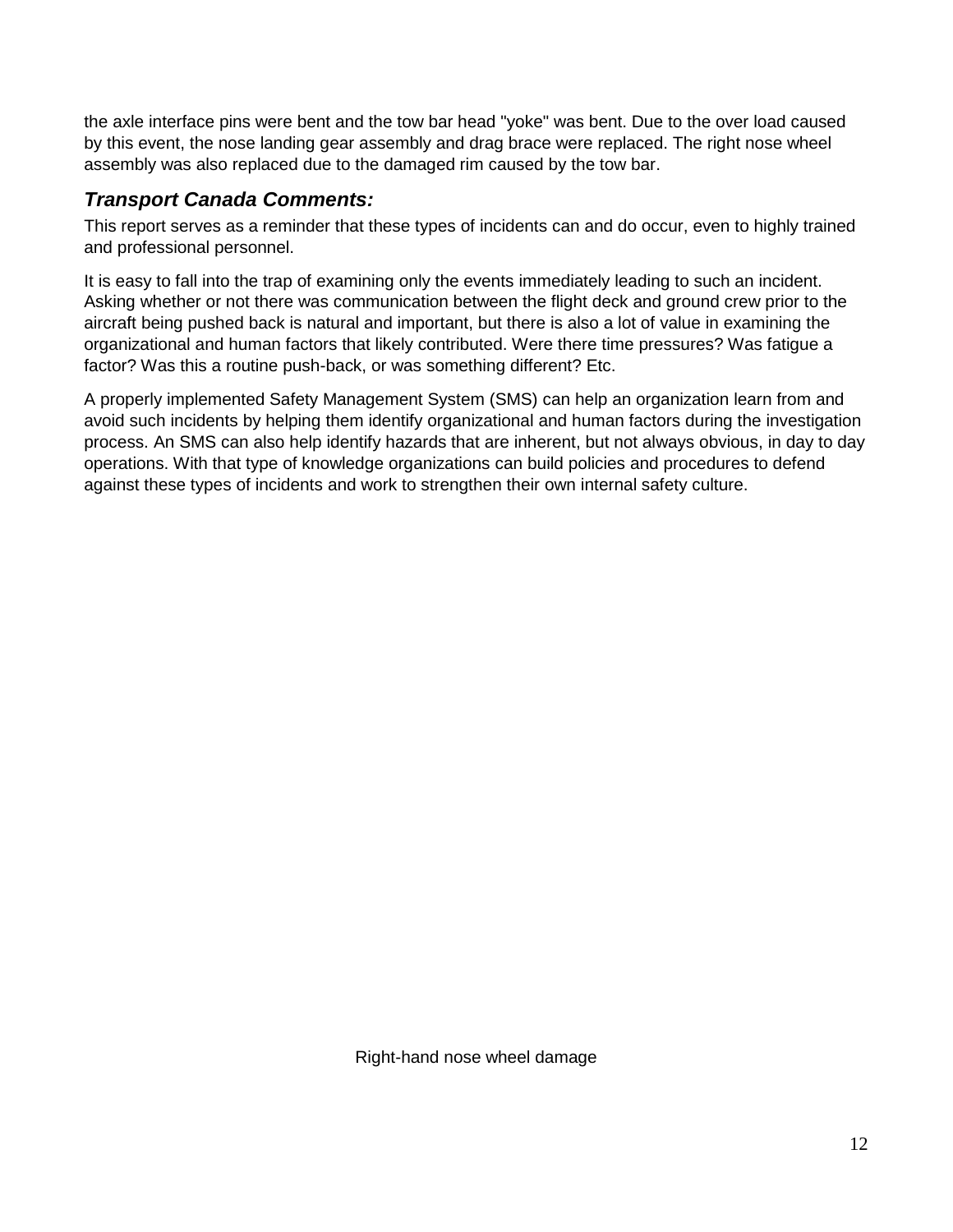# **Equipment Airworthiness Directives (ADs)**

Transport Canada (TC) endeavours to send copies of new Airworthiness Directives (ADs), which are applicable in Canada to the registered owners of the affected products. Equipment/appliance ADs are often only distributed to our regional offices because the owners of aircraft affected by this type of AD are not generally known.

Aircraft Maintenance Engineers (AMEs) and operators of the affected products are encouraged to obtain further information or a copy of the ADs from their regional TC office, their local Transport Canada Centre (TCC), their Principal Maintenance Inspector (PMI), or from the Civil Aviation AD website at: *www.tc.gc.ca/cawis-swimn*

<span id="page-12-1"></span><span id="page-12-0"></span>

| <b>Manufacturer</b>         | <b>AD Number</b> | Origin    | <b>Description</b>                                                                                                                                                                          |
|-----------------------------|------------------|-----------|---------------------------------------------------------------------------------------------------------------------------------------------------------------------------------------------|
| AEROSPACE<br><b>WELDING</b> | 2018-02-04       | US.       | ATA 78 - EXHAUST NOISE SUPPRESSOR - CRACKS OR BROKEN WELDS IN<br>THE CONNECTING WELD OF THE MUFFLER BODY TO MUFFLER CUFF                                                                    |
| <b>CROYDON</b>              | DCA-DH60-111B    | <b>NZ</b> | ATA - 57 - WING/AILERON SPARS - INSPECTION                                                                                                                                                  |
| <b>CROYDON</b>              | DCA-DH82-129B    | NZ        | ATA - 57 - WING/AILERON SPARS - INSPECTION                                                                                                                                                  |
| <b>CROYDON</b>              | DCA-DH83-105B    | <b>NZ</b> | ATA - 57 - WING/AILERON SPARS - INSPECTION                                                                                                                                                  |
| <b>CROYDON</b>              | DCA-GEN-36A      | <b>NZ</b> | ATA 05 - TIME LIMITS/MAINTENANCE CHECKS - INSPECTION TO ENSURE<br>AIRCRAFT PARTS HAVE BEEN CERTIFIED TO CONFORM TO THE APPROVED<br>TYPE DESIGN IN ACCORDANCE WITH THE CIVIL AVIATION RULES, |
| <b>HTC</b>                  | 2018-02-07       | <b>US</b> | ATA 62 - MAIN ROTOR - CRACK IN AN M/R BLADE                                                                                                                                                 |
| <b>ROSEMOUNT</b>            | 2018-03-04       | <b>US</b> | ATA 34 - NAVIGATION - INSPECTION / REPLACEMENT OF PITOT TUBES                                                                                                                               |
| <b>ZODIAC</b>               | 2016-0167        | EU        | ATA 25 - EQUIPMENT / FURNISHINGS - REAR CABIN ATTENDANT SEAT -<br>INSPECTION / REPAIR                                                                                                       |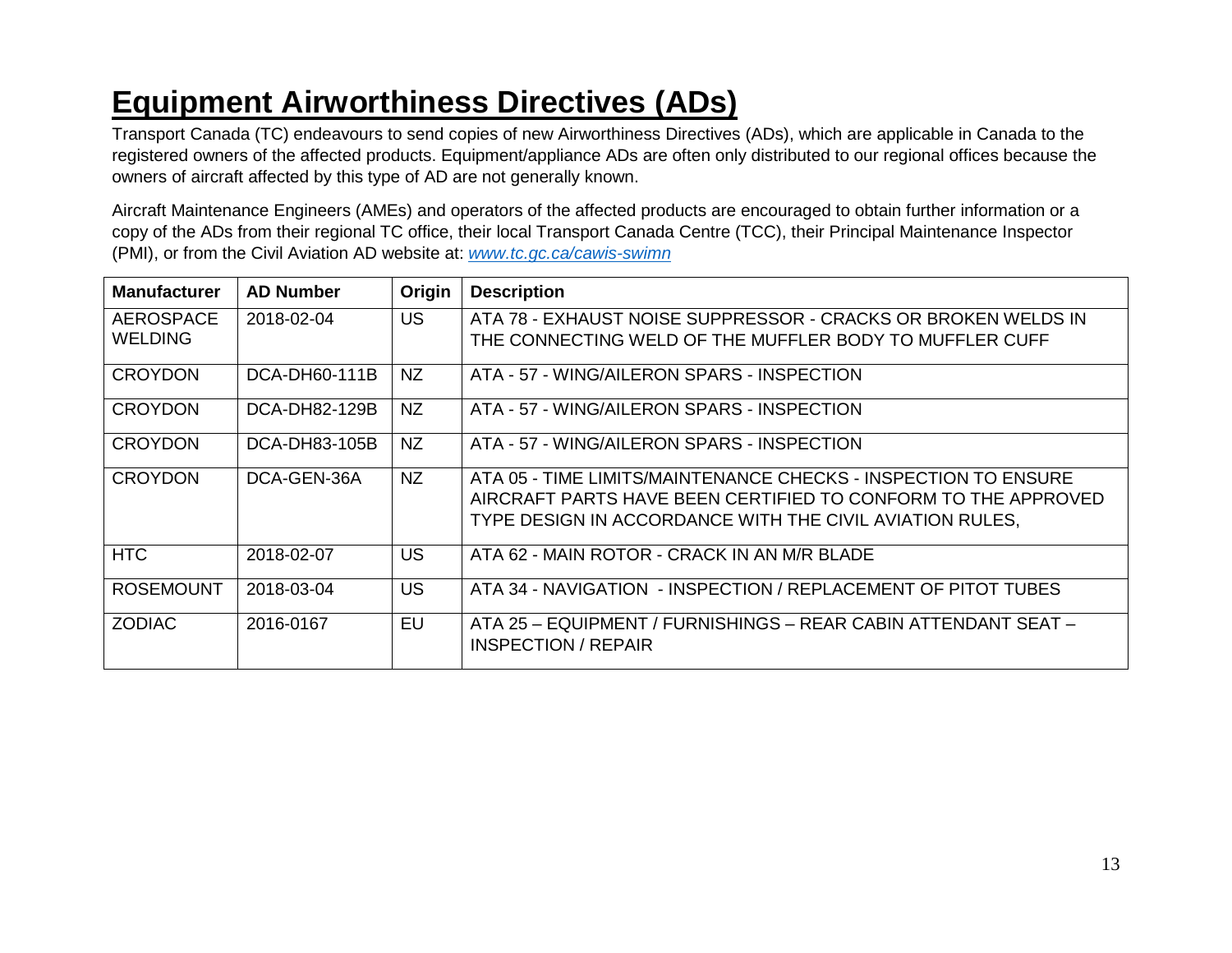# **FAA Special Airworthiness Information Bulletins (SAIB)**

A Federal Aviation Administration (FAA) SAIB is an information tool that alerts, educates, and makes recommendations to the general aviation community. It is non-regulatory information and guidance that does not meet the criteria for an Airworthiness Directive (AD). www.faa.gov/aircraft/safety/alerts/SAIB/

| <b>SAIB Number</b> | <b>Make/Company</b>         | Subject                                                       | <b>Issue Date</b> |
|--------------------|-----------------------------|---------------------------------------------------------------|-------------------|
| SW-18-15           | ROTORCRAFT                  | EXTERNAL LOAD DEVICES FOR HUMAN EXTERNAL CARGO                | 2018-05-30        |
| CE-18-14           | <b>HELIO AIRCRAFT LLC</b>   | MAIN LANDING GEAR: IMPROVED INSPECTION AT DRAG BRACE LOCATION | 2018-05-09        |
| SW-18-13           | AGUSTA S.P.A.               | MAIN TRANSMISSION PLATE FITTING                               | 2018-04-30        |
| SW-18-12           | CENTURY FLIGHT SYSTEMS INC. | NAVIGATION - INTEGRATED FLIGHT SYSTEM                         | 2018-03-27        |
| SW-17-23R1         | AIRBUS HELICOPTERS          | <b>FUEL SYSTEM</b>                                            | 2018-03-02        |

# **EASA Safety Information Bulletin (SIB)**

A European Aviation Safety Agency (EASA) SIB is an information tool that alerts, educates, and makes recommendations to the general aviation community. It is non-regulatory information and guidance that does not meet the criteria for an Airworthiness Directive (AD).<http://ad.easa.europa.eu/sib-docs/page-1>

<span id="page-13-0"></span>

| <b>SIB Number</b> | <b>Subject</b>                                                                                                     | <b>Issue Date</b> |
|-------------------|--------------------------------------------------------------------------------------------------------------------|-------------------|
| 2018-09           | NON RECOGNITION OF AEROPLANES BY ADVANCED VISUAL DOCKING SYSTEMS AT AERODROMES                                     | 2018-05-16        |
| 2018-08           | IN-FLIGHT FUEL MANAGEMENT - PHRASEOLOGY FOR FUEL-RELATED MESSAGES BETWEEN PILOTS AND AIR<br><b>TRAFFIC CONTROL</b> | 2018-05-08        |
| 2018-07           | BLOOD ALCOHOL CONCENTRATION LIMITS FOR GENERAL AVIATION PILOTS                                                     | 2018-04-12        |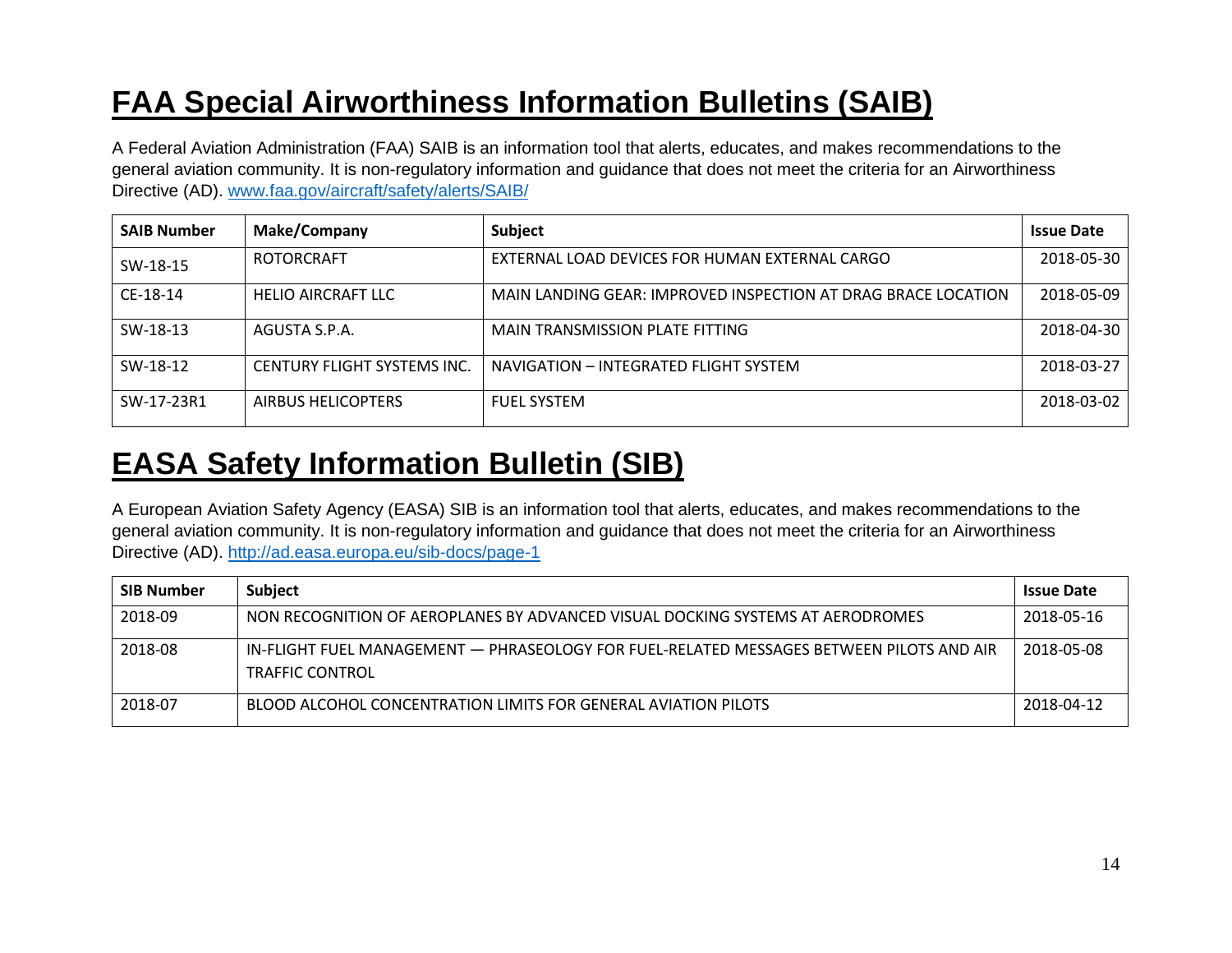# **FAA Unapproved Parts Notifications (UPNs)**

Unapproved Parts Notifications are published by: FAA, AIR-140, P.O. Box 26460, Oklahoma City, OK 73125. They are posted on the Internet at:<http://www.faa.gov/aircraft/safety/programs/sups/upn/>

| <b>Number</b> | <b>Subject</b>                                                                    |                   |
|---------------|-----------------------------------------------------------------------------------|-------------------|
|               |                                                                                   | <b>Posted</b>     |
| 2018-2017-    | PARTS DISTRIBUTED BY GENESIS AVIATION INC.: CLAMP LOOP, CUSHION - P/N TA025030-   | 2018/2/15         |
| 0001120       | 06; FILTER ELEMENT - P/N 26570; BASE PLATE - P/N 232012; BUSHING - P/N S700B0455- | <b>(RESCINDE)</b> |
|               | 6C011. (UPN RESCISSION)                                                           | D 2018/3/9)       |
|               |                                                                                   |                   |

# **Service Difficulty Reports (SDR)**

<span id="page-14-0"></span>Service Difficulty Reports are submitted by Aircraft Maintenance Engineers (AMEs), owners, operators and other sources to report problems, defects or occurrences that affect aircraft airworthiness in Canada.

<span id="page-14-1"></span>

| <b>Make/Model</b>     | <b>Part Name</b>                          | <b>Part Number</b> | <b>Part Condition</b> | SDR No.     |
|-----------------------|-------------------------------------------|--------------------|-----------------------|-------------|
| <b>AIRCRAFT</b>       |                                           |                    |                       |             |
| <b>AERO COMMANDER</b> |                                           |                    |                       |             |
| 690A                  | <b>FRAME</b>                              | 31002443           | <b>CRACKED</b>        | 20180327003 |
| AEROSPATIALE          |                                           |                    |                       |             |
| ATR 42 300            | <b>BEAM</b>                               | S5701407900300     | CORRODED              | 20180217001 |
| ATR 42 300            | MAIN WHEEL TIE BOLT                       | MS2125006038       | <b>SHEARED</b>        | 20180103006 |
| ATR 42 300            | <b>CRANK SUPPORT</b>                      | S53371207200       | <b>CRACKED</b>        | 20180314004 |
| ATR 42 300            | FRAME 41                                  | S5367241020202     | <b>CRACKED</b>        | 20180214017 |
| ATR 42 300            | <b>SPLICE ANGLE</b>                       | S53573201211       | <b>CRACKED</b>        | 20180313001 |
| ATR 42 300            | WING                                      |                    | <b>CORROSION</b>      | 20180227009 |
| ATR 42 300            | <b>FEATHERING PUMP</b>                    | 4122006009         | <b>USED</b>           | 20180319010 |
| ATR 42 320            | <b>FLAP FAIRING</b>                       | S57910031004       | <b>VERTICAL CRACK</b> | 20180319009 |
| ATR 42 500            | <b>INVERTER</b>                           | 559012D            | <b>USED</b>           | 20180226011 |
| ATR 42 500            | <b>CURRENT LIMITER</b>                    | NSA93113012        | <b>CRACKED</b>        | 20180314011 |
| ATR 42 500            | TRIM ACTUATOR                             | 82363              | <b>USED</b>           | 20180107001 |
| ATR 42 500            | ELECTRONIC HORIZONTAL SITUATION INDICATOR | 100604045002       | INTERMITTENT          | 20180131012 |
| ATR 42 500            | PROPPELLER BLADE                          | R8155056           | <b>FAILED</b>         | 20180120001 |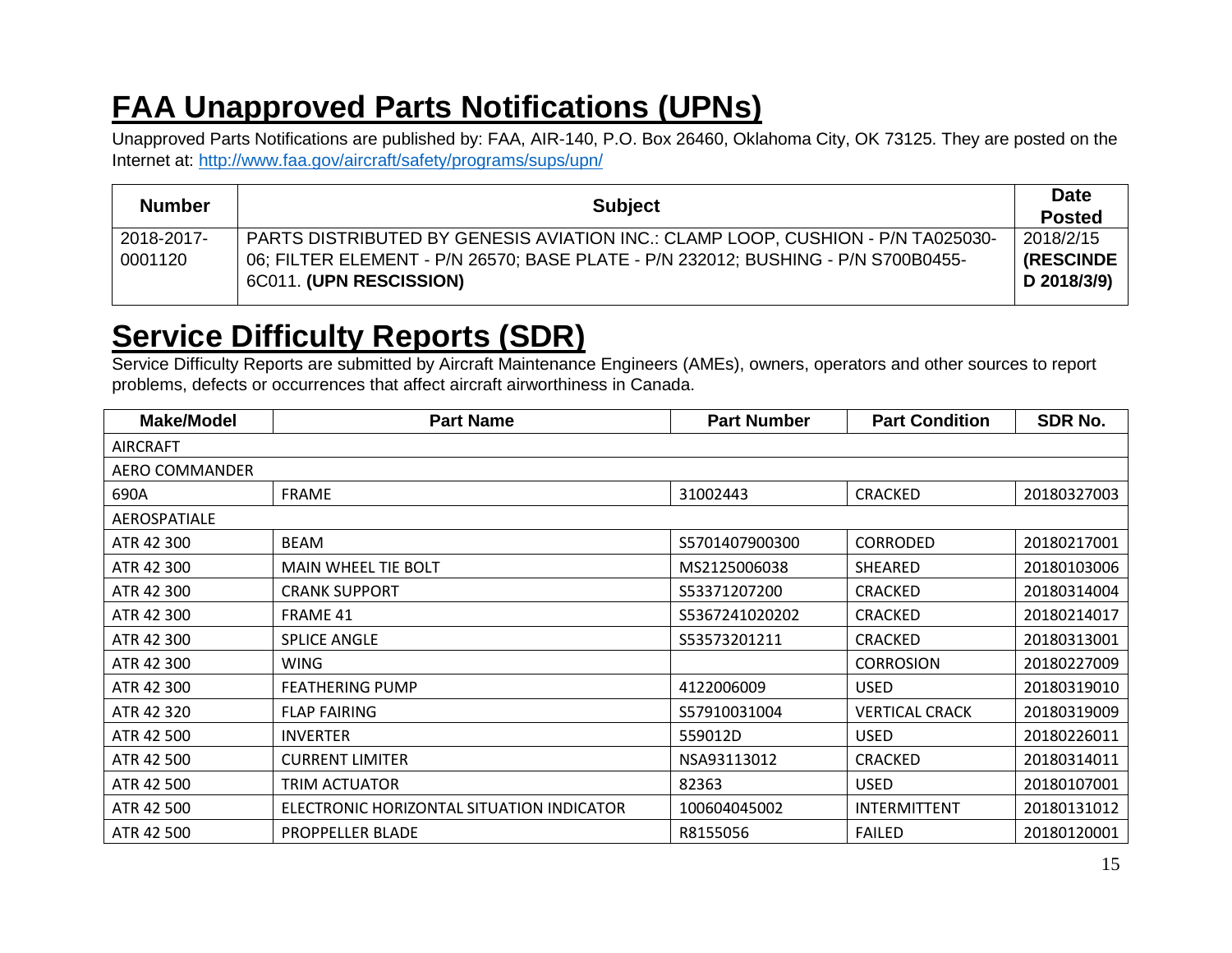| <b>Make/Model</b>      | <b>Part Name</b>                               | <b>Part Number</b> | <b>Part Condition</b> | SDR No.     |
|------------------------|------------------------------------------------|--------------------|-----------------------|-------------|
| ATR 72 202             | <b>BATTERY</b>                                 | 9750W0538          | LOW CAPACITY ON       | 20180329013 |
| ATR 72 202             | <b>HARNESS</b>                                 | E0052R24B61SNECO   | <b>CHAFED</b>         | 20180209007 |
| ATR 72 212A            | <b>AIR CYCLE MACHINE</b>                       |                    | <b>NOT REPORTED</b>   | 20180130010 |
| ATR 72 600             | ALTERNATING CURRENT INVERTER                   |                    | <b>NOT REPORTED</b>   | 20180205007 |
| <b>AEROSPATIALE HC</b> |                                                |                    |                       |             |
| AS 350B3               | <b>BOLT SCREW</b>                              | 22201BC060024L     | <b>BROKEN</b>         | 20180305007 |
| AS 350B3               | HALF LAMINATED BEARING                         | 704A33633261       | <b>CRACKED</b>        | 20180104004 |
| AS 350B3               | MAIN ROTOR SERVO CONTROL                       | SC8042             | <b>REPAIRED</b>       | 20180119012 |
| <b>AS 350BA</b>        | STARTER/GENERATOR                              | 150SG122Q          | <b>IN SERVICE</b>     | 20180212018 |
| <b>AGUSTA</b>          |                                                |                    |                       |             |
| <b>AW119 MK II</b>     | <b>FORWARD CROSS TUBE</b>                      | M03101S007041      | <b>CRACKED</b>        | 20180111007 |
| AW139                  | LEFT-HAND WINDSHIELD                           | 4G561V00131        | <b>CRACKED</b>        | 20180327014 |
| <b>AIR TRACTOR</b>     |                                                |                    |                       |             |
| AT 502B                | PLATE SPRING ATTACHMENT                        | 106111             | <b>CRACKED WELD</b>   | 20180308011 |
| AT 502B                | PLATE SPRING ATTACHMENT                        | 106111             | <b>CRACKED WELD</b>   | 20180308012 |
|                        |                                                |                    | <b>WORN BEYOND</b>    |             |
| AT 802                 | <b>BEARING</b>                                 | MS141044           | <b>LIMITS</b>         | 20180108009 |
| AT 802A                | <b>CONTACT BEARING CUP &amp; CONE ASSEMBLY</b> | 10A0600003610A06   | <b>NOT REPORTED</b>   | 20180124008 |
| AT 802A                | <b>CONTACT BEARING CUP &amp; CONE ASSEMBLY</b> | 10A0600003610A06   | <b>NOT REPORTED</b>   | 20180124009 |
| AT 802A                | <b>CONTACT BEARING CUP &amp; CONE ASSEMBLY</b> | 10A06000036AND10   | <b>NOT REPORTED</b>   | 20180124007 |
| AT 802A                | <b>HYDRAULIC POWER PACK ASSEMBLY</b>           | 10A12000079        | <b>UNSERVICEABLE</b>  | 20180329007 |
| AT 802A                | <b>STARTER GENERATOR</b>                       |                    | <b>NOT REPORTED</b>   | 20180116005 |
| <b>AIRBUS</b>          |                                                |                    |                       |             |
| A310 304               | <b>TELESCOPIC STRUT</b>                        | C231098102         | <b>NOT REPORTED</b>   | 20180212022 |
| A310 304               | <b>TELESCOPIC STRUT</b>                        | C231098103         | <b>NOT REPORTED</b>   | 20180212026 |
| A310 304               | <b>AIR TUBE</b>                                | 1335M66G04         | <b>BROKEN</b>         | 20180116012 |
| A310 308               | <b>TELESCOPIC STRUT</b>                        | C23109111          | <b>NOT REPORTED</b>   | 20180212021 |
| A310 308               | <b>TELESCOPIC STRUT</b>                        | C231096104         | <b>NOT REPORTED</b>   | 20180212020 |
| A310 308               | <b>TELESCOPIC STRUT</b>                        | C231098102         | <b>NOT REPORTED</b>   | 20180212025 |
| A310 308               | <b>TELESCOPIC STRUT</b>                        | C231098104         | <b>NOT REPORTED</b>   | 20180212023 |
| A310 308               | <b>TELESCOPIC STRUT</b>                        | C231098104         | <b>NOT REPORTED</b>   | 20180212024 |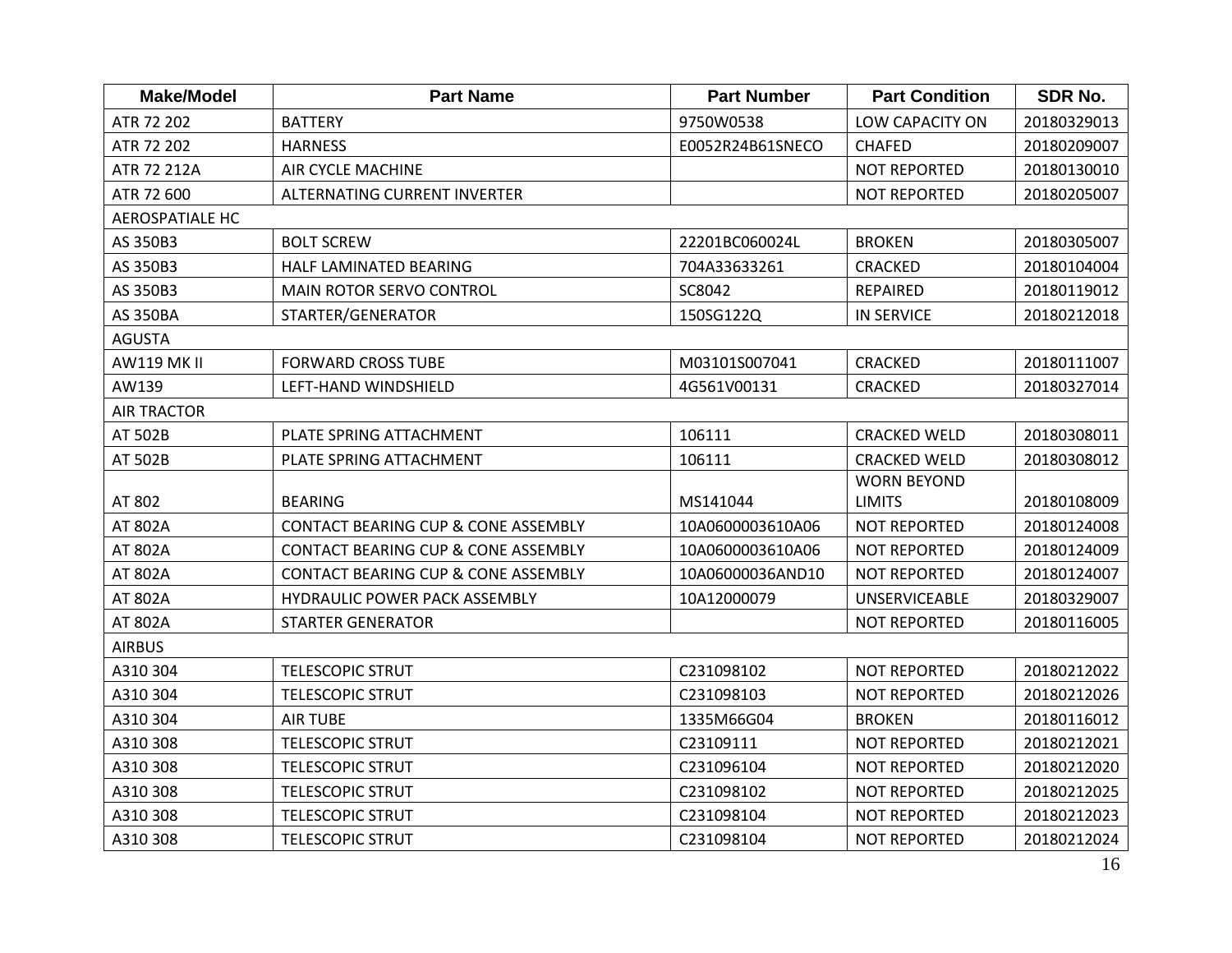| <b>Make/Model</b> | <b>Part Name</b>                      | <b>Part Number</b> | <b>Part Condition</b> | <b>SDR No.</b> |
|-------------------|---------------------------------------|--------------------|-----------------------|----------------|
| A319 112          | <b>AIR CONDITIONING</b>               |                    | <b>NOT REPORTED</b>   | 20180227007    |
| A319 112          | BLOWER, EXTRACTION COOLING FAN        | <b>EVT3454HC</b>   | <b>FAILED</b>         | 20180314007    |
| A319 112          | <b>BLEED PRESSURE REGULATOR VALVE</b> | 6774E010000        | <b>FAILED</b>         | 20180108003    |
| A319 114          | SKIN AIR OUTLET VALVE                 | <b>VFT300A1</b>    | <b>FAILED</b>         | 20180226013    |
| A319 114          | TRANSFORMER RECTIFIER UNIT            | Y0052              | <b>FAILED</b>         | 20180129003    |
| A319 114          | <b>HYDRAULIC POWER SYSTEM</b>         |                    | <b>NOT REPORTED</b>   | 20180226018    |
| A319 114          | <b>HYDRAULIC SYSTEM</b>               |                    | <b>NOT REPORTED</b>   | 20180122009    |
| A319 114          | <b>HYDRAULIC SYSTEM</b>               |                    | <b>NOT REPORTED</b>   | 20180205009    |
| A319 114          | <b>SWITCH</b>                         | HTE6900351         | <b>FAILED</b>         | 20180117001    |
| A319 114          | <b>WHEEL ASSEMBLY</b>                 | 32200011           | <b>BLOWN</b>          | 20180102002    |
| A320 211          | <b>OUTFLOW VALVE</b>                  | 90231570381        | <b>FAILED</b>         | 20180122008    |
| A320 211          | FLIGHT MANAGEMENT GUIDANCE COMPUTER   | B398BAM0209        | <b>FAILED</b>         | 20180219003    |
| A320 211          | <b>SMOKE DETECTOR UNIT</b>            | RAI2800M0706       | <b>FAILED</b>         | 20180307002    |
| A320 211          | OUTBOARD FLAP INBOARD ACTUATOR        | 793A000007         | <b>FAILED</b>         | 20180219004    |
| A320 211          | <b>SLAT ROTARY ACTUATOR</b>           | 830A000004         | <b>FAILED</b>         | 20180222010    |
| A320 211          | O-RING                                | NSA8203222         | <b>LEAKING</b>        | 20180322009    |
| A320 211          | NOSE LANDING GEAR UPLOCK              | C247300016         | <b>FAILED</b>         | 20180115011    |
| A320 211          | <b>TUBE</b>                           | 3364105020         | <b>BROKEN</b>         | 20180313009    |
| A320 211          | HYDRO MECHANICAL FUEL CONTROL UNIT    | 8061526            | <b>LEAKING</b>        | 20180123011    |
| A320 211          | VARIABLE BLEED VALVE GEAR MOTOR       | 39680012           | <b>FAILED</b>         | 20180206007    |
| A320 214          | <b>BRAKE STEERING CONTROL UNIT</b>    | E21327107          | <b>FAILED</b>         | 20180214007    |
| A320 214          | AIR DATA INERTIA REFERENCE UNIT       | HG2030AE23         | <b>FAILED</b>         | 20180308001    |
| A321 211          | <b>PIPE</b>                           | D2901005202000     | <b>LEAKING</b>        | 20180117002    |
| A321 211          | <b>HYDRAULIC PUMP</b>                 | 3031863001         | <b>FAILED</b>         | 20180116004    |
| A321 211          | <b>CARBON BRAKE</b>                   | C20534100          | SHEARED               | 20180327012    |
| A321 211          | AIR DATA MODULE                       | PG1152BC02         | <b>FAILED</b>         | 20180205012    |
| A321 211          | <b>AUXILIARY POWER UNIT</b>           |                    | NOT REPORTED          | 20180222008    |
| A330 342          | <b>BRAKE ASSEMBLY</b>                 | 215452             | <b>NOT REPORTED</b>   | 20180326019    |
| A330 343          | <b>CHECK VALVE</b>                    | <b>CAR400</b>      | <b>LEAKING</b>        | 20180307003    |
| A330 343          | <b>RING</b>                           | NAS161224          | <b>LEAKING</b>        | 20180314008    |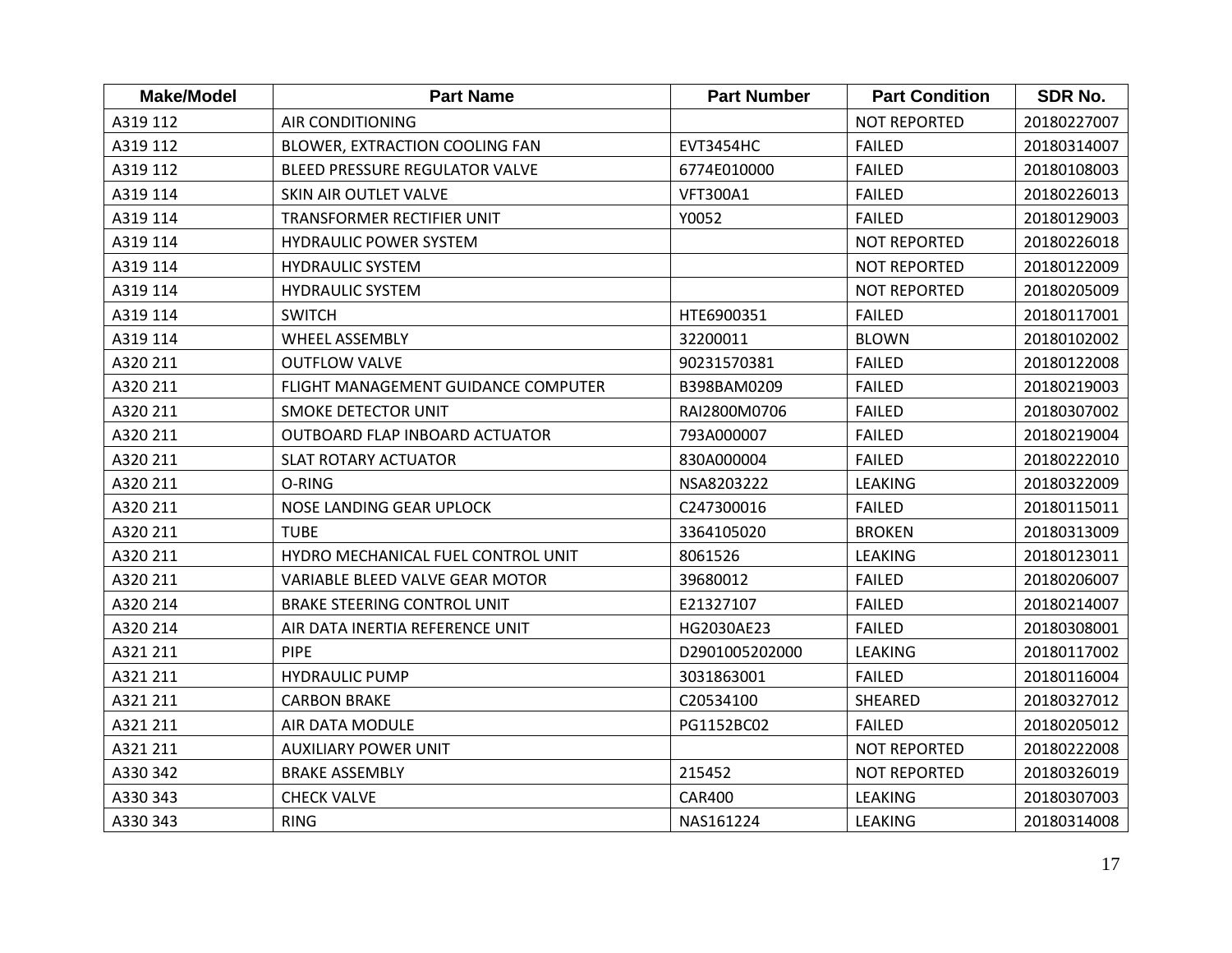| <b>Make/Model</b>     | <b>Part Name</b>                        | <b>Part Number</b> | <b>Part Condition</b>  | <b>SDR No.</b> |
|-----------------------|-----------------------------------------|--------------------|------------------------|----------------|
| A330 343              | <b>ENGINE DRIVEN PUMP</b>               | 974976             | <b>FAILED</b>          | 20180326012    |
| A330 343              | LANDING GEAR CONTROL AND INTERFACE UNIT | 005LG005B          | <b>FAILED</b>          | 20180129002    |
| <b>BAE - RAYTHEON</b> |                                         |                    |                        |                |
| <b>HAWKER 850XP</b>   | <b>BOLT CONNECT LINK</b>                | 258UM421           | <b>FAILED</b>          | 20180315010    |
| <b>BEECH</b>          |                                         |                    |                        |                |
| 1900D                 | ANGLE                                   | 1294200343         | <b>CRACKED</b>         | 20180222006    |
| 1900D                 | <b>BRACKET ASSEMBLY</b>                 | 1148200771         | <b>NEW</b>             | 20180307005    |
| 1900D                 | <b>BULB</b>                             | 951F04             | <b>BURNT</b>           | 20180306006    |
| 1900D                 | <b>ENGINE</b>                           | PT6A67D            | OVERHAUL               | 20180220006    |
| 1900D                 | <b>FRAME</b>                            | 12944003477        | <b>CRACKED</b>         | 20180115026    |
| 1900D                 | <b>GROUND LUG</b>                       |                    | <b>CORRORED</b>        | 20180313008    |
| 1900D                 | <b>HOSE ASSEMBLY</b>                    | 131823VH6          | <b>NEW</b>             | 20180306005    |
| 1900D                 | LANDING SELECTOR SWITCH                 | 1013841377         | <b>FAILED</b>          | 20180116010    |
| 1900D                 | <b>LINE FUEL</b>                        | 3035618            | <b>NEW</b>             | 20180119007    |
| 1900D                 | <b>MOTOR</b>                            | 571302             | <b>INSTALLED</b>       | 20180319016    |
| 1900D                 | <b>NOSE LANDING GEAR</b>                | 114820021651       | OVERHAUL               | 20180222015    |
| 1900D                 | RETAINER OIL SEAL CARRIER               | 3007737            | REMOVED                | 20180321008    |
| 1900D                 | <b>SWITCH</b>                           | 602EN16            | <b>CHAFED</b>          | 20180123009    |
| 1900D                 | <b>SWITCH GEAR DOWN LOCK</b>            | 1143610441         | <b>NEW</b>             | 20180205015    |
| 1900D                 | <b>SWITCH-UPLOCK &amp; DOWNLOCK</b>     | 1CH25              | <b>HIGH RESISTANCE</b> | 20180122007    |
| 1900D                 | SWITCH/BREAKER                          | 7270515S17         | <b>FAILED</b>          | 20180114001    |
| 1900D                 | <b>WIRING</b>                           |                    | <b>CHAFED</b>          | 20180206005    |
| 1900D                 | <b>GOVERNOR PROPELLER</b>               | 8210410            | OVERHAUL               | 20180302012    |
| 76                    | MAIN LANDING GEAR A-FRAME ASSEMBLY      | 10581002375        | <b>CRACKED</b>         | 20180305018    |
| A100                  | <b>BOLT</b>                             | 817841446          | <b>CRACKED</b>         | 20180319007    |
| <b>B100</b>           | <b>FUEL CONTROL UNIT</b>                | 8977709            | <b>NOT REPORTED</b>    | 20180131003    |
| B100                  | PLATE CAM ADJUSTING                     | 1158100363         | <b>CRACKED</b>         | 20180228005    |
| <b>B200</b>           | <b>ELECTRIC MOTOR</b>                   | 571302             | <b>BURNT</b>           | 20180215008    |
| <b>B200</b>           | LEFT-HAND WINDSCREEN                    | 10138402523        | <b>CRACKED</b>         | 20180312012    |
| <b>B200</b>           | <b>SOLENOID VALVE</b>                   | 717                | <b>FAILED</b>          | 20180207023    |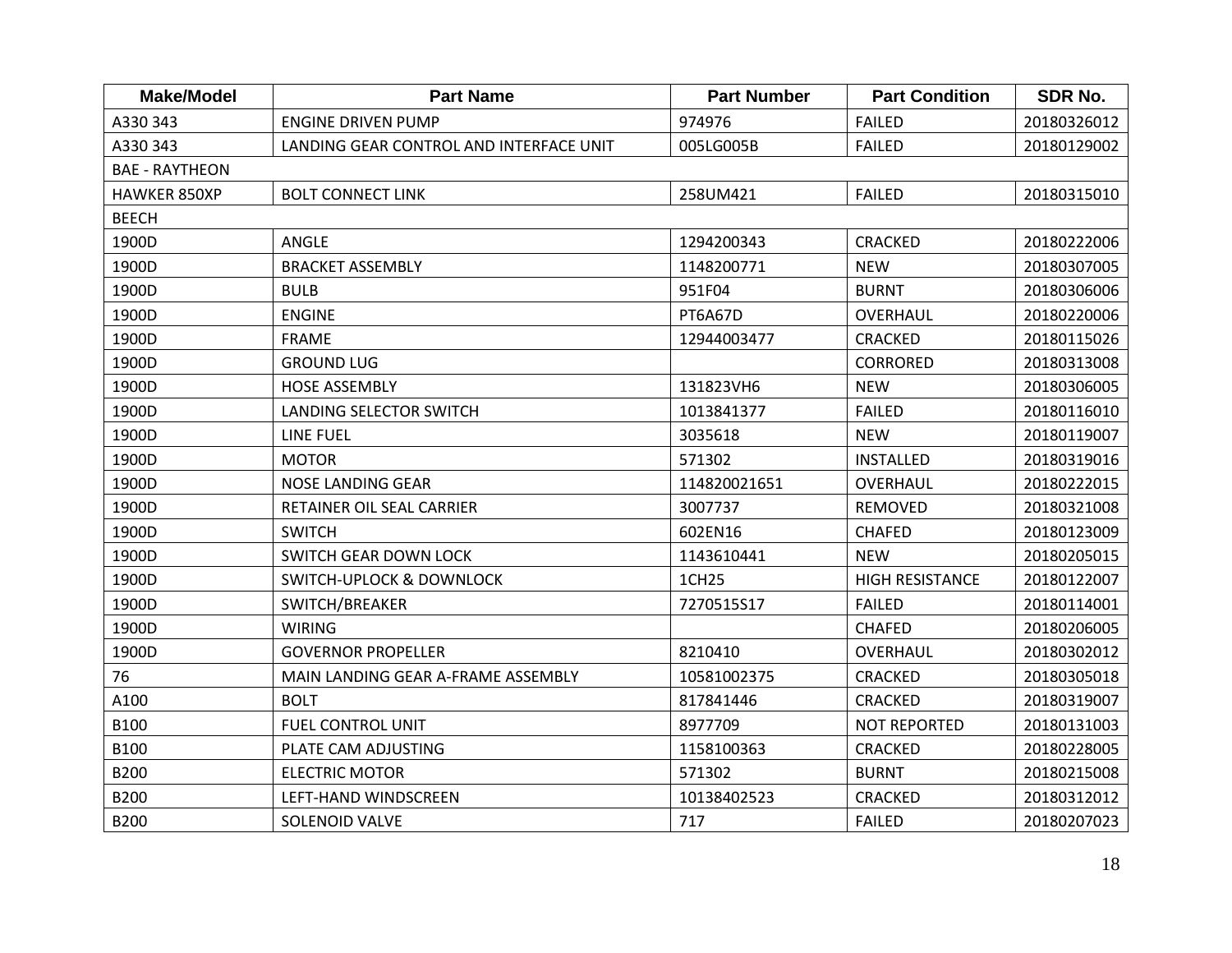| <b>Make/Model</b>         | <b>Part Name</b>                                 | <b>Part Number</b> | <b>Part Condition</b> | <b>SDR No.</b> |
|---------------------------|--------------------------------------------------|--------------------|-----------------------|----------------|
| <b>B200C</b>              | <b>BRACKET</b>                                   | 10151406923        | <b>NEW</b>            | 20180321013    |
| <b>B200GT</b>             | <b>DOWNLOCK SWITCH</b>                           | 10136468281        | LOOSE                 | 20180216007    |
| <b>B300C</b>              | <b>BASE ASSEMBLY</b>                             | 1015140651         | <b>CRACKED</b>        | 20180315005    |
| <b>B300C</b>              | <b>BYPASS DUCT</b>                               |                    | <b>NOT REPORTED</b>   | 20180328008    |
| C90A                      | <b>DOUBLER</b>                                   |                    | <b>CORRODED</b>       | 20180116008    |
| C90A                      | <b>MAIN LANDING GEAR</b>                         | 5081028621         | <b>BROKEN</b>         | 20180105002    |
|                           | <b>VERIFICATION CHECK FOR INTERSTAGE TURBINE</b> |                    |                       |                |
| C90A                      | <b>TEMPERATURE</b>                               |                    | <b>NOT REPORTED</b>   | 20180320004    |
| E90                       | <b>FLAP TRACK BRACKET</b>                        | 501600183          | <b>CRACKED</b>        | 20180117004    |
| F90                       | <b>LANDING GEAR CONTROL</b>                      | A4503M95           | NO VISUAL DAMAGE      | 20180220009    |
| <b>BELL TEXTRON - CAN</b> |                                                  |                    |                       |                |
|                           |                                                  |                    | <b>FRESHLY</b>        |                |
| 206B                      | STARTER/GENERATOR                                | 23032027           | OVERHAULED            | 20180129016    |
| 206B                      | <b>HYDRAULIC PUMP</b>                            | 206076022101       | <b>UNSERVICEABLE</b>  | 20180326022    |
| 206B                      | <b>TRANSMISSION MAIN CASE</b>                    | 206040002025       | LOOSE                 | 20180111003    |
| 206B                      | AFT TAIL ROTOR DRIVESHAFT SEGMENT                | 206040931101       | <b>EXCESSIVE PLAY</b> | 20180117008    |
| 206B                      | <b>HYDRAULIC SERVO</b>                           | 206076031023       | LOOSE                 | 20180104018    |
| 206B                      | <b>ANTI-ICE VALVE ASSEMBLY</b>                   | 206062625003       | <b>FAILED</b>         | 20180219012    |
| 206L1                     | <b>DIODE</b>                                     | 301265AA           | <b>FAILED</b>         | 20180201006    |
| 206L3                     | <b>THROTTLE CABLE</b>                            | 7449102            | <b>KINKED</b>         | 20180323008    |
| 206L4                     | <b>SHAFT</b>                                     | 5D4407             | <b>DAMAGED</b>        | 20180307006    |
| 407                       | <b>COVER ASSEMBLY</b>                            | 407030822          | <b>DEPARTED</b>       | 20180115027    |
| 407                       | DOUBLE CHAMFERED PYLON WASHER                    | 14000725S22E6      | <b>CRACKED</b>        | 20180323010    |
| 407                       | TAIL ROTOR CENTRAL ASSEMBLY HOUSING              | 206011721113       | <b>FRETTING</b>       | 20180214006    |
| 429                       | <b>CONDENSER BLOWER ASSEMBLY</b>                 | S6063EC1           | CRACKED               | 20180123030    |
| 429                       | <b>FAN BLADES</b>                                |                    | <b>DETACHED</b>       | 20180131002    |
| 429                       | <b>CHARGING PORT</b>                             | 64309022           | <b>INOPERABLE</b>     | 20180316008    |
| 429                       | <b>BATTERY</b>                                   | 763844             | <b>UNSERVICEABLE</b>  | 20180130016    |
| 429                       | <b>FAN ASSEMBLY</b>                              | 200SGL11075        | <b>RUBBING</b>        | 20180228009    |
| 429                       | <b>LOGIC MODULE</b>                              | LM1210TMPDSS       | <b>OPEN</b>           | 20180316006    |
| 429                       | <b>ACTUATOR</b>                                  | 429336302101       | <b>FAULTY</b>         | 20180323009    |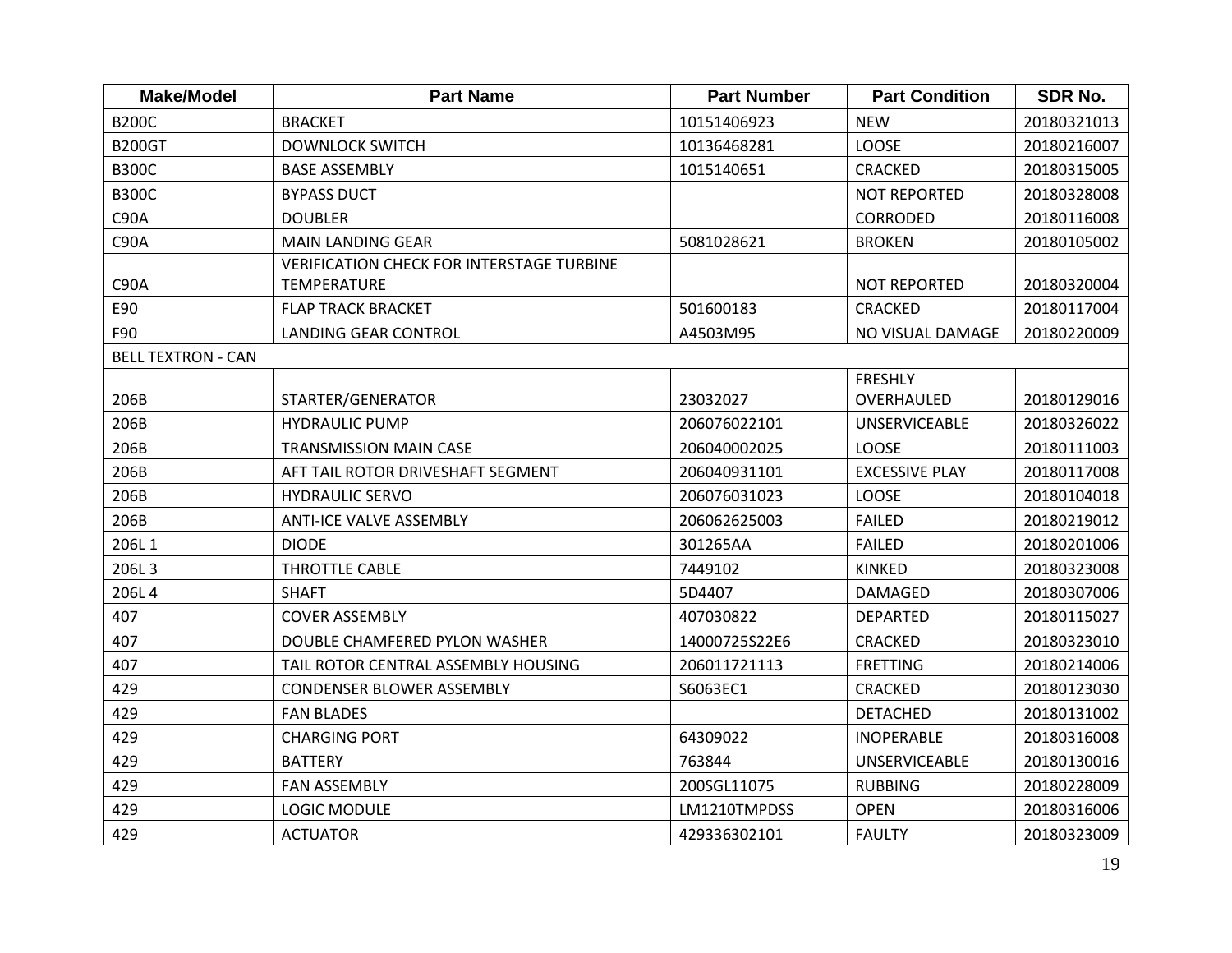| <b>Make/Model</b>         | <b>Part Name</b>                           | <b>Part Number</b> | <b>Part Condition</b> | <b>SDR No.</b> |
|---------------------------|--------------------------------------------|--------------------|-----------------------|----------------|
| 429                       | AIR DATA/ATTITUDE/HEADING REFERENCE SYSTEM | KSG7200429075123   | <b>OFFSET</b>         | 20180123013    |
| 429                       | AIR DATA/ATTITUDE/HEADING REFERENCE SYSTEM | KSG7200429075123   | <b>OFFSET</b>         | 20180123015    |
| 429                       | AIR DATA/ATTITUDE/HEADING REFERENCE SYSTEM | KSG7200429075123   | <b>OFFSET</b>         | 20180123016    |
| 429                       | AIR DATA/ATTITUDE/HEADING REFERENCE SYSTEM | KSG7200429075123   | <b>OFFSET</b>         | 20180123017    |
| 429                       | AIR DATA/ATTITUDE/HEADING REFERENCE SYSTEM | KSG7200429075123   | <b>OFFSET</b>         | 20180123018    |
| 429                       | AIR DATA/ATTITUDE/HEADING REFERENCE SYSTEM | KSG7200429075123   | <b>OFFSET</b>         | 20180123019    |
| 429                       | AIR DATA/ATTITUDE/HEADING REFERENCE SYSTEM | KSG7200429075123   | <b>OFFSET</b>         | 20180123020    |
| 429                       | AIR DATA/ATTITUDE/HEADING REFERENCE SYSTEM | KSG7200429075123   | <b>OFFSET</b>         | 20180123021    |
| 429                       | AIR DATA/ATTITUDE/HEADING REFERENCE SYSTEM | KSG7200429075123   | <b>OFFSET</b>         | 20180123022    |
| 429                       | AIR DATA/ATTITUDE/HEADING REFERENCE SYSTEM | KSG7200429075123   | <b>OFFSET</b>         | 20180123023    |
| 429                       | AIR DATA/ATTITUDE/HEADING REFERENCE SYSTEM | KSG7200429075123   | <b>OFFSET</b>         | 20180123024    |
| 429                       | AIR DATA/ATTITUDE/HEADING REFERENCE SYSTEM | KSG7200429075123   | <b>OFFSET</b>         | 20180123025    |
| 429                       | AIR DATA/ATTITUDE/HEADING REFERENCE SYSTEM | KSG7200429075123   | <b>OFFSET</b>         | 20180123026    |
| 429                       | AIR DATA/ATTITUDE/HEADING REFERENCE SYSTEM | KSG7200429075123   | <b>OFFSET</b>         | 20180123027    |
| 429                       | AIR DATA/ATTITUDE/HEADING REFERENCE SYSTEM | SG72004290751231   | <b>OFFSET</b>         | 20180123014    |
| 429                       | AIR DATA/ATTITUDE/HEADING REFERENCE SYSTEM | KSG7200429075123   | <b>FAULTY</b>         | 20180123032    |
| 429                       | AIR DATA/ATTITUDE/HEADING REFERENCE SYSTEM | KSG7200429075123   | <b>FAULTY</b>         | 20180123033    |
| 429                       | AIR DATA/ATTITUDE/HEADING REFERENCE SYSTEM | KSG7200429075123   | <b>FAULTY</b>         | 20180123034    |
| 429                       | AIR DATA/ATTITUDE/HEADING REFERENCE SYSTEM | KSG7200429075123   | <b>FAULTY</b>         | 20180123035    |
| 429                       | AIR DATA/ATTITUDE/HEADING REFERENCE SYSTEM | KSG7200429075123   | <b>FAULTY</b>         | 20180123036    |
| 429                       | AIR DATA/ATTITUDE/HEADING REFERENCE SYSTEM | KSG7200429075123   | <b>FAULTY</b>         | 20180123037    |
| 429                       | TAIL ROTOR PITCH CONTROL LINK              | 429012112101FM     | <b>WORN</b>           | 20180104015    |
| 505                       | PITCH CHANGE MECHANISM HOUSING             | 206011721009       | <b>FRETTING</b>       | 20180122015    |
| 505                       | <b>MAGNETIC SEAL</b>                       | 1330               | SEPARATED             | 20180201004    |
| 505                       | <b>DUCT</b>                                | SLS063001001       | <b>CRACKED</b>        | 20180108011    |
| 505                       | <b>DUCT</b>                                | SLS063001003       | <b>CRACKED</b>        | 20180115025    |
| 505                       | <b>DUCT</b>                                | SLS063001003       | <b>CRACKED</b>        | 20180115028    |
| 505                       | <b>DUCT</b>                                | SLS063001003       | <b>CRACKED</b>        | 20180115029    |
| <b>BELL TEXTRON - USA</b> |                                            |                    |                       |                |
| 205A 1                    | <b>BEARING</b>                             | H33C32             | <b>UNSERVICEABLE</b>  | 20180214016    |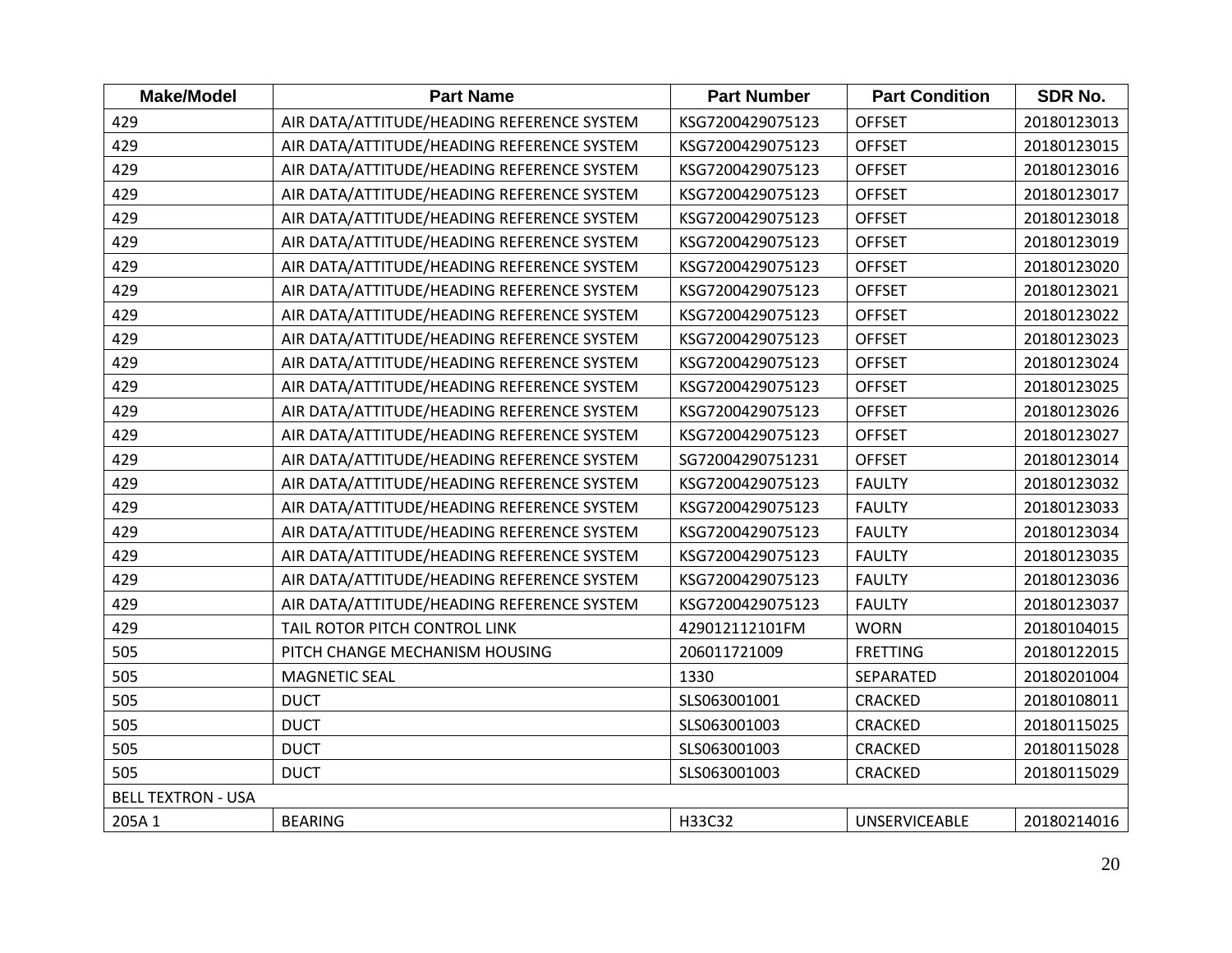| <b>Make/Model</b> | <b>Part Name</b>                       | <b>Part Number</b> | <b>Part Condition</b> | <b>SDR No.</b> |
|-------------------|----------------------------------------|--------------------|-----------------------|----------------|
| 412               | <b>LAMP WIRE</b>                       |                    | <b>DAMAGED</b>        | 20180308006    |
| 412EP             | <b>AUTOMATIC FLIGHT CONTROL SYSTEM</b> | SPZ7600412XXXXXX   | <b>NOT REPORTED</b>   | 20180207013    |
| 412EP             | AUTOMATIC FLIGHT CONTROL SYSTEM        | SPZ7600412XXXXXX   | <b>FAULTY</b>         | 20180207011    |
| 412EP             | <b>AUTOMATIC FLIGHT CONTROL SYSTEM</b> | SPZ7600412XXXXXX   | <b>FAULTY</b>         | 20180207014    |
| 412EP             | <b>AUTOMATIC FLIGHT CONTROL SYSTEM</b> | SPZ7600412XXXXXX   | <b>FAULTY</b>         | 20180207015    |
| 412EP             | <b>AUTOMATIC FLIGHT CONTROL SYSTEM</b> | SPZ7600412XXXXXX   | <b>FAULTY</b>         | 20180207017    |
| 412EP             | AUTOMATIC FLIGHT CONTROL SYSTEM        | SPZ7600412XXXXXX   | <b>FAULTY</b>         | 20180207018    |
| 412EP             | AUTOMATIC FLIGHT CONTROL SYSTEM        | SPZ7600412XXXXXX   | <b>FAULTY</b>         | 20180207019    |
| 412EP             | <b>AUTOMATIC FLIGHT CONTROL SYSTEM</b> | SPZ7600412XXXXXX   | <b>FAULTY</b>         | 20180207020    |
| 412EP             | RIGHT-HAND BRACE                       | 205030831015       | MISALIGNMENT          | 20180223015    |
| 412EP             | <b>COUPLING/INNER AFT</b>              | 214040657003       | PITTED                | 20180126001    |
| <b>BOEING</b>     |                                        |                    |                       |                |
| 737 2R8C          | <b>FLAP POSITION INDICATOR</b>         | 2061141            | <b>DEFECTIVE</b>      | 20180221005    |
| 737 406           | <b>FRAME</b>                           | 654653172          | <b>CRACKED</b>        | 20180122016    |
| 737 406           | <b>SEAT TRACK</b>                      | 7022033            | <b>CRACKED</b>        | 20180122019    |
| 737 406           | <b>SKIN</b>                            | 6978025            | CORRODED              | 20180131001    |
| 737 406           | <b>HOSE</b>                            | 1090032            | PIN HOLE              | 20180110008    |
| 737 406           | <b>TUBE</b>                            | 1090032            | <b>LEAKING</b>        | 20180313021    |
| 737 406           | <b>ENGINE CABLE</b>                    | 697849137          | <b>UNSERVICEABLE</b>  | 20180131011    |
| 737 436           | THRUST REVERSE                         | 315A1701112A       | DELAMINATED           | 20180117006    |
| 737 4Q8           | <b>BRAKE ASSEMBLY</b>                  | 26066724           | <b>NOT REPORTED</b>   | 20180102008    |
| 737 55D           | ENGINE FUEL SHUT-OFF VALVE ASSEMBLY    | 61163              | <b>NOT REPORTED</b>   | 20180215016    |
| 737 73V           | <b>LEAD IGNITION</b>                   | 90591101           | <b>NOT REPORTED</b>   | 20180216001    |
| 737 76N           | #2 WINDOW PANE                         | 58935588           | <b>CRACKED</b>        | 20180119013    |
| 737 7CT           | STABILIZER NOSE DOWN LIMIT             | 32EN144            | <b>UNSERVICEABLE</b>  | 20180214014    |
| 737 7CT           | #1 CAPTAIN WINDOW                      | 5893543149         | <b>CRACKED</b>        | 20180316012    |
| 737 7CT           | #1 RIGHT-HAND WINDSHIELD               | 5893543150         | SHATTERED             | 20180213010    |
| 737 7CT           | FIRST OFFICERS #2 WINDOW PANE          | 5895588            | <b>CRACKED</b>        | 20180316013    |
| 737 8CT           | <b>L2 DOOR GUIDE ARM</b>               | 65528547           | NOT REPORTED          | 20180312011    |
| 757 2B7           | RUDDER POWER CONTOL ACTUATOR           | 332152010          | <b>UNSERVICEABLE</b>  | 20180319011    |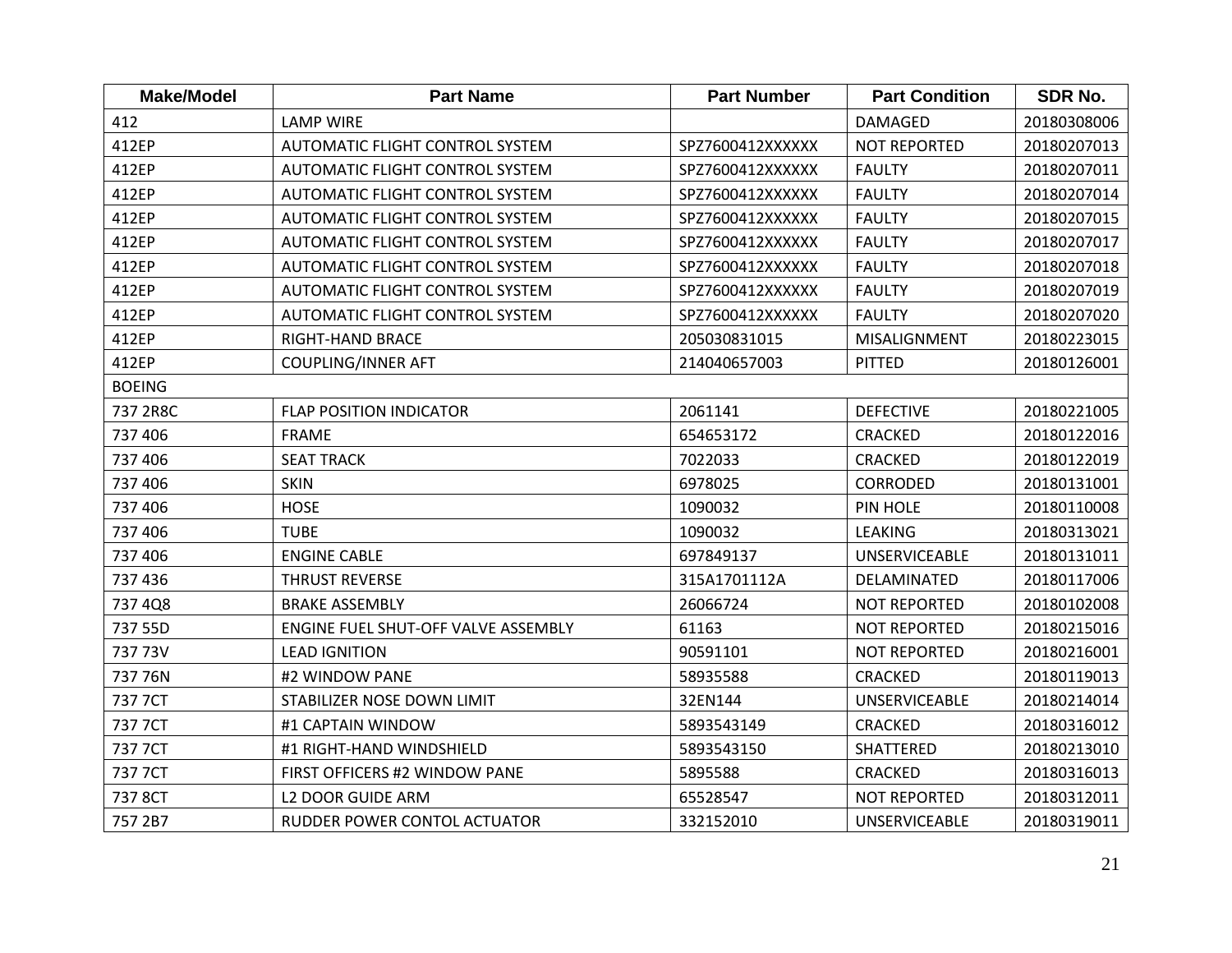| <b>Make/Model</b> | <b>Part Name</b>                      | <b>Part Number</b> | <b>Part Condition</b> | SDR No.     |
|-------------------|---------------------------------------|--------------------|-----------------------|-------------|
| 767 316           | <b>OUTFLOW VALVE</b>                  |                    | <b>NOT REPORTED</b>   | 20180102001 |
| 767 316           | HYDRAULIC QUANTITY MONITOR            | 367027020          | <b>FAILED</b>         | 20180105001 |
| 767 328           | <b>CAP-FILTER</b>                     | 252T13071          | <b>NOT REPORTED</b>   | 20180308010 |
| 767 333           | <b>RUDDER CONTROL</b>                 |                    | <b>NOT REPORTED</b>   | 20180219002 |
| 767 338           | <b>DOOR</b>                           |                    | <b>NOT REPORTED</b>   | 20180206009 |
| 767 338           | <b>WINDOW</b>                         |                    | <b>NOT REPORTED</b>   | 20180223013 |
| 767 33A           | PROXIMITY SENSOR                      | 834503             | <b>NOT REPORTED</b>   | 20180313020 |
| 767 375           | <b>SLAT CONTROL</b>                   |                    | <b>NOT REPORTED</b>   | 20180301001 |
| 767 38E           | <b>SIDE BRAKE LOCK ACTUATOR</b>       | 273T62013          | <b>FAILED</b>         | 20180108005 |
| 767 38E           | HIGH PRESSURE SHUT OFF VALVE          | 80217010           | <b>FAILED</b>         | 20180108004 |
| 777 233LR         | <b>SMOKE DETECTOR</b>                 | 21198356           | <b>FAILED</b>         | 20180227005 |
| 777 333ER         | <b>BULK CARGO VENT FAN</b>            | 6067071            | <b>FAILED</b>         | 20180327004 |
| 777 333ER         | AUDIO MANAGEMENT UNIT                 | 5700111            | <b>FAILED</b>         | 20180201003 |
| 777 333ER         | <b>HYDRAULIC POWER SYSTEM</b>         |                    | <b>NOT REPORTED</b>   | 20180306003 |
| 777 333ER         | <b>ICE/RAIN PROTECTION</b>            |                    | <b>NOT REPORTED</b>   | 20180110002 |
| 777 333ER         | <b>RADOME</b>                         | 284T005239         | DELAMINATED           | 20180117005 |
| 7878              | <b>AIR CONDITIONING</b>               |                    | <b>NOT REPORTED</b>   | 20180226032 |
| 7878              | <b>CONTACTOR ASSEMBLY</b>             | 727CA02Y01         | <b>BURNT</b>          | 20180305006 |
| 7878              | <b>BACK UP RIB</b>                    | 152Z633153         | <b>CRACKED</b>        | 20180221003 |
| 7878              | <b>BACK UP RIB</b>                    | 152Z633153         | <b>CRACKED</b>        | 20180221014 |
| 7878              | <b>BACK UP RIB</b>                    | 152Z633154         | <b>CRACKED</b>        | 20180221013 |
| 7878              | <b>BACK UP RIB</b>                    | 152Z633154         | CRACKED               | 20180221015 |
| 7878              | <b>BACK-UP RIB</b>                    | 152Z6331           | <b>NOT REPORTED</b>   | 20180122010 |
| 7878              | FLAP SUPPORT BACK UP RIB              | 152Z6331           | <b>NOT REPORTED</b>   | 20180222017 |
| 7878              | FLAP SUPPORT BACK UP RIB              | 152Z633155         | <b>NOT REPORTED</b>   | 20180215007 |
| 7879              | <b>HARNESS W801027</b>                | 668Z801027223      | <b>ARCING</b>         | 20180130012 |
| 7879              | TERMINAL BLOCK FEED THROUGH           | 46582384           | <b>BURNT</b>          | 20180322007 |
| <b>BOMBARDIER</b> |                                       |                    |                       |             |
| BD 100 1A10       | AUXILIARY POWER UNIT AND DE-ICE FLUID |                    | <b>SMOKE FAULT</b>    | 20180314006 |
| BD 100 1A10       | <b>WATER PALLET</b>                   | AR901711           | SPARKING              | 20180320001 |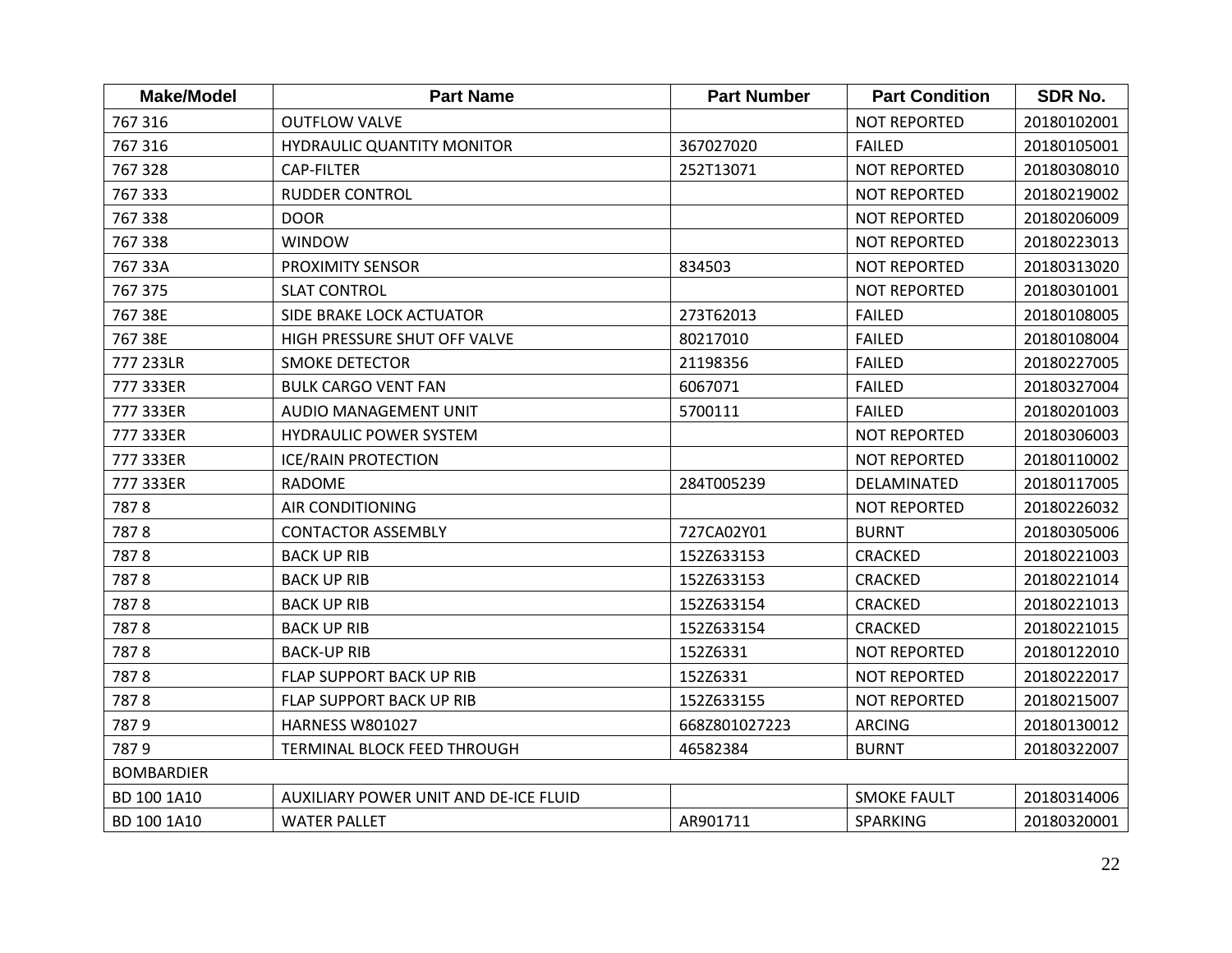| <b>Make/Model</b> | <b>Part Name</b>                         | <b>Part Number</b> | <b>Part Condition</b>                   | <b>SDR No.</b> |
|-------------------|------------------------------------------|--------------------|-----------------------------------------|----------------|
| BD 100 1A10       | <b>BRAKE</b>                             |                    | <b>FROZEN</b>                           | 20180205014    |
| BD 500 1A10       | <b>AIR CONDITIONING</b>                  |                    | <b>NOT REPORTED</b>                     | 20180328002    |
| BD 500 1A10       | FLIGHT MANAGEMENT SYSTEM                 | 81003112B0003      | <b>UNCOMMANDED</b>                      | 20180215006    |
| BD 500 1A10       | <b>FLIGHT MANAGEMENT SYSTEM</b>          | 81003112B0003      | <b>NOT REPORTED</b>                     | 20180201002    |
| BD 500 1A10       | <b>AUTO THROTTLE</b>                     | 81003112B0003      | <b>NOT REPORTED</b>                     | 20180329001    |
| BD 500 1A10       | <b>BLOW-OUT PANEL</b>                    | D762209503         | <b>FALLS OUT</b>                        | 20180209013    |
| BD 500 1A10       | <b>EMERGENCY LOCATER TRANSMITTER</b>     | 510901701          | <b>NOT REPORTED</b>                     | 20180125004    |
| BD 500 1A10       | <b>ESCAPE SLIDE</b>                      | CS1519630105       | <b>INCORRECT</b><br><b>INSTALLATION</b> | 20180321009    |
| BD 500 1A10       | SLIDE PASSENGER                          | C01519630105       | <b>INCORRECT</b><br><b>INSTALLATION</b> | 20180321007    |
| BD 500 1A10       | PRIMARY FLIGHT CONTROL UNIT              | 8100337002003000   | <b>NOT REPORTED</b>                     | 20180115016    |
| BD 500 1A10       | <b>CENTER FUEL TANK RIGHT-HAND RIB 3</b> |                    | <b>NOT REPORTED</b>                     | 20180126002    |
| BD 500 1A10       | TANK BLOCAGE CONTAMINATION               |                    | <b>NOT REPORTED</b>                     | 20180212029    |
| BD 500 1A10       | <b>CHECK VALVE ASSEMBLY</b>              | 2090199101         | <b>FAILED</b>                           | 20180122006    |
| BD 500 1A10       | NOSE LANDING GEAR SHOCK STRUT ASSEMBLY   | 4124A000003        | <b>DEPLETED</b>                         | 20180207016    |
| BD 500 1A10       | NOSE LANDING GEAR SHOCK STRUT ASSEMBLY   | 4124A000003        | LEAKING                                 | 20180207010    |
| BD 500 1A10       | NOSE LANDING GEAR SHOCK STRUT EQUIP      | 4123A000003        | <b>LEAKING</b>                          | 20180208005    |
| BD 500 1A10       | <b>ELECTRICAL BRACKET</b>                | C02318520005       | <b>NOT REPORTED</b>                     | 20180109002    |
| BD 500 1A10       | FLIGHT MANAGEMENT SYSTEM                 | 81003112B0003      | <b>WRONG INDICATION</b>                 | 20180312002    |
| BD 500 1A10       | PRESSURE SEAL                            | C01549501109       | <b>DAMAGED</b>                          | 20180223003    |
| BD 500 1A10       | <b>BLEED VALVE</b>                       | 6155B010001        | <b>UNDER TORQUE</b>                     | 20180309008    |
| BD 500 1A11       | <b>AUTO-FLIGHT SYSTEM</b>                | 81003112B0303      | <b>NOT REPORTED</b>                     | 20180201001    |
| BD 500 1A11       | FLIGHT MANAGEMENT SYSTEM                 | 81003112B0302      | <b>FAILED</b>                           | 20180101004    |
| BD 500 1A11       | <b>FLIGHT CONTROL PANEL</b>              | 8222468010         | <b>FAILED</b>                           | 20180226019    |
| BD 500 1A11       | <b>AUTO THROTTLE</b>                     |                    | <b>NOT REPORTED</b>                     | 20180321010    |
| BD 500 1A11       | FLIGHT MANAGEMENT SYSTEM                 | 81003112B0303      | <b>FAILED</b>                           | 20180103002    |
| BD 500 1A11       | <b>GENERATOR</b>                         | C07500043003       | OIL MESSAGE                             | 20180226017    |
| BD 500 1A11       | <b>GENERATOR CONTROL UNIT</b>            | C07500041003       | <b>FAILED</b>                           | 20180313015    |
| BD 500 1A11       | <b>OVERVOLTAGE PROTECTION UNIT</b>       | 1717820C           | <b>FAILED</b>                           | 20180108001    |
| BD 500 1A11       | OVERVOLTAGE PROTECTION UNIT              | 1717820C           | <b>FAILED</b>                           | 20180315001    |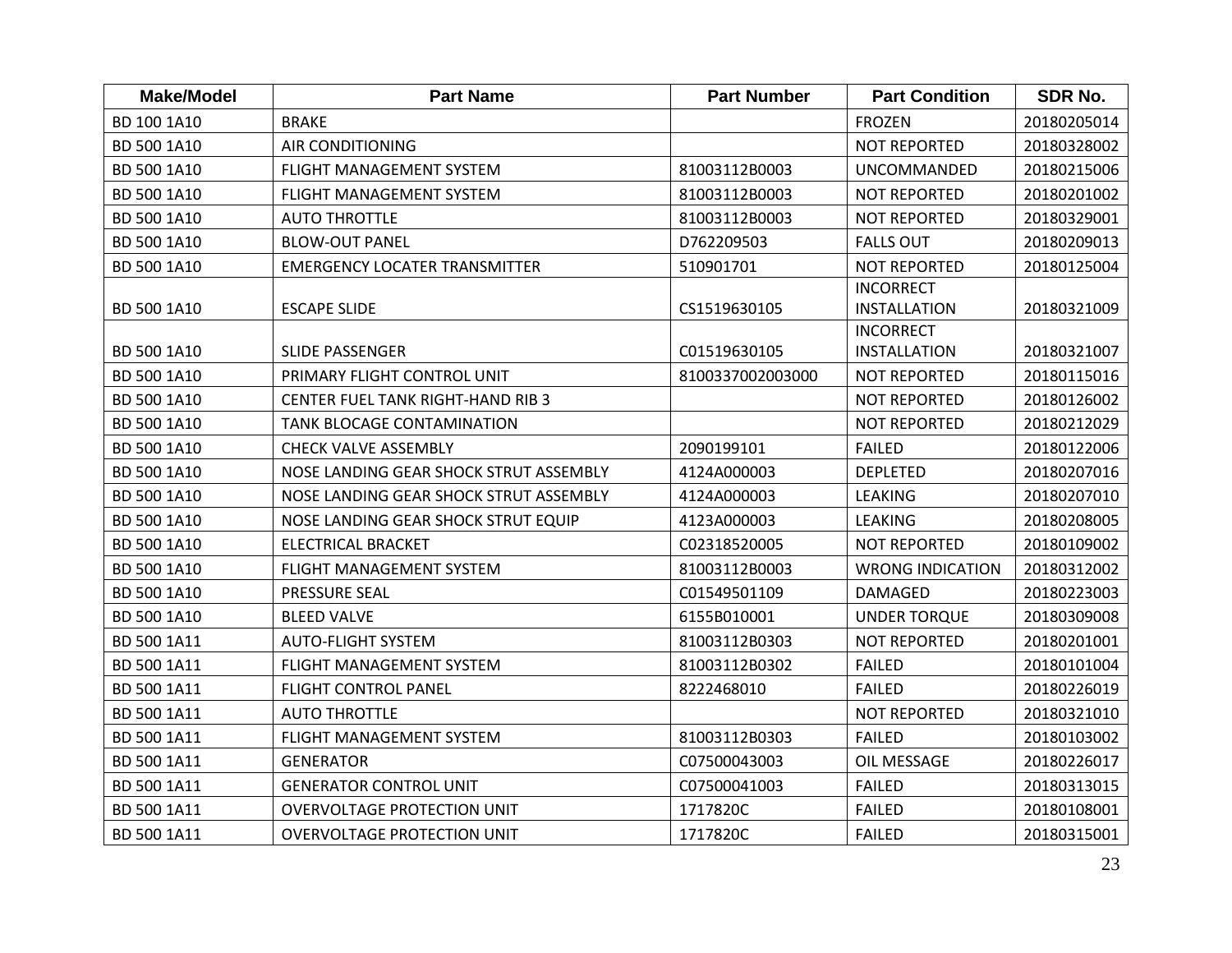| <b>Make/Model</b> | <b>Part Name</b>                               | <b>Part Number</b> | <b>Part Condition</b>    | SDR No.     |
|-------------------|------------------------------------------------|--------------------|--------------------------|-------------|
| BD 500 1A11       | <b>VARIABLE FREQUENCY GENERATOR HARNESS</b>    | 999W5702501        | <b>INTERMITTENT</b>      | 20180319003 |
| BD 500 1A11       | <b>VARIABLE FREQUENCY GENERATOR #2 HARNESS</b> | CPYTG2039          | <b>CHAFED WIRE</b>       | 20180104002 |
| BD 500 1A11       | <b>VARIABLE FREQUENCY GENERATOR</b>            | C07500043003       | <b>FAILED</b>            | 20180226010 |
| BD 500 1A11       | <b>GENERATOR CONTROL UNIT</b>                  | 1714668J           | <b>FAILED</b>            | 20180221002 |
| BD 500 1A11       | <b>CHILLER SYSTEM ASSEMBLY</b>                 | 6151               | <b>VIBRATIONS</b>        | 20180322008 |
| BD 500 1A11       | <b>BLOW-OUT PANEL</b>                          | D762209503         | <b>FALLS OUT</b>         | 20180209015 |
| BD 500 1A11       | <b>BLOW-OUT PANEL</b>                          | D762209503         | <b>FALLS OUT</b>         | 20180209020 |
| BD 500 1A11       | <b>EMERGENCY EXIT SLIDE</b>                    | 68332101           | <b>FAILED TO INFLATE</b> | 20180202005 |
| BD 500 1A11       | <b>EMERGENCY EXIT SLIDE</b>                    | 68332102           | <b>NOT REPORTED</b>      | 20180202004 |
| BD 500 1A11       | <b>SLIDE</b>                                   | 68331101           | <b>FAILED</b>            | 20180319005 |
| BD 500 1A11       | WING SLIDE ASSEMBLY                            | 68332101           | <b>FAILED</b>            | 20180103001 |
| BD 500 1A11       | WING SLIDE ASSEMBLY                            | 68332101           | <b>FAILED</b>            | 20180104003 |
| BD 500 1A11       | LINEAR VARIABLE DIFFERENTIAL TRANSFORMER       |                    | <b>DESIGN ISSUE</b>      | 20180328007 |
| BD 500 1A11       | <b>ELEVATOR - RIGHT-HAND</b>                   | C05500026003       | <b>LOSS OF CONTROL</b>   | 20180117003 |
| BD 500 1A11       | <b>FUEL TUBE ASSEMBLY</b>                      | C01633386005       | <b>BROKEN</b>            | 20180329004 |
| BD 500 1A11       | MAIN LANDING GEAR ASSEMBLY                     | 5965B000001        | <b>LEAKING</b>           | 20180320002 |
| BD 500 1A11       | NOSE LANDING GEAR SHOCK STRUT ASSEMBLY         | 4124A000004        | <b>DEPLETED</b>          | 20180213001 |
| BD 500 1A11       | NOSE LANDING GEAR SHOCK STRUT ASSEMBLY         | 4124A000004        | <b>DEFLATED</b>          | 20180219005 |
|                   |                                                |                    | INTERMITTENT             |             |
| BD 500 1A11       | <b>BOTH DISPLAY UNIT</b>                       | 8222276410         | <b>FAILURE</b>           | 20180125007 |
| BD 500 1A11       | <b>WINDSHEAR COMPUTER</b>                      | 8222259001         | <b>WARNING MESSAGE</b>   | 20180316004 |
| BD 500 1A11       | AIR TRAFFIC CONTROL TRANSPONDER #2             | 6229210501         | <b>FAILED</b>            | 20180221004 |
| BD 500 1A11       | <b>TRANSPONDER</b>                             | 6229210501         | <b>FAILED</b>            | 20180223007 |
| BD 500 1A11       | SOFTWARE                                       |                    | <b>NOT REPORTED</b>      | 20180326011 |
| BD 500 1A11       | <b>AUXILIARY POWER UNIT OIL</b>                |                    | <b>SMOKE IN CABIN</b>    | 20180221016 |
| BD 500 1A11       | <b>FORWARD PASSENGER DOOR</b>                  | C01518140001       | <b>FAILED TO OPEN</b>    | 20180215005 |
| BD 500 1A11       | <b>FORWARD PASSENGER DOOR</b>                  | C01518140001       | <b>FROZEN</b>            | 20180129004 |
| BD 500 1A11       | <b>FORWARD PASSENGER DOOR</b>                  | C01518140001       | <b>FROZEN</b>            | 20180129005 |
| BD 500 1A11       | <b>FORWARD PASSENGER DOOR</b>                  | C01518140001       | <b>FROZEN</b>            | 20180129006 |
| BD 500 1A11       | <b>FORWARD PASSENGER DOOR</b>                  | C01518140001       | <b>FROZEN</b>            | 20180129007 |
| BD 500 1A11       | <b>FORWARD PASSENGER DOOR</b>                  | C01518140001       | <b>FROZEN</b>            | 20180130011 |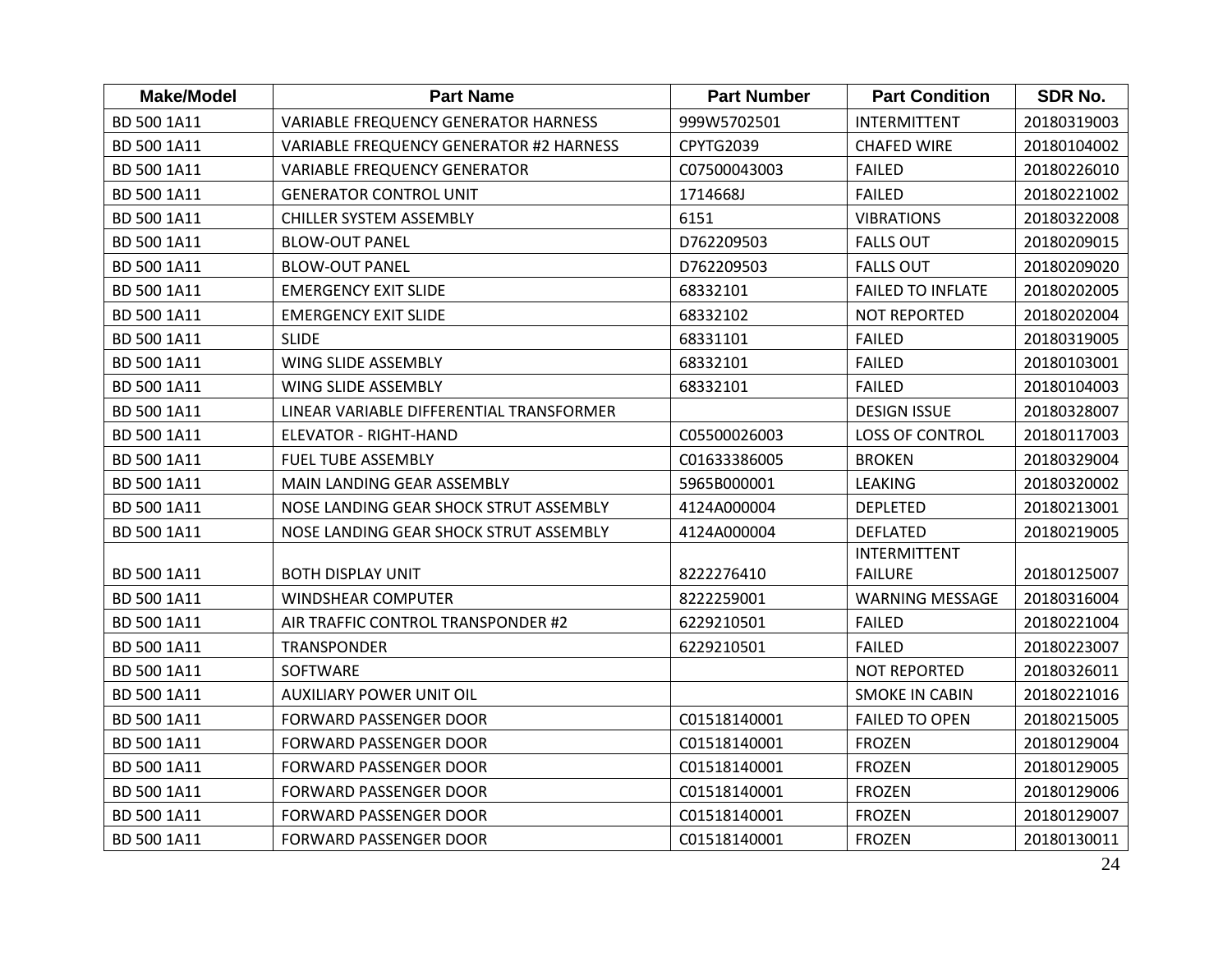| <b>Make/Model</b>  | <b>Part Name</b>                | <b>Part Number</b> | <b>Part Condition</b>   | SDR No.     |
|--------------------|---------------------------------|--------------------|-------------------------|-------------|
| BD 500 1A11        | <b>FORWARD PASSENGER DOOR</b>   | C01518140001       | <b>FROZEN</b>           | 20180202001 |
| BD 500 1A11        | <b>FORWARD PASSENGER DOOR</b>   | C01518140001       | <b>FROZEN</b>           | 20180202002 |
| BD 500 1A11        | <b>FORWARD PASSENGER DOOR</b>   | C01518140001       | <b>FROZEN</b>           | 20180115012 |
| BD 500 1A11        | <b>FORWARD PASSENGER DOOR</b>   | C01518140001       | <b>FROZEN</b>           | 20180206002 |
| BD 500 1A11        | PASSENGER DOOR ASSEMBLY         | C01518140001       | <b>FAILED TO OPEN</b>   | 20180101001 |
| BD 500 1A11        | PASSENGER DOOR ASSEMBLY         | C01518140001       | <b>FROZEN</b>           | 20180101003 |
| BD 500 1A11        | PASSENGER DOOR ASSEMBLY         | C01518140001       | <b>UNABLE TO OPEN</b>   | 20180110001 |
| BD 500 1A11        | PASSENGER DOOR ASSEMBLY         | C01538340001       | <b>FROZEN</b>           | 20180101002 |
| BD 700 1A10        | FLOW CONTROL VALVE              |                    | <b>FAULTY</b>           | 20180319015 |
| BD 700 1A10        | <b>AUTO-THROTTLE</b>            |                    | <b>INTERMITTENT</b>     | 20180104008 |
| BD 700 1A10        | <b>AVIONICS BATTERY</b>         | GL51122015         | <b>FAILED</b>           | 20180213003 |
| BD 700 1A10        | <b>WIRE</b>                     | 2LA45602500        | <b>PINCHED</b>          | 20180323019 |
| BD 700 1A10        | <b>GREASE INSERT</b>            | MS150042           | <b>CRACKED</b>          | 20180223009 |
| BD 700 1A10        | <b>TRAILING ARM</b>             | 21410107           | <b>CORRODED</b>         | 20180209019 |
| BD 700 1A11        | <b>BATTERY CHARGER</b>          | GL51124019         | <b>DAMAGED</b>          | 20180123007 |
| BD 700 1A11        | <b>HYDRAULIC LINE</b>           | GD478110211        | <b>LEAKING</b>          | 20180302017 |
| CL600 2B19 (RJ100) | <b>ELBOW</b>                    |                    | <b>DETACHED</b>         | 20180307004 |
| CL600 2B19 (RJ100) | AIR DRIVEN GENERATOR            | 604908203          | <b>DEPLOYED</b>         | 20180209018 |
| CL600 2B19 (RJ100) | INTEGRATED DRIVE GENERATOR      | 720845E            | <b>NO RESET</b>         | 20180205013 |
| CL600 2B19 (RJ100) | ALTERNATING CURRENT SYSTEM      |                    | <b>NOT REPORTED</b>     | 20180208011 |
| CL600 2B19 (RJ100) | <b>FAN</b>                      | AE0607D00          | SEIZED                  | 20180125002 |
| CL600 2B19 (RJ100) | <b>FLEX SHAFT</b>               | 1104SD100301       | <b>HIGH TORQUE LOAD</b> | 20180222007 |
| CL600 2B19 (RJ100) | FUEL QUANTITY INDICATING SYSTEM | 73664310           | <b>FAILED</b>           | 20180119008 |
| CL600 2B19 (RJ100) | PRESSURE SWITCH                 | 211C223461A        | <b>NOT REPORTED</b>     | 20180110004 |
| CL600 2B19 (RJ100) | <b>LANDING GEAR</b>             |                    | <b>NOT REPORTED</b>     | 20180110005 |
| CL600 2B19 (RJ100) | <b>LIGHT ASSEMBLY</b>           | BC10082003         | <b>HEAT DAMAGE</b>      | 20180103004 |
| CL600 2B19 (RJ100) | <b>BALLAST</b>                  | BR95005            | <b>ODOR</b>             | 20180221010 |
| CL600 2B19 (RJ100) | ANGLE OF ATTACK SENSOR          | C16258AC           | <b>FAILED</b>           | 20180207004 |
| CL600 2B19 (RJ100) | <b>CLAMP V-BAND</b>             | NM1026190200       | <b>LEAKING</b>          | 20180212016 |
| CL600 2B19 (RJ100) | <b>DOOR SUPPORT ASSEMBLY</b>    | 601R317091         | <b>CRACKED</b>          | 20180205019 |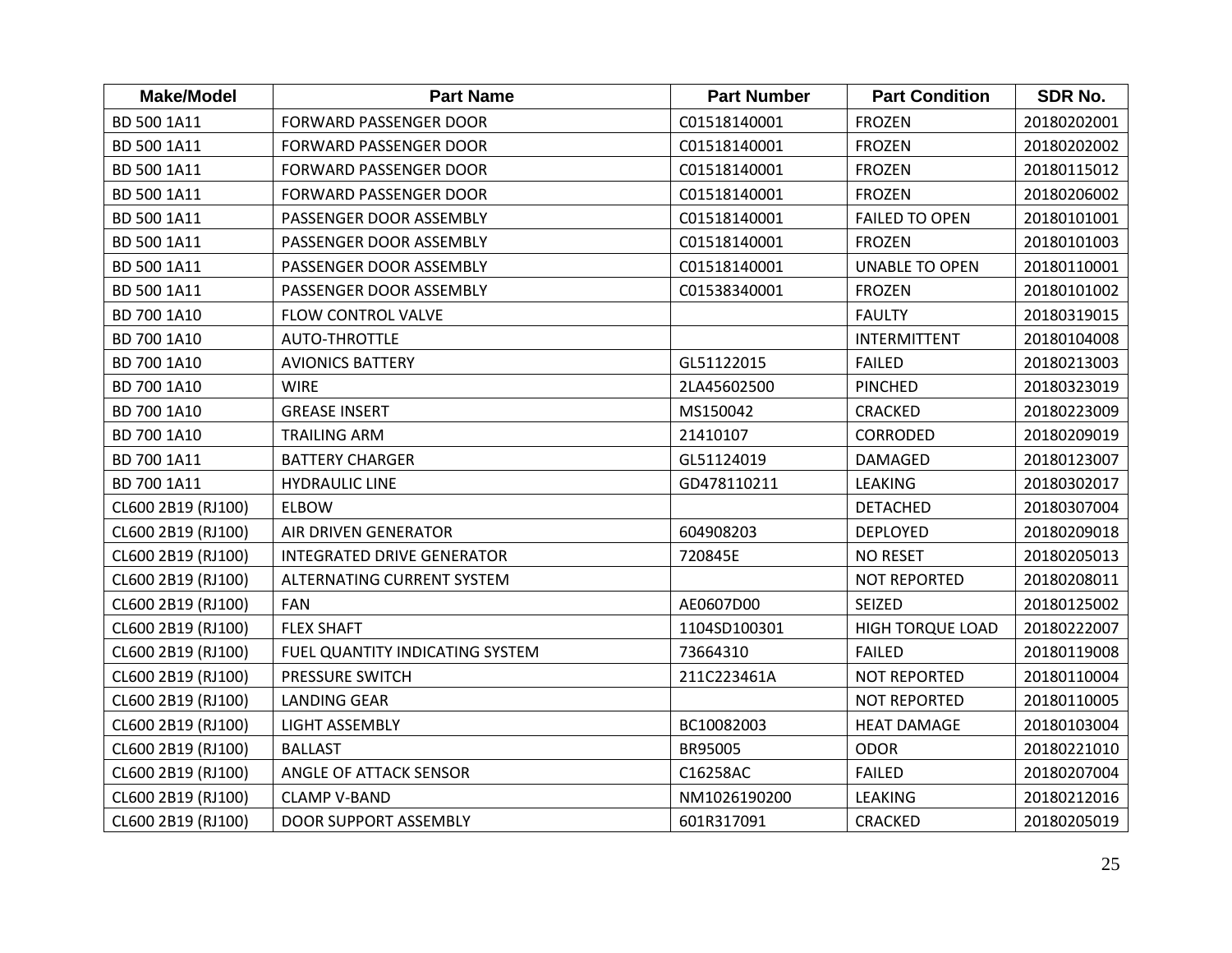| <b>Make/Model</b>  | <b>Part Name</b>                      | <b>Part Number</b> | <b>Part Condition</b>   | SDR No.     |
|--------------------|---------------------------------------|--------------------|-------------------------|-------------|
| CL600 2B19 (RJ100) | <b>HANDLE ASSEMBLY</b>                | H341935            | <b>CORRODED</b>         | 20180130022 |
| CL600 2B19 (RJ100) | WINDSHIELD                            | NP139321           | CRACKED                 | 20180104016 |
| CL600 2B19 (RJ100) | WING LEADING EDGE                     | 601R120444S        | <b>DENTED</b>           | 20180312008 |
| CL600 2B19 (RJ440) | <b>AIR FILTER</b>                     | 31797461           | <b>CLOGGED</b>          | 20180322010 |
| CL600 2B19 (RJ440) | <b>OUTFLOW VALVE</b>                  | 1037729            | <b>FAULTY</b>           | 20180213008 |
| CL600 2B19 (RJ440) | AIR CYCLE MACHINE                     | 78279015           | <b>FAILED</b>           | 20180207007 |
| CL600 2B19 (RJ440) | PRESSURE REGULATOR AND SHUT-OFF VALVE | 32156221           | <b>FAILED</b>           | 20180207005 |
| CL600 2B19 (RJ440) | <b>VOLTAGE/FREQUENCY SENSOR</b>       | VS403              | <b>FAULTY</b>           | 20180207006 |
| CL600 2B19 (RJ440) | HEAT SENSING ELEMENT                  | 355924400          | <b>FAULTY</b>           | 20180209001 |
| CL600 2B19 (RJ440) | <b>HEAT SENSING ELEMENT</b>           | 356024310          | <b>FAULTY</b>           | 20180112013 |
|                    |                                       |                    | <b>CONFIGURATION</b>    |             |
| CL600 2B19 (RJ440) | SPOILER ELECTRONIC CONTROL UNIT       | 49164              | <b>MESSAGE</b>          | 20180322011 |
| CL600 2B19 (RJ440) | PITCH TRIM SWITCH                     | 3094334            | <b>FAILED</b>           | 20180209017 |
| CL600 2B19 (RJ440) | BRAKE AND POSITION SENSING UNIT       | 855D100            | <b>FAILED</b>           | 20180109005 |
| CL600 2B19 (RJ440) | BRAKE AND POSITION SENSING UNIT       | 855D10015          | <b>FAILED</b>           | 20180104007 |
| CL600 2B19 (RJ440) | BRAKE AND POSITION SENSOR UNIT        | 855D100            | <b>FAILED</b>           | 20180125006 |
| CL600 2B19 (RJ440) | <b>INBOARD FLAP SKEW SENSOR</b>       | 8004404            | <b>FAULTY</b>           | 20180125005 |
| CL600 2B19 (RJ440) | BRAKE AND POSITION SENSING UNIT       | 855D10013          | <b>FAILED</b>           | 20180118004 |
| CL600 2B19 (RJ440) | ALTERNATING CURRENT MOTOR DRIVEN PUMP | 848847             | <b>FAILED</b>           | 20180209005 |
| CL600 2B19 (RJ440) | ALTERNATING CURRENT MOTOR DRIVEN PUMP | 848847             | <b>FAILED</b>           | 20180220008 |
| CL600 2B19 (RJ440) | HEAT SENSING ELEMENT                  | 24403615           | <b>FAILED</b>           | 20180228003 |
| CL600 2B19 (RJ440) | <b>DUCT ASSEMBLY</b>                  | 14436105           | CRACKED                 | 20180328012 |
| CL600 2B19 (RJ440) | <b>HEAT SENSING ELEMENT</b>           | 356202255          | <b>FAILED</b>           | 20180130018 |
| CL600 2B19 (RJ440) | <b>COWL ANTI-ICE VALVE</b>            | 300013000003       | <b>FAIL WARNING</b>     | 20180125008 |
| CL600 2B19 (RJ440) | <b>COWL ANTI-ICE VALVE</b>            | 300013000          | <b>FAILED</b>           | 20180329010 |
| CL600 2B19 (RJ440) | <b>COWL ANTI-ICE VALVE</b>            | 300013000003       | <b>FAILED</b>           | 20180202007 |
| CL600 2B19 (RJ440) | <b>COWL ANTI-ICE VALVE</b>            | 300013000003       | <b>FAILED</b>           | 20180213005 |
| CL600 2B19 (RJ440) | <b>COWL ANTI-ICE VALVE</b>            | 300013000003       | <b>FAILED IN FLIGHT</b> | 20180116009 |
| CL600 2B19 (RJ440) | AIR DATA SENSOR HEATER CONTROL        | 7858062            | <b>FAILED</b>           | 20180131004 |
| CL600 2B19 (RJ440) | <b>WINDOW HEAT CONTROLLER</b>         | 16591              | <b>CAUTION MESSAGE</b>  | 20180109004 |
| CL600 2B19 (RJ440) | FAN SENSOR UNIT                       | 601R51577          | <b>CAUTION MESSAGE</b>  | 20180315004 |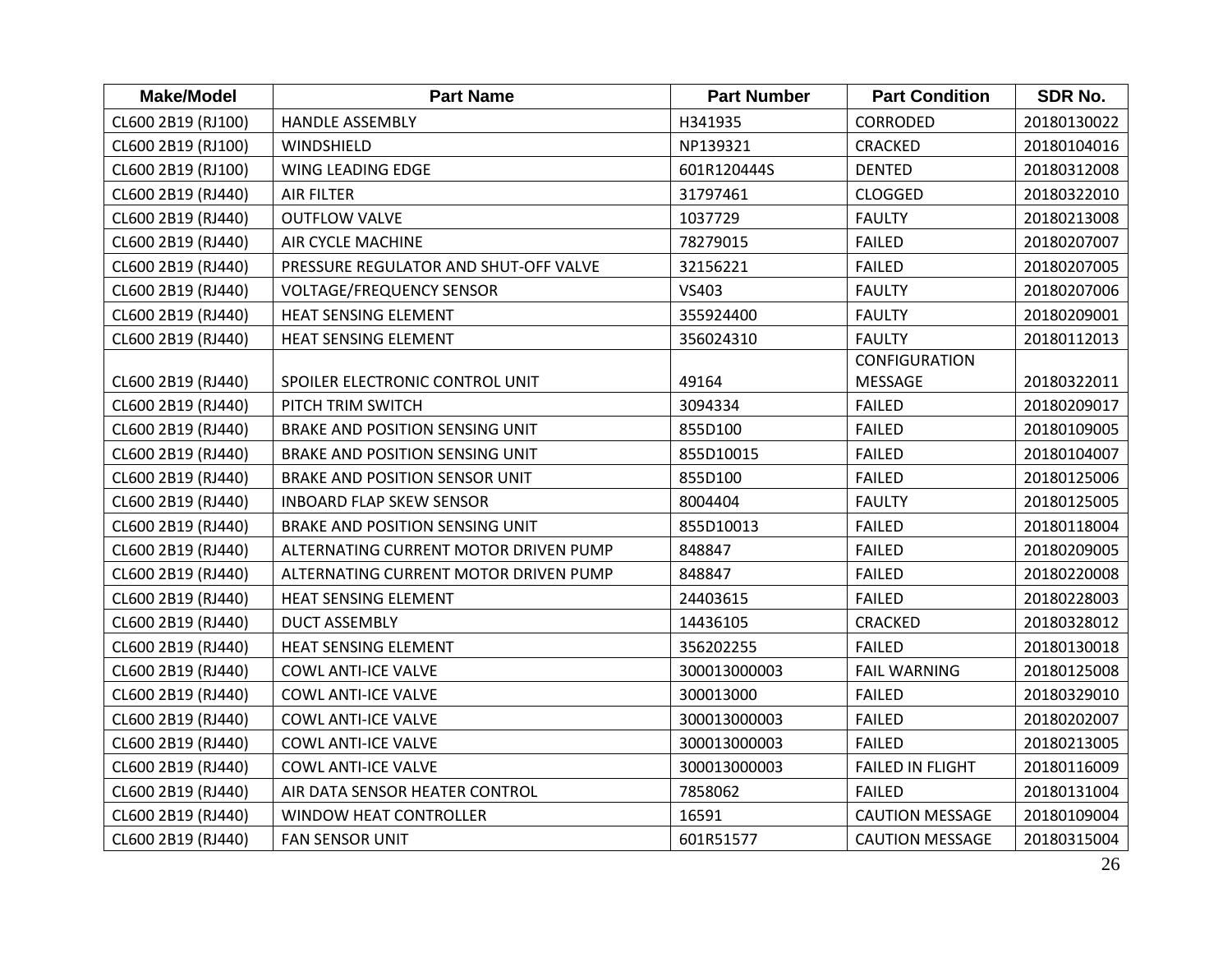| <b>Make/Model</b>  | <b>Part Name</b>                           | <b>Part Number</b> | <b>Part Condition</b>   | <b>SDR No.</b> |
|--------------------|--------------------------------------------|--------------------|-------------------------|----------------|
| CL600 2B19 (RJ440) | <b>WHEEL PROXIMITY SENSOR</b>              | 3008750007         | <b>FAULTY</b>           | 20180307012    |
| CL600 2B19 (RJ440) | <b>AIR CHARGE VALVE</b>                    | MS288892           | DAMAGED                 | 20180104013    |
| CL600 2B19 (RJ440) | PISTON/AXLE ASSEMBLY                       | 16122101           | <b>NOT REPORTED</b>     | 20180220017    |
| CL600 2B19 (RJ440) | MAIN LANDING GEAR SELECTOR VALVE           | 617501             | <b>FAILED</b>           | 20180213007    |
| CL600 2B19 (RJ440) | NOSE LANDING GEAR SENSORS HARNESS ASSEMBLY | 17300221           | NOT RETRACTING          | 20180322012    |
| CL600 2B19 (RJ440) | PRIORITY VALVE                             | 4622               | <b>FAILED</b>           | 20180215010    |
| CL600 2B19 (RJ440) | <b>ANTI-SKID HARNESS</b>                   | 17300600000014     | <b>FAULTY</b>           | 20180214005    |
| CL600 2B19 (RJ440) | <b>BRACKET</b>                             | 16215              | DAMAGED                 | 20180209012    |
| CL600 2B19 (RJ440) | <b>BRACKET - PROXIMITY SENSOR</b>          | 16215              | <b>DAMAGED</b>          | 20180209011    |
| CL600 2B19 (RJ440) | PROXIMITY SENSOR                           | 864202             | <b>FAULTY</b>           | 20180109006    |
| CL600 2B19 (RJ440) | PROXIMITY SENSOR UNIT                      | 864808             | ADJUSTED                | 20180226026    |
| CL600 2B19 (RJ440) | <b>HARNESS ASSEMBLY</b>                    | 17300221           | <b>FAULTY</b>           | 20180212028    |
|                    | NOSE LANDING GEAR SENSOR WOW HARNESS       |                    |                         |                |
| CL600 2B19 (RJ440) | ASSEMBLY                                   | 17300221           | <b>FAULTY</b>           | 20180228002    |
| CL600 2B19 (RJ440) | AIR DATA COMPUTER                          | 601R5208391        | <b>FAILED</b>           | 20180226022    |
| CL600 2B19 (RJ440) | AIR DATA REFERENCE PANEL                   | 6229819104         | <b>FAILED IN FLIGHT</b> | 20180308007    |
| CL600 2B19 (RJ440) | ALTITUDE AND HEADING REFERENCE SYSTEM      | 6229336400         | <b>DATA LOST</b>        | 20180104010    |
|                    | ALTITUDE AND HEADING REFERENCE SYSTEM      |                    |                         |                |
| CL600 2B19 (RJ440) | <b>COMPUTER</b>                            | 6229339400         | <b>FAILED</b>           | 20180329012    |
| CL600 2B19 (RJ440) | FLUX DETECTOR UNIT                         | 6229812006         | <b>FAILED</b>           | 20180223010    |
| CL600 2B19 (RJ440) | HEAT SENSING ELEMENT                       | 356202255          | <b>NOT REPORTED</b>     | 20180213006    |
| CL600 2B19 (RJ440) | <b>CONNECTOR</b>                           | M2430824F          | <b>INSTRUCTIONS</b>     | 20180314009    |
| CL600 2B19 (RJ440) | <b>FRAME STRUCTURE</b>                     | 601R32002          | <b>CORROSION</b>        | 20180222014    |
| CL600 2B19 (RJ440) | PROXIMITY SENSOR                           | 840534             | <b>FAULTY</b>           | 20180313013    |
| CL600 2B19 (RJ440) | FRAME                                      | 601R3200441        | <b>CRACKED</b>          | 20180205023    |
| CL600 2B19 (RJ440) | <b>FRAME</b>                               | 601R3200455        | <b>CORROSION</b>        | 20180302014    |
| CL600 2B19 (RJ440) | <b>FRAME SECTOR</b>                        | 601R320004         | <b>CRACKED</b>          | 20180326017    |
| CL600 2B19 (RJ440) | <b>INTERCOSTAL</b>                         | 601R31049          | CORRODED                | 20180326014    |
| CL600 2B19 (RJ440) | <b>FLOOR BEAM</b>                          | 601R350313         | <b>CORRODED</b>         | 20180316010    |
| CL600 2B19 (RJ440) | <b>FLOOR BEAM</b>                          | 601R35031          | <b>CORROSION</b>        | 20180305011    |
| CL600 2B19 (RJ440) | <b>FLOOR CROSSBEAM</b>                     | 601R32005151       | <b>CORRODED</b>         | 20180221011    |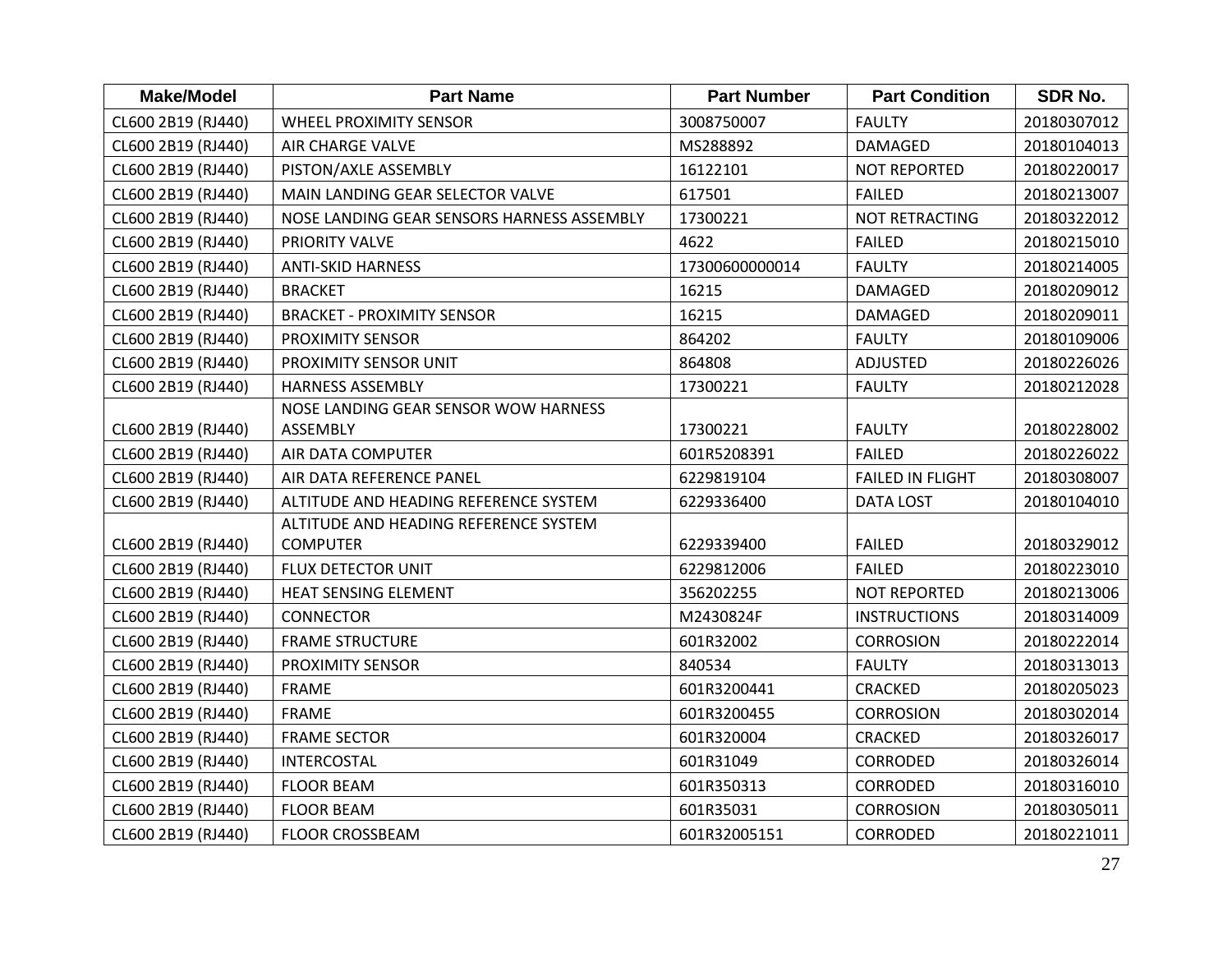| <b>Make/Model</b>  | <b>Part Name</b>                      | <b>Part Number</b> | <b>Part Condition</b>   | <b>SDR No.</b> |
|--------------------|---------------------------------------|--------------------|-------------------------|----------------|
| CL600 2B19 (RJ440) | <b>FLOOR SUPPORT FITTING</b>          | 601R350311         | <b>CORROSION</b>        | 20180209014    |
| CL600 2B19 (RJ440) | <b>INTERCOSTAL</b>                    | 601R31171          | <b>CRACKED</b>          | 20180326018    |
| CL600 2B19 (RJ440) | <b>FLOOR SILL</b>                     | 601R31148          | <b>CORROSION</b>        | 20180326016    |
| CL600 2B19 (RJ440) | LOWER FUSELAGE SKIN PANEL             | 601R35005          | <b>CORRODED</b>         | 20180201007    |
| CL600 2B19 (RJ440) | <b>SKIN PANEL</b>                     | 601R31022          | <b>CORRODED</b>         | 20180327001    |
| CL600 2B19 (RJ440) | <b>PYLON RIB</b>                      | 6013700485         | <b>CRACKED</b>          | 20180219006    |
| CL600 2B19 (RJ440) | WINDSHIELD                            | NP139321           | <b>CRACKED</b>          | 20180110006    |
| CL600 2B19 (RJ440) | WINDSHIELD                            | NP139321           | <b>CRACKED</b>          | 20180321006    |
| CL600 2B19 (RJ440) | WING UPPER SKIN                       |                    | <b>CORROSION</b>        | 20180119009    |
| CL600 2B19 (RJ440) | <b>UPPER AFT WING PLANK</b>           | 601R100428         | <b>CORROSION</b>        | 20180119010    |
| CL600 2B19 (RJ440) | SPOILER POWER CONTROL UNIT            | 270007             | <b>NOT REPORTED</b>     | 20180202003    |
| CL600 2B19 (RJ440) | FULL AUTHORITY DIGITAL ENGINE CONTROL | 4120T00P           | <b>FAILED</b>           | 20180125011    |
| CL600 2B19 (RJ440) | REVERSER                              |                    | <b>UNLOCK MESSAGE</b>   | 20180313014    |
| CL600 2B19 (RJ440) | <b>STOW SWITCH</b>                    | 4EN886             | <b>FAILED</b>           | 20180215009    |
| CL600 2B19 (RJ440) | OIL PRESSURE SWITCH                   | 1153P0012          | <b>NOT REPORTED</b>     | 20180223011    |
| CL600 2C10 (RJ700) | ALTERNATING CURRENT SYSTEM CONTROLLER | GG67095026         | NOT REPORTED            | 20180309011    |
| CL600 2C10 (RJ700) | FLOW CONTROL VALVE                    | GG670950033        | <b>FAULTY</b>           | 20180109003    |
| CL600 2C10 (RJ700) | LAVATORY                              |                    | <b>SMOKE</b>            | 20180212011    |
| CL600 2C10 (RJ700) | <b>LAVATORY</b>                       |                    | <b>SMOKE</b>            | 20180309004    |
| CL600 2C10 (RJ700) | YAW DAMPER ACTUATOR                   | 6229968001         | <b>FAILED</b>           | 20180327007    |
| CL600 2C10 (RJ700) | POSITION CONTROL SURFACE SNSOR        | 3A2237B            | <b>SPLIT ELEVATOR</b>   | 20180221009    |
| CL600 2C10 (RJ700) | PITCH TRIM SWITCH                     | 3094334            | <b>INTERMITTENT</b>     | 20180109001    |
| CL600 2C10 (RJ700) | <b>SLAT ACTUATORS 3</b>               | 766385C            | <b>FAILED IN FLIGHT</b> | 20180115018    |
| CL600 2C10 (RJ700) | DATA CONCENTRATOR UNIT                | 8221310102         | <b>NOT REPORTED</b>     | 20180118009    |
| CL600 2C10 (RJ700) | PRIORITY BALANCED RELIEF VALVE        | 9752753            | <b>NOT REPORTED</b>     | 20180124005    |
| CL600 2C10 (RJ700) | MAIN LANDING GEAR SELECTOR VALVE      | 2322H000           | <b>FAILED</b>           | 20180125009    |
| CL600 2C10 (RJ700) | <b>BALANCE RELIEF VALVE</b>           | 9752753            | <b>FAILED</b>           | 20180222016    |
|                    | ALTITUDE AND HEADING REFERENCE SYSTEM |                    |                         |                |
| CL600 2C10 (RJ700) | <b>COMPUTER</b>                       | 6229336400         | <b>FAILED</b>           | 20180131005    |
| CL600 2C10 (RJ700) | PNEUMATIC SYSTEM                      |                    | <b>MISSING BONDING</b>  | 20180313019    |
| CL600 2C10 (RJ700) | PASSENGER DOOR INNER SKIN             | CC670386011SN100   | <b>CRACKED</b>          | 20180124003    |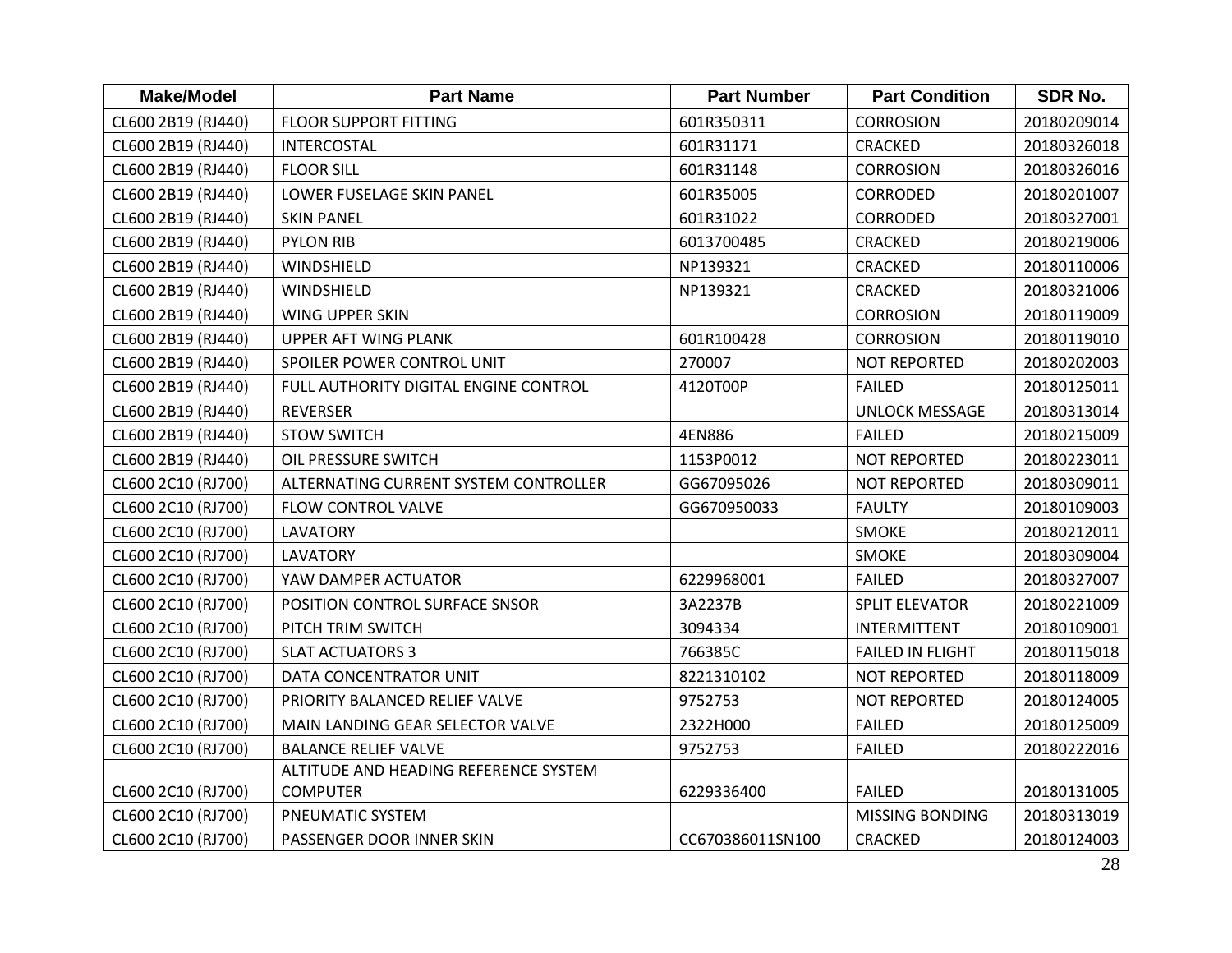| <b>Make/Model</b>  | <b>Part Name</b>                              | <b>Part Number</b> | <b>Part Condition</b>   | SDR No.     |
|--------------------|-----------------------------------------------|--------------------|-------------------------|-------------|
| CL600 2C10 (RJ700) | <b>STOP FITTING</b>                           | 6003808733         | <b>CRACKED</b>          | 20180104017 |
| CL600 2C10 (RJ700) | PROXIMITY SENSOR                              | 895001             | <b>OUT OF POSITION</b>  | 20180327006 |
| CL600 2C10 (RJ700) | <b>SKIN PANEL LOWER</b>                       | SH67037062         | PERFORATED              | 20180201005 |
| CL600 2C10 (RJ700) | <b>FRAME</b>                                  | MM67036112         | <b>CORRODED</b>         | 20180326020 |
| CL600 2C10 (RJ700) | <b>FRAME</b>                                  | MM67036112         | <b>CORRODED</b>         | 20180327013 |
| CL600 2C10 (RJ700) | FRAME REINFORCE ANGLE                         | SH670370881        | <b>CORRODED</b>         | 20180111005 |
| CL600 2C10 (RJ700) | <b>FUSELAGE SKIN</b>                          | MM67035146         | <b>CORROSION</b>        | 20180327017 |
| CL600 2C10 (RJ700) | <b>CONNECTOR</b>                              | J501               | <b>NOT REPORTED</b>     | 20180314005 |
| CL600 2D15 (705)   | TRANSFORMER RETIFIER UNIT                     | <b>TRU3502</b>     | <b>FAILED MESSAGE</b>   | 20180103003 |
| CL600 2D15 (705)   | <b>HOSE ASSEMBLY</b>                          | R271692            | <b>LEAKING</b>          | 20180212027 |
| CL600 2D15 (705)   | <b>TIRE</b>                                   | 900012001          | <b>BLOWN</b>            | 20180109008 |
| CL600 2D15 (705)   | <b>TIRE</b>                                   | 900012001          | <b>BLOWN</b>            | 20180109009 |
| CL600 2D24 (RJ900) | ALTERNATING CURRENT PACK                      |                    | <b>INOPERATIVE</b>      | 20180226031 |
| CL600 2D24 (RJ900) | AIR CYCLE MACHINE                             | GG67095009         | <b>FAILED</b>           | 20180111004 |
| CL600 2D24 (RJ900) | CONNECTOR                                     | 352019             | <b>LOOSE</b>            | 20180320003 |
| CL600 2D24 (RJ900) | <b>COOLING SYSTEM</b>                         |                    | <b>BURNING SMELL</b>    | 20180226025 |
| CL600 2D24 (RJ900) | PACK INLET FLOW SENSOR                        | GG43620031         | <b>NOT REPORTED</b>     | 20180307010 |
| CL600 2D24 (RJ900) | AUTO PILOT/STALL PROTECTION DISCONNECT SWITCH | STD97926           | <b>FAILED</b>           | 20180327005 |
| CL600 2D24 (RJ900) | <b>LAVATORY SMOKE DETECTOR</b>                | 47456046           | <b>FAULTY</b>           | 20180123012 |
| CL600 2D24 (RJ900) | <b>CONNECTOR</b>                              | 352019MT           | <b>NOT SPECIFIED</b>    | 20180202009 |
| CL600 2D24 (RJ900) | SPOILER AND FLAP ELECTRONIC CONTROL UNIT      | 766389P            | <b>NOT REPORTED</b>     | 20180206001 |
| CL600 2D24 (RJ900) | HIGH PRESSURE SHUT OFF VALVE                  | GG67080001         | <b>FAILED</b>           | 20180212014 |
| CL600 2D24 (RJ900) | COWL ANTI-ICE SHUT OFF VALVE                  | 54011485           | <b>FAILED</b>           | 20180119006 |
| CL600 2D24 (RJ900) | <b>COWL ANTI-ICE VALVE</b>                    | 54011485           | <b>FAILED</b>           | 20180202008 |
| CL600 2D24 (RJ900) | AIR DATA SENSOR HEATER CONTROL                | 7858063            | <b>NOT REPORTED</b>     | 20180130020 |
| CL600 2D24 (RJ900) | PITOT STATIC PROBE                            | 0856KV10           | <b>FAILED</b>           | 20180125003 |
| CL600 2D24 (RJ900) | <b>INTEGRATED STANBY INDICATOR</b>            | C16221ZA01         | <b>FAILED IN FLIGHT</b> | 20180104009 |
| CL600 2D24 (RJ900) | <b>COCKPIT DISPLAY FAN</b>                    | AE0804A04          | <b>FAILED</b>           | 20180123010 |
| CL600 2D24 (RJ900) | MAIN LANDING GEAR SELECTOR VALVE ASSEMBLY     | 2322H000004        | <b>FAILED</b>           | 20180306010 |
| CL600 2D24 (RJ900) | <b>BRAKE SENSOR SENSOR</b>                    | 6007300            | <b>OVERHEAT WARNING</b> | 20180322013 |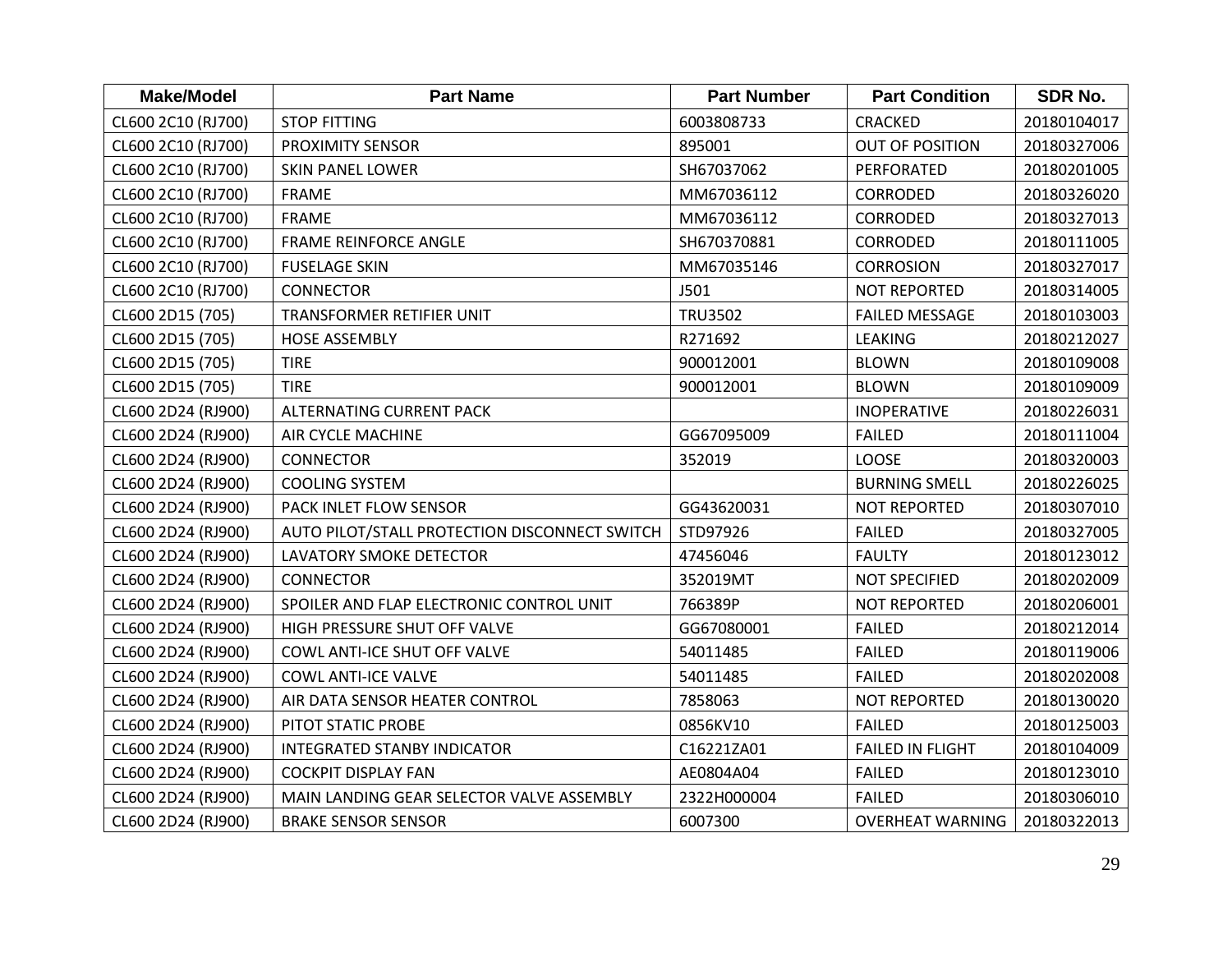| <b>Make/Model</b>   | <b>Part Name</b>                          | <b>Part Number</b> | <b>Part Condition</b>  | SDR No.     |
|---------------------|-------------------------------------------|--------------------|------------------------|-------------|
| CL600 2D24 (RJ900)  | <b>BRAKE TEMPERATURE SENSOR</b>           | 6007300            | <b>OVERHEAT</b>        | 20180320005 |
| CL600 2D24 (RJ900)  | <b>WHEEL SPEED TRANSDUCER</b>             | 6007047            | <b>FAILED</b>          | 20180212012 |
| CL600 2D24 (RJ900)  | <b>TIRE</b>                               | 362K821            | <b>BLOWN</b>           | 20180314010 |
| CL600 2D24 (RJ900)  | <b>ELECTRONIC CONTROL UNIT</b>            | 4480000601         | <b>FAILED</b>          | 20180220012 |
| CL600 2D24 (RJ900)  | <b>PRESSURE SWITCH</b>                    | 481051             | <b>FAILED</b>          | 20180309002 |
| CL600 2D24 (RJ900)  | <b>HARNESS ASSEMBLY</b>                   | 525145             | <b>NOT REPORTED</b>    | 20180209002 |
| CL600 2D24 (RJ900)  | ANGLE OF ATTACK SENSOR                    | C16258AA           | <b>FAILED</b>          | 20180131006 |
| CL600 2D24 (RJ900)  | ANGLE OF ATTACK SENSOR                    | C16258AA           | <b>FROZEN</b>          | 20180109007 |
| CL600 2D24 (RJ900)  | ANGLE OF ATTACK SENSOR                    | C16258AB           | <b>NOT REPORTED</b>    | 20180118001 |
| CL600 2D24 (RJ900)  | <b>GLOBAL POSITIONING SYSTEM RECEIVER</b> | 8221377001         | <b>FAULT</b>           | 20180206003 |
| CL600 2D24 (RJ900)  | <b>OVERWING EMERGENCY EXIT DOOR</b>       | SH6703660001       | <b>CRACKED</b>         | 20180118008 |
| CL600 2D24 (RJ900)  | DOOR LATCH LANDING                        | CC67033151         | <b>CRACKED</b>         | 20180228008 |
| CL600 2D24 (RJ900)  | <b>FUSELAGE LOWER FRAMES</b>              | SH67031353THRUUN   | <b>CORROSION</b>       | 20180220015 |
| CL600 2D24 (RJ900)  | <b>LOWER FRAME</b>                        | CC6703417311       | <b>CORRODED</b>        | 20180209016 |
| CL600 2D24 (RJ900)  | JACKING SUPPORT FITTING                   | CC670321791        | <b>CORROSION</b>       | 20180220013 |
| CL600 2D24 (RJ900)  | <b>FLOOR CROSS-BEAM</b>                   | MM67035313003      | <b>CORROSION</b>       | 20180301003 |
| CL600 2D24 (RJ900)  | <b>FLOOR SILL</b>                         | SH67032174         | <b>CORRODED</b>        | 20180326015 |
| CL600 2D24 (RJ900)  | <b>CIRCUMFERENTIAL BUTT STRAP</b>         | SH67032434         | <b>CORROSION</b>       | 20180115021 |
| CL600 2D24 (RJ900)  | <b>FRAMES AND STRINGERS</b>               |                    | <b>CORRODED</b>        | 20180222012 |
| CL600 2D24 (RJ900)  | <b>FUSELAGE SKIN</b>                      | SH670316337        | PERFORATED             | 20180305010 |
| CL600 2D24 (RJ900)  | SIDE WINDSHIELD                           | 601R3303324SN172   | <b>ARCING</b>          | 20180215015 |
| CL600 2D24 (RJ900)  | WINDSHIELD                                | NP139321           | SHATTERED              | 20180124004 |
| CL600 2D24 (RJ900)  | WINDSHIELD/CONTROLLER                     | NP139321           | <b>FAULT</b>           | 20180205021 |
| CL600 2D24 (RJ900)  | SPOILER & STABILIZER CONTROL UNIT         | C13045BA04         | <b>FAILED</b>          | 20180104014 |
| CL600 2D24 (RJ900)  | <b>ISOLATION CONTROL VALVE</b>            | TY214811A          | <b>FAILED</b>          | 20180329008 |
| CL600 2E25 (RJ1000) | <b>PRESSURE SENSOR</b>                    | D98C09603          | <b>WARNING MESSAGE</b> | 20180309010 |
| CL600 2E25 (RJ1000) | MAIN LANDING GEAR SELECTOR VALVE ASSEMBLY | 2322H000005        | <b>FAULTY</b>          | 20180220003 |
| CL600 2E25 (RJ1000) | WING-TO-FUSE ATTACH FITTING               | CC69810103         | <b>MIGRATION</b>       | 20180116011 |
| CL600 2E25 (RJ1000) | WINDSHIELD - SIDE WINDOW                  | NP13932211         | <b>CRACKED</b>         | 20180104011 |
| DHC 8 400           | <b>CABIN PRESSURE CONTROLLER</b>          | 92146A010401       | <b>FAULTY</b>          | 20180322015 |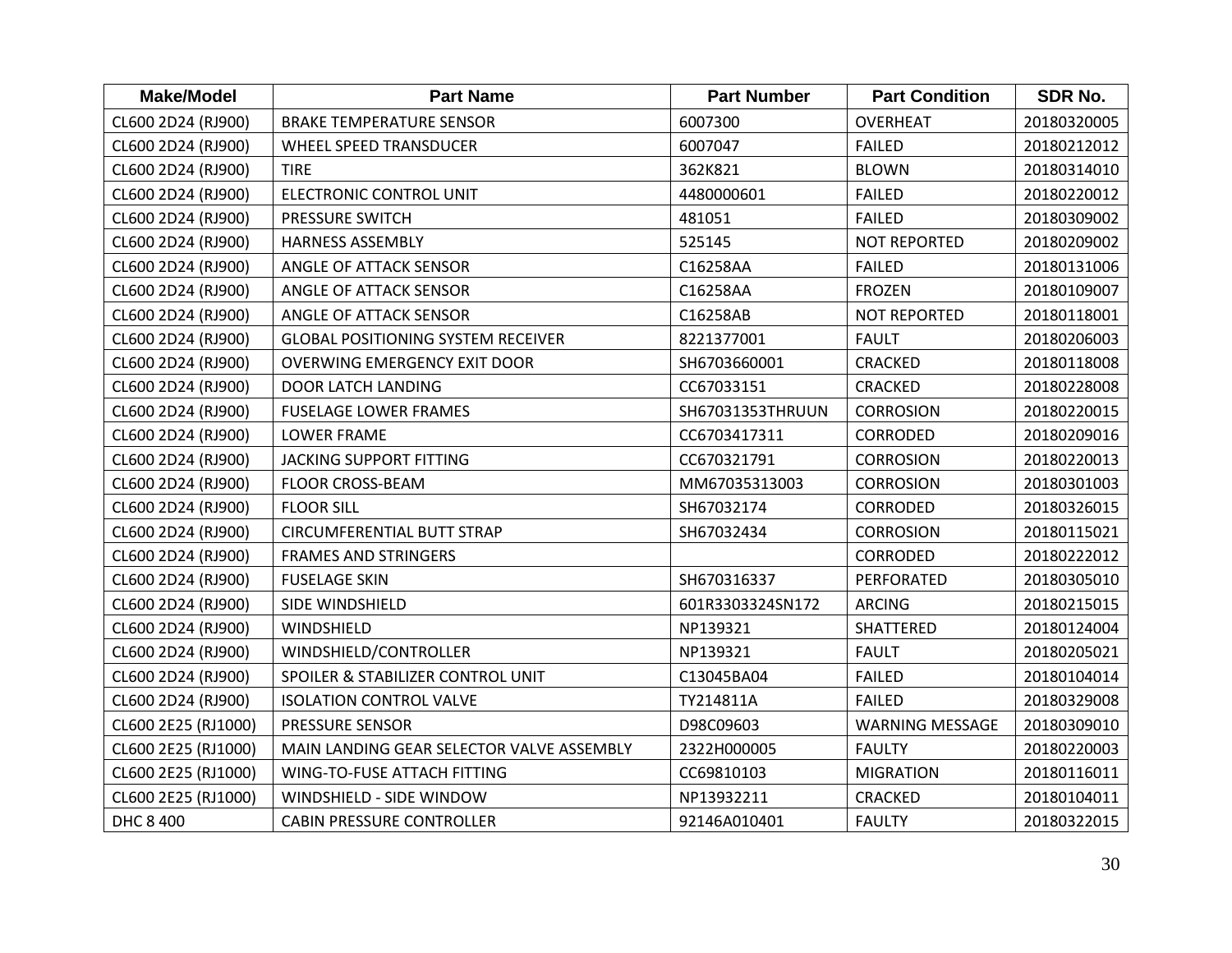| <b>Make/Model</b>   | <b>Part Name</b>                         | <b>Part Number</b> | <b>Part Condition</b> | SDR No.     |
|---------------------|------------------------------------------|--------------------|-----------------------|-------------|
| DHC 8 400           | O-RING                                   | NAS161216          | <b>FAILED</b>         | 20180312001 |
| DHC 8 400           | SOLENOID SEQUENCE VALVE                  |                    | <b>STUCK</b>          | 20180206010 |
| DHC 8 402           | <b>DOME NUT</b>                          | NAS1473R5          | <b>CRACKED</b>        | 20180125012 |
| DHC 8 402           | ACTUATOR ASSEMBLY NOSE LANDING GEAR DOOR | 478301             | <b>BYPASSING</b>      | 20180218005 |
| DHC 8 402           | PARK BRAKE VALVE                         | 60070503           | <b>LEAKING</b>        | 20180220004 |
| DHC 8 402           | <b>RECEPTACLE</b>                        | D3899924WA98SA     | <b>CORRODED</b>       | 20180108014 |
| DHC 8 402           | <b>TEMPERATURE PROBE</b>                 | 10300034           | PINCHED WIRE          | 20180327009 |
| CANADAIR            |                                          |                    |                       |             |
| CL215 1A10          | <b>FORWARD LUG</b>                       | 1607143            | <b>NOT REPORTED</b>   | 20180222019 |
| CL215 6B11 (CL215T) | FRONT LOWER SPAR CAP                     | S6638Z             | <b>NOT REPORTED</b>   | 20180104005 |
| CL215 6B11 (CL215T) | FRONT LOWER SPAR CAP                     | S6638Z             | <b>NOT REPORTED</b>   | 20180104006 |
| CL215 6B11 (CL215T) | RIGHT-HAND FINLET FITTING                | 215T212063         | <b>CRACKED</b>        | 20180118003 |
| CL215 6B11 (CL215T) | <b>SPAR CAP</b>                          |                    | <b>CRACKED</b>        | 20180122018 |
| CL215 6B11 (CL215T) | <b>TAIL FINLET</b>                       | 215T2120022        | <b>CRACKED</b>        | 20180117009 |
| CL215 6B11 (CL215T) | <b>PISTON SEAL</b>                       | MS28775334         | <b>SPLIT</b>          | 20180205025 |
| CL215 6B11 (CL415)  | <b>BEARING ROLLER</b>                    | MS276435           | <b>NOT REPORTED</b>   | 20180223016 |
| CL215 6B11 (CL415)  | FINLET ATTACH FITTING                    | 215T2120503        | <b>CRACKED</b>        | 20180205022 |
| CL215 6B11 (CL415)  | <b>RUDDER</b>                            | 215T24200          | <b>SPRING TAB</b>     | 20180105004 |
| CL215 6B11 (CL415)  | LINE ASSEMBLY                            | 215T6412930        | CRACKED               | 20180315003 |
| CL215 6B11 (CL415)  | <b>LOWER MEMBER</b>                      | 1606013            | OVERHAULED            | 20180214009 |
| CL215 6B11 (CL415)  | <b>LOWER MEMBER</b>                      | 1606013            | <b>INSTALLED</b>      | 20180227013 |
| CL215 6B11 (CL415)  | <b>LOWER MEMBER</b>                      | 1606013            | OVERHAULED            | 20180214010 |
| CL215 6B11 (CL415)  | <b>LOWER MEMBER</b>                      | 1606013            | <b>ON AIRCRAFT</b>    | 20180227012 |
| CL215 6B11 (CL415)  | <b>ATTACHMENT FITTINGS</b>               |                    | <b>NOT REPORTED</b>   | 20180315011 |
| CL600 2B16 (601 3R) | MAIN LANDING GEAR INDICATOR              | 9111               | <b>FAILED</b>         | 20180223014 |
| CL600 2B16 (601 3R) | <b>CRANK</b>                             | 6003189021         | <b>CRACKED</b>        | 20180323015 |
| CL600 2B16 (604)    | <b>COMMUNICATION SYSTEM</b>              |                    | <b>NOT REPORTED</b>   | 20180219007 |
| CL600 2B16 (604)    | <b>FUEL SYSTEM</b>                       |                    | <b>CHAFED</b>         | 20180313012 |
| CL600 2B16 (604)    | PROXIMITY SENSOR                         |                    | <b>BENT</b>           | 20180123028 |
| CL600 2B16 (604)    | <b>MAIN GEAR TIRES X2</b>                | 276970             | PIECES MISSING        | 20180115019 |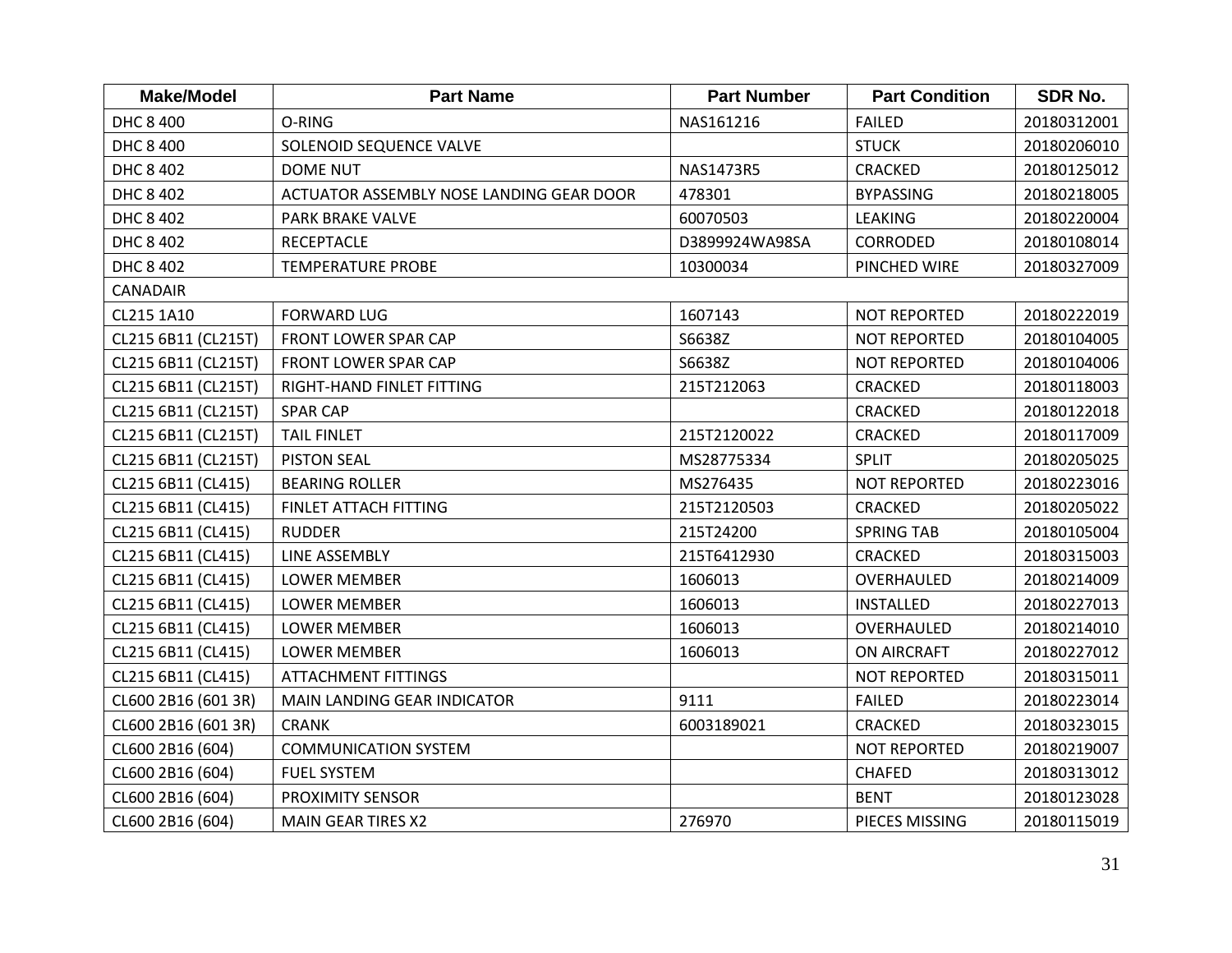| <b>Make/Model</b>    | <b>Part Name</b>                     | <b>Part Number</b> | <b>Part Condition</b> | <b>SDR No.</b> |
|----------------------|--------------------------------------|--------------------|-----------------------|----------------|
|                      |                                      |                    | <b>MANUAL</b>         |                |
| CL600 2B16 (604)     | REAR SPAR LOWER CAP & VERTICAL WEB   |                    | <b>INSPECTION</b>     | 20180209010    |
| CL600 2B19 (RJ100)   | NOSE LANDING GEAR ASSEMBLY           | 16040117           | <b>SEIZED</b>         | 20180220010    |
| <b>CESSNA</b>        |                                      |                    |                       |                |
| 172M                 | <b>MIXTURE CONTROL</b>               | MC60072            | <b>FAILED</b>         | 20180130014    |
| 172N                 | FLAP UP LIMIT SWITCH FAILED          | S19061             | <b>FAILED</b>         | 20180207025    |
| 172N                 | RIGHT-HAND MAGNETO                   | 4371               | DAMAGED               | 20180212019    |
| 172R                 | <b>ENGINE DRIVEN VACUUM PUMP</b>     | AA3215CC           | SHEARED               | 20180216004    |
| 172R                 | OIL PRESSURE SWITCH                  | 83278              | <b>FAILED</b>         | 20180115020    |
| 172R                 | <b>TACHOMETER CABLE</b>              | S255015            | <b>USED</b>           | 20180213004    |
| 172S                 | <b>CIRCUIT BREAKER SWITCH</b>        | CM35895            | NOT DETECTED          | 20180223006    |
| 182K                 | <b>CYLINDER ASSEMBLY</b>             | 658597BP3          | <b>WORN</b>           | 20180213012    |
| 208B                 | <b>CENTER SPRING</b>                 | 26410149           | <b>CRACKED</b>        | 20180206008    |
| 208B                 | <b>SUPPORT BRACKET</b>               | 26111447           | <b>CRACKED</b>        | 20180118005    |
| 208B                 | <b>FLIGHT CONTROL</b>                |                    | <b>NOT REPORTED</b>   | 20180228004    |
| 208B                 | RIGHT-HAND AILERON DIRECT CABLE      | 2660001152         | REPAIRABLE            | 20180227014    |
| 510                  | NOSE GEAR ASSEMBLY                   | 70120104           | <b>SERVICEABLE</b>    | 20180226021    |
| 525A                 | WELD ASSEMBLY-TORQUE TUBE RIGHT-HAND | 63341034           | <b>NEW</b>            | 20180226033    |
| 560(ENCORE)          | <b>FLAP PRESELECT CABLE</b>          | 65651201           | <b>FRAYED</b>         | 20180129009    |
| 560(ENCORE)          | LEFT-HAND GEAR SAFETY SWITCH         | S31762             | <b>IN SERVICE</b>     | 20180201008    |
| 560XL                | HORIZONTAL STABILIZER ACTUATOR       |                    | <b>NOT REPORTED</b>   | 20180208009    |
| 560XL                | <b>TAIL DE-ICE BOOT</b>              |                    | <b>NOT REPORTED</b>   | 20180130004    |
| 560XLS               | AUTO PILOT SERVOCABLE - RUDDER       | 666000248          | <b>BROKEN</b>         | 20180313011    |
| 560XLS               | <b>DIODE</b>                         | S31064             | <b>MELTED</b>         | 20180124006    |
| 750                  | <b>HEADLINER</b>                     | 46110966           | PIECE BROKEN          | 20180122011    |
| <b>CONVAIR - CAN</b> |                                      |                    |                       |                |
| 340                  | HYDRAULIC FILTER HOUSING ASSEMBLY    | 569412             | <b>CRACKED</b>        | 20180103010    |
| 580                  | <b>CABLE GUARD</b>                   | Q288407Q288101     | <b>NOT REPORTED</b>   | 20180222009    |
| <b>DASSAULT</b>      |                                      |                    |                       |                |
| FALCON 10            | <b>SOLID LINE</b>                    | F10A722142         | <b>CRACKED</b>        | 20180308005    |
| FALCON 2000EX        | <b>GENERATOR</b>                     |                    | <b>FAILED</b>         | 20180326010    |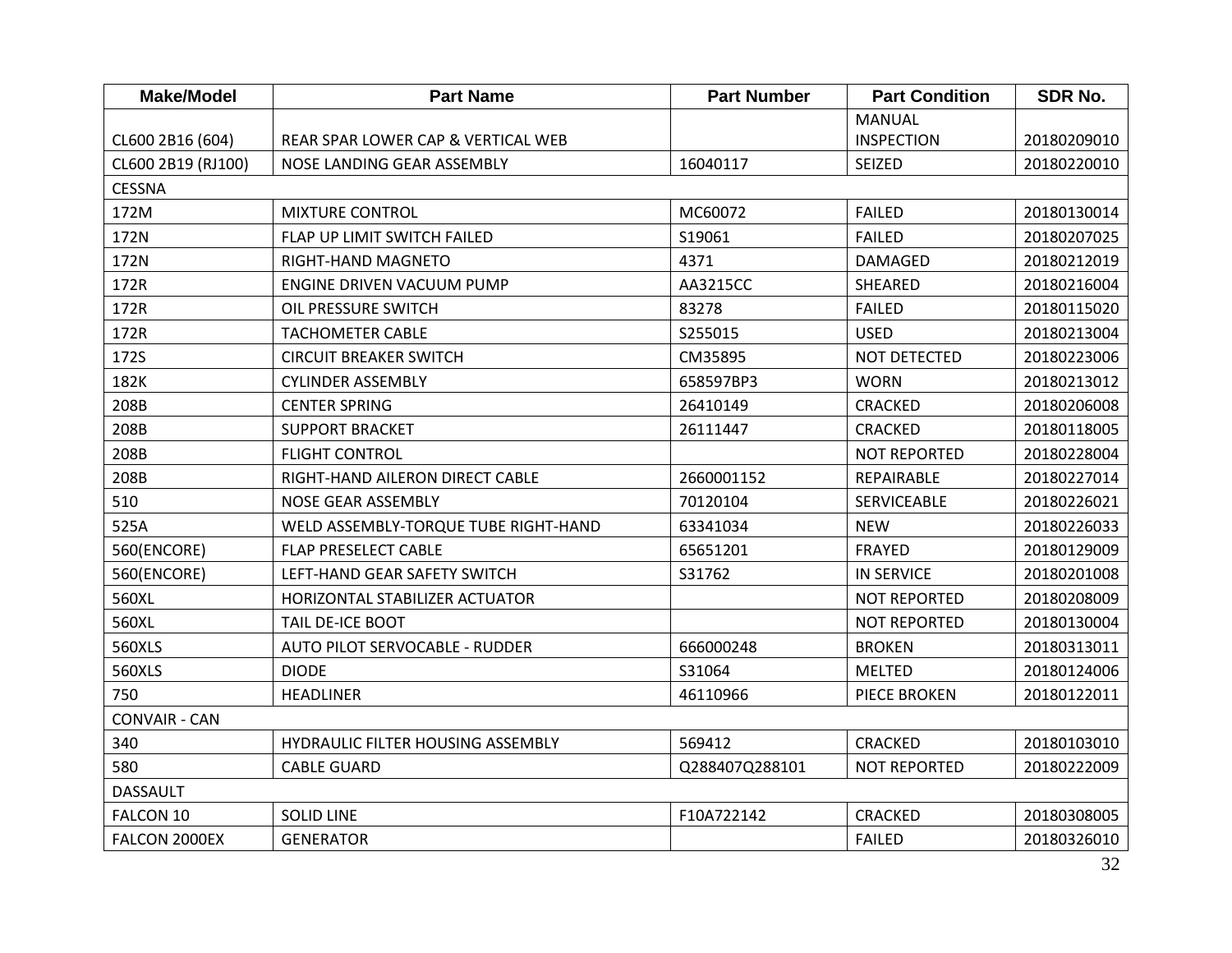| <b>Make/Model</b>        | <b>Part Name</b>                    | <b>Part Number</b> | <b>Part Condition</b> | <b>SDR No.</b> |
|--------------------------|-------------------------------------|--------------------|-----------------------|----------------|
| <b>DEHAVILLAND - CAN</b> |                                     |                    |                       |                |
| DHC 2 MKI                | <b>FLAP ARM ASSEMBLY</b>            | C2W135A            | <b>CORRODED</b>       | 20180315007    |
| DHC 2 MKI                | <b>REAR SPAR</b>                    |                    | <b>CRACKED</b>        | 20180124001    |
| DHC 2 MKIII              | TRIM BLOCK                          | VALCT2T102327      | <b>CORRODED</b>       | 20180221018    |
| DHC <sub>3</sub>         | <b>TIE BAR</b>                      | C3FS142            | <b>BENT</b>           | 20180201009    |
| DHC 6 300                | <b>ELEVATOR CONTROL CABLE</b>       | TBC6CF11471        | <b>USED</b>           | 20180219008    |
| DHC 6 300                | <b>INTEGRATED AVIONICS SYSTEM</b>   | G950               | <b>IN SERVICE</b>     | 20180123040    |
| DHC 6 300                | <b>INTEGRATED AVIONICS SYSTEM</b>   | GARMING950         | <b>IN SERVICE</b>     | 20180118006    |
| DHC 6 300                | DUCT ASSEMBLY LEFT-HAND GLARESHIELD | APST579300         | <b>IN SERVICE</b>     | 20180216002    |
| DHC 6 300                | <b>AILERON</b>                      |                    | <b>NOT REPORTED</b>   | 20180305016    |
| DHC 6 300                | <b>BRACKET</b>                      | C6EC1124           | <b>CRACKED</b>        | 20180305012    |
| DHC 6 300                | <b>COWLING</b>                      |                    | <b>NOT REPORTED</b>   | 20180305013    |
| DHC 6 300                | <b>COWLING</b>                      |                    | <b>NOT REPORTED</b>   | 20180305014    |
| DHC 6 300                | <b>COWLING</b>                      |                    | <b>NOT REPORTED</b>   | 20180305015    |
| DHC 7 103                | PRESSURE MANIFOLD ASSEMBLY          | ADA35821           | ON CONDITION          | 20180129011    |
| DHC 8 102                | <b>AIR CYCLE MACHINE</b>            |                    | <b>SEIZED</b>         | 20180115022    |
| DHC 8 102                | AIR CYCLE MACHINE                   |                    | <b>FAULTY</b>         | 20180312005    |
| DHC 8 102                | <b>SWITCH</b>                       | AV1B16581          | <b>FAULTY</b>         | 20180125001    |
| DHC 8 102                | <b>HYDRAULIC TUBE</b>               | 82970009169        | <b>CRACKED</b>        | 20180301002    |
| DHC 8 102                | <b>ENGINE DRIVEN PUMP</b>           |                    | <b>FAILED</b>         | 20180103007    |
| DHC 8 102                | <b>WIRING</b>                       |                    | <b>SHORTED</b>        | 20180323012    |
| DHC 8 102                | <b>ACTUATOR</b>                     | 82970018013        | <b>LEAKING</b>        | 20180131009    |
| DHC 8 102                | <b>ACTUATOR</b>                     | 82970018013        | LEAKING               | 20180205011    |
| DHC 8 102                | <b>BEARING</b>                      | DSC <sub>26</sub>  | <b>FAILED</b>         | 20180112017    |
| DHC 8 102                | PARK BRAKE CYLINDER                 |                    | <b>CRACKED</b>        | 20180226023    |
| DHC 8 103                | PRESSURE TRANSMITTER                | APT7510004000SW    | <b>BROKEN</b>         | 20180208007    |
| DHC 8 103                | FLIGHT SPOILER SUPPORT BRACKET      | 85711455003        | <b>CRACKED</b>        | 20180115009    |
| DHC 8 106                | <b>SCREW</b>                        | NAS110138          | SHEARED               | 20180328003    |
| DHC 8 106                | <b>WIRE</b>                         | 30612022F12AAND2   | <b>CHAFFED</b>        | 20180202012    |
| DHC 8 106                | <b>LOWER BEARING</b>                | 101363             | SEIZED                | 20180328001    |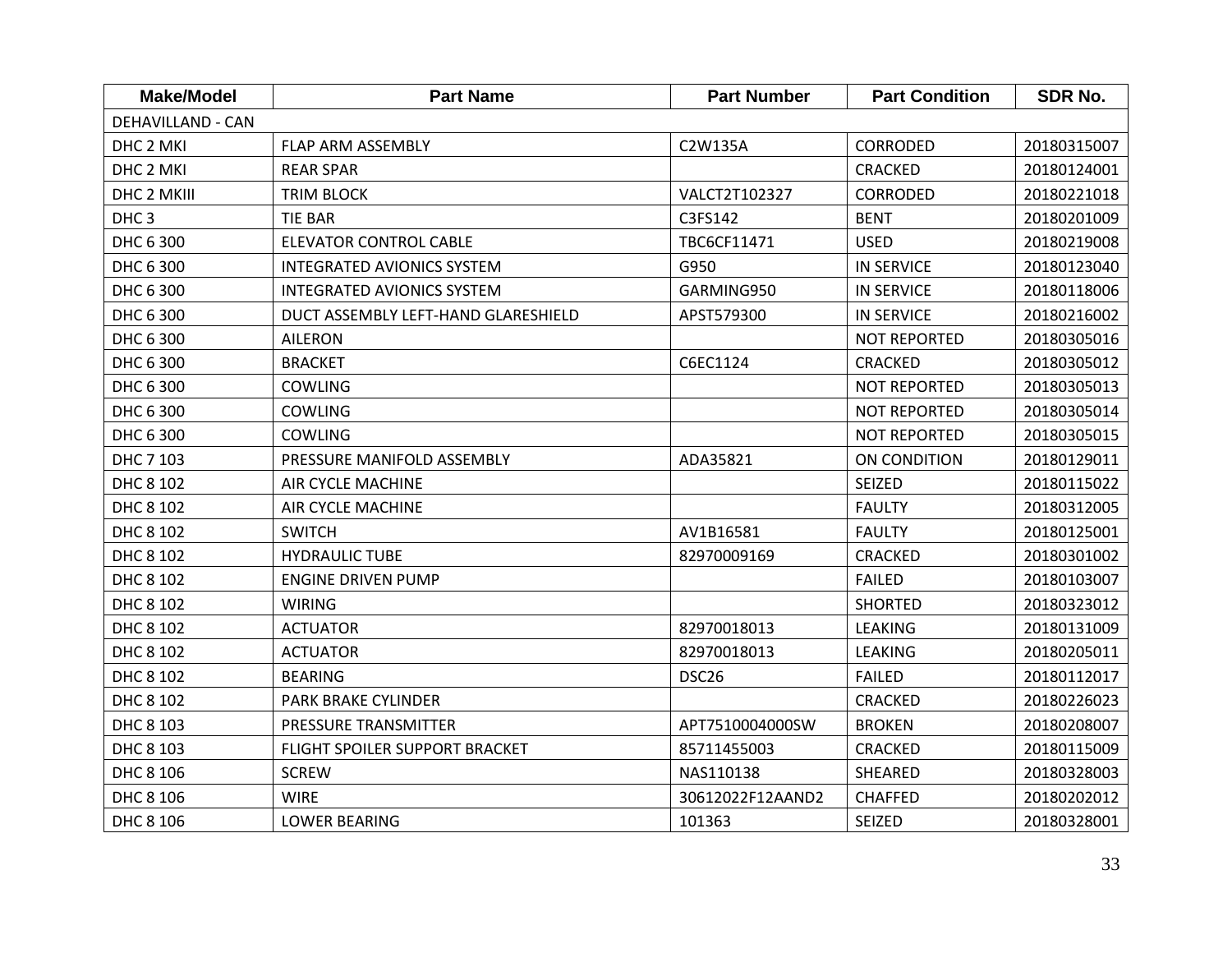| <b>Make/Model</b> | <b>Part Name</b>                          | <b>Part Number</b> | <b>Part Condition</b> | <b>SDR No.</b> |
|-------------------|-------------------------------------------|--------------------|-----------------------|----------------|
| DHC 8 106         | <b>RELAY</b>                              |                    | <b>FAULTY</b>         | 20180322016    |
| DHC 8 201         | <b>BRAKE UNIT</b>                         |                    | <b>FAILED</b>         | 20180112019    |
| <b>DHC 8 202</b>  | <b>VENTURY</b>                            |                    | <b>BLOCKED</b>        | 20180305008    |
| DHC 8 301         | <b>ELECTRICAL CONNECTOR</b>               |                    | <b>BURNT</b>          | 20180216003    |
|                   | PHOENIX DIRECT CURRENT GENERATOR CONTROL  |                    |                       |                |
| DHC 8 301         | <b>UNIT</b>                               | GC1010245DV        | LOW VOLTAGE           | 20180131008    |
| DHC 8 301         | <b>HYDRAULIC LINE</b>                     | 82950010161        | <b>HOLE</b>           | 20180112014    |
| DHC 8 301         | <b>ROTARY SWITCH</b>                      | 682175             | <b>BROKEN</b>         | 20180122014    |
| DHC 8 301         | AIRFRAME WIRING                           |                    | <b>CHAFFED</b>        | 20180212002    |
| DHC 8 301         | <b>LAYSHAFT</b>                           | 85210142001        | <b>CORROSION</b>      | 20180214004    |
| DHC 8 301         | AIRFRAME WIRING HARNESS                   |                    | NOT REPORTED          | 20180123005    |
| DHC 8 301         | <b>RIB</b>                                |                    | <b>CRACKED</b>        | 20180312009    |
| DHC 8 311         | MAIN LANDING GEAR DOOR LINKAGE            |                    | <b>WORN</b>           | 20180316014    |
| DHC 8 311         | <b>ACTUATOR</b>                           |                    | <b>FAULTY</b>         | 20180305009    |
| DHC 8 311         | <b>BEARING</b>                            | L71304920629L812   | <b>INSPECTED</b>      | 20180212015    |
| DHC 8 311         | NOSE LANDING GEAR SOLENOID SEQUENCE VALVE |                    | <b>FAULTY</b>         | 20180215014    |
| DHC 8 311         | <b>FRAME</b>                              | 85334311103        | <b>CORRODED</b>       | 20180329011    |
| DHC 8 311         | OIL PRESSURE SWITCH                       |                    | <b>UNSERVICEABLE</b>  | 20180122004    |
| DHC 8 314         | <b>DITCHING DAM</b>                       |                    | NOT DEPLOYING         | 20180206006    |
| DHC 8 314         | <b>CIRCUIT BREAKER</b>                    |                    | <b>FAULTY</b>         | 20180112012    |
| DHC 8 315         | <b>HYDRAULIC PUMP</b>                     | PV30323            | <b>LEAKING</b>        | 20180222011    |
| DHC 8 315         | <b>TRANSDUCER</b>                         |                    | <b>FAULTY</b>         | 20180208004    |
| DHC 8 400         | <b>ALTERNATING CURRENT PACKS</b>          |                    | <b>NOT REPORTED</b>   | 20180130007    |
| DHC 8 400         | <b>BY-PASS VALVE</b>                      | 8209145            | <b>STUCK</b>          | 20180207027    |
| DHC 8 400         | PACK FLOW CONTROL VALVE                   | 8209026            | <b>FAULTY</b>         | 20180205010    |
| DHC 8 400         | <b>CABIN PRESSURE CONTROLLER</b>          | 92146A010401       | <b>FAULTY</b>         | 20180221007    |
| DHC 8 400         | <b>CABIN PRESSURE CONTROLLER</b>          | 92146A010401       | <b>FAULTY</b>         | 20180327015    |
| DHC 8 400         | <b>CONNECTOR</b>                          |                    | <b>DIRTY</b>          | 20180302016    |
| DHC 8 400         | <b>REFUEL PANEL</b>                       |                    | <b>OVERHEAT</b>       | 20180207009    |
| DHC 8 400         | <b>REFUEL PANEL</b>                       |                    | <b>OVERHEAT</b>       | 20180207012    |
| DHC 8 400         | O-RING                                    | NAS161216          | <b>FAILED</b>         | 20180307001    |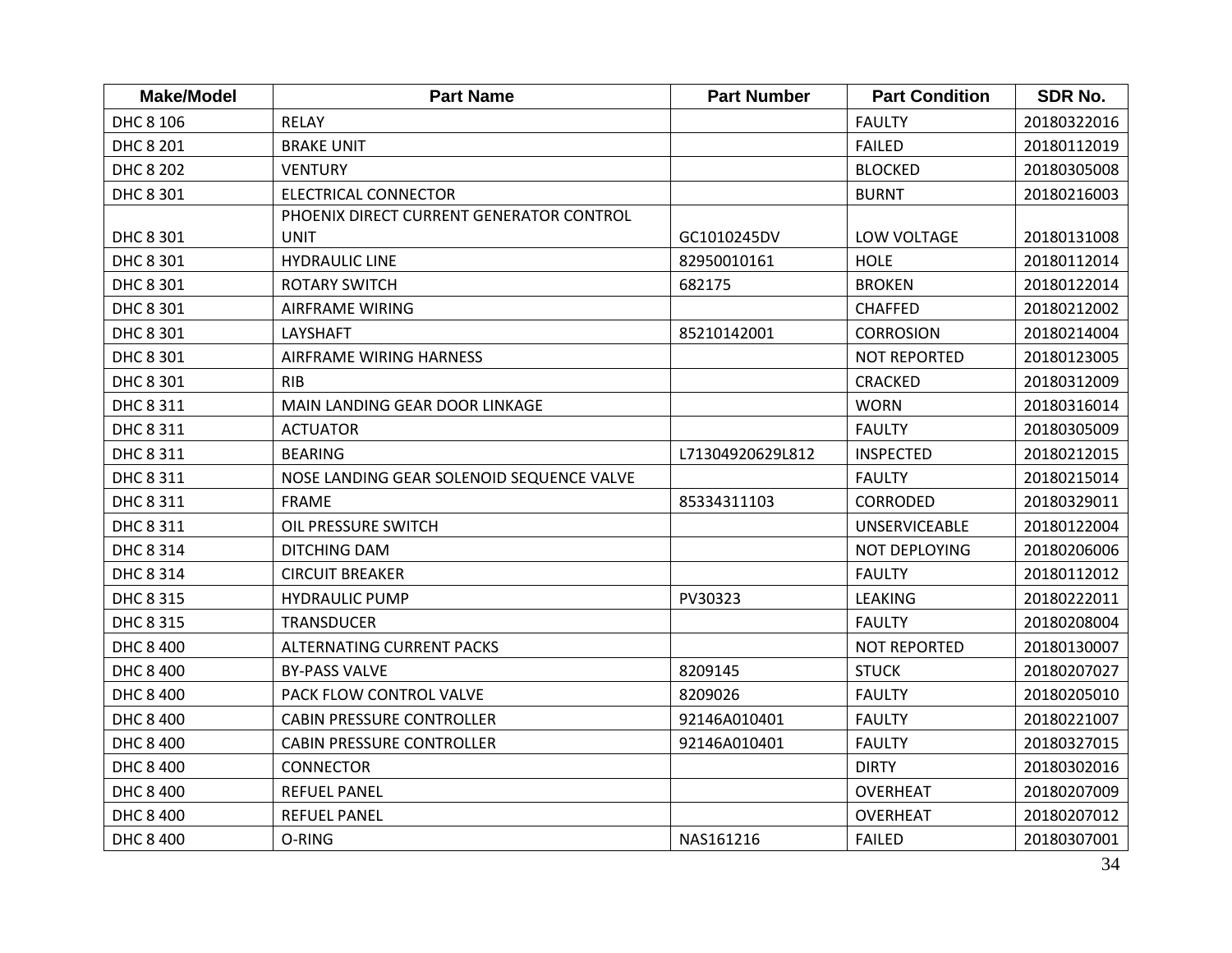| <b>Make/Model</b> | <b>Part Name</b>                      | <b>Part Number</b> | <b>Part Condition</b>    | SDR No.     |
|-------------------|---------------------------------------|--------------------|--------------------------|-------------|
| DHC 8 400         | P-CLAMP                               | M8505226           | <b>FAILED</b>            | 20180208002 |
| DHC 8 400         | POWER TRANSFER UNIT PRESSURE HOSE     |                    | <b>LEAKING</b>           | 20180221012 |
| DHC 8 400         | <b>ENGINE DRIVEN PUMP</b>             | 6617304            | <b>FAILED</b>            | 20180321002 |
| DHC 8 400         | <b>ENGINE DRIVEN PUMP</b>             |                    | <b>FAULTY</b>            | 20180208001 |
| DHC 8 400         | <b>DE-ICER BOOT</b>                   |                    | <b>HOLE</b>              | 20180220001 |
| DHC 8 400         | ENGINE INTAKE ADAPTER HEATER          | 4100S02805         | <b>UNSERVICEABLE</b>     | 20180322014 |
| DHC 8 400         | <b>ELECTRICAL RELAY</b>               | MS24166D1          | <b>STUCK</b>             | 20180306001 |
| DHC 8 400         | WINDSHIELD TERMINAL                   |                    | <b>LOOSE</b>             | 20180312006 |
| DHC 8 400         | SOLENOID SEQUENCE VALVE               |                    | <b>FAULTY</b>            | 20180301004 |
| DHC 8 400         | NOSE LANDING GEAR                     | 47200              | <b>BRACKET</b>           | 20180226012 |
|                   |                                       |                    | <b>LOCKING</b>           |             |
| DHC 8 400         | NOSE LANDING GEAR DRAG STRUT          | 47300              | <b>MECHANISM</b>         | 20180112015 |
| DHC 8 400         | NOSE LANDING GEAR LOCK ACTUATOR       | 47400              | <b>FAULTY</b>            | 20180116013 |
| DHC 8 400         | NOSE LANDING GEAR PIVOT TUBE          | 473401             | DAMAGED                  | 20180306012 |
| DHC 8 400         | NOSE LANDING GEAR PIVOT TUBE          | 473401             | <b>INCORRECT RIGGING</b> | 20180306011 |
| DHC 8 400         | NOSE LANDING GEAR #2 DOWN LOCK SENSOR |                    | LOOSE                    | 20180227004 |
| DHC 8 400         | NOSE LANDING GEAR                     |                    | <b>SERVICED</b>          | 20180129010 |
| DHC 8 400         | <b>SENSOR</b>                         |                    | <b>RIGGED</b>            | 20180327011 |
| DHC 8 400         | <b>UPLOCK</b>                         |                    | <b>BROKEN SPRINGS</b>    | 20180319004 |
| DHC 8 400         | <b>UPLOCK SPRING</b>                  |                    | <b>BROKEN</b>            | 20180205024 |
| DHC 8 400         | <b>DOOR ACTUATOR</b>                  | 478303             | <b>BYPASSING</b>         | 20180206004 |
| DHC 8 400         | <b>ACTUATOR</b>                       |                    | <b>FAULTY</b>            | 20180119011 |
| DHC 8 400         | NOSE LANDING GEAR DOOR ACTUATOR       |                    | <b>BYPASSING</b>         | 20180205016 |
| DHC 8 400         | <b>ACTUATOR</b>                       |                    | <b>FAULTY</b>            | 20180327016 |
| DHC 8 400         | <b>SELECTOR HANDLE</b>                |                    | <b>FAULTY</b>            | 20180306007 |
| DHC 8 400         | <b>SELECTOR PANEL</b>                 |                    | <b>FAULTY</b>            | 20180316015 |
| DHC 8 400         | <b>WHEEL SPEED TRANSDUCER</b>         |                    | <b>FAULTY</b>            | 20180205018 |
| DHC 8 400         | #2 MAIN LANDING GEAR TIRE             |                    | <b>BURST</b>             | 20180122013 |
| DHC 8 400         | MAIN LANDING GEAR WHEEL BEARING       |                    | <b>FAILED</b>            | 20180312010 |
| DHC 8 400         | <b>NOSE WHEEL</b>                     |                    | <b>FAILURE</b>           | 20180220005 |
| DHC 8 400         | NOSE WHEEL STEERING                   |                    | <b>RIGGING</b>           | 20180227002 |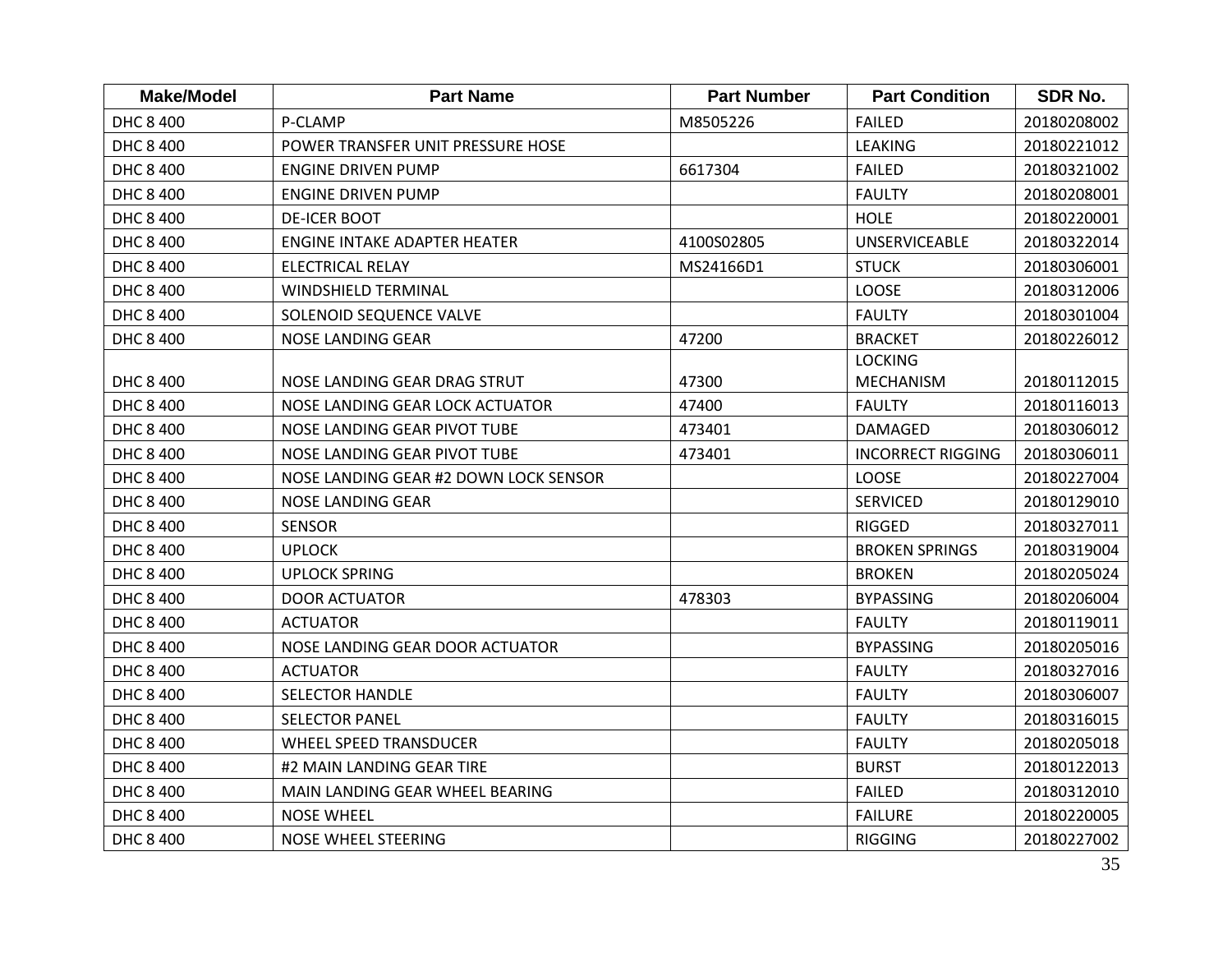| <b>Make/Model</b> | <b>Part Name</b>                          | <b>Part Number</b> | <b>Part Condition</b>    | <b>SDR No.</b> |
|-------------------|-------------------------------------------|--------------------|--------------------------|----------------|
| DHC 8 400         | LEFT-HAND MAIN LANDING GEAR DOOR SENSOR   |                    | <b>RIGGING</b>           | 20180319006    |
| DHC 8 400         | NOSE LANDING GEAR DOOR SENSOR             |                    | <b>OPEN CIRCUIT</b>      | 20180213002    |
| DHC 8 400         | NOSE LANDING GEAR DOOR SENSOR             |                    | <b>RIGGING</b>           | 20180205020    |
| DHC 8 400         | <b>SENSOR</b>                             |                    | <b>FAULTY</b>            | 20180306008    |
| DHC 8 400         | SOLENOID SEQUENCE VALVE                   |                    | <b>FAULTY</b>            | 20180313017    |
| DHC 8 400         | SOLENOID SEQUENCE VALVE                   |                    | <b>FAULTY</b>            | 20180314012    |
| DHC 8 400         | <b>CONNECTOR</b>                          |                    | <b>DAMAGED</b>           | 20180116015    |
| DHC 8 400         | <b>PROXIMITY SENSOR</b>                   | 401020201          | <b>FAULTY</b>            | 20180226015    |
| DHC 8 400         | <b>SEAL</b>                               | 502212             | <b>CUT</b>               | 20180227010    |
| DHC 8 402         | PACK FLOW CONTROL                         | 8209026            | <b>INTERNALLY FAILED</b> | 20180118002    |
| DHC 8 402         | REHEATER INLER DUCT                       | 8215531            | <b>DAMAGED</b>           | 20180328006    |
| DHC 8 402         | <b>CABIN PRESSURE CONTROLLER</b>          | 92146A010401       | <b>INTERNAL FAILURE</b>  | 20180216006    |
| DHC 8 402         | FLOW CONTROLLER & SHUT-OFF VALVE          | 82090287226        | LOOSE                    | 20180108012    |
| DHC 8 402         | ALTERNATING CURRENT POWER FEED CONNECTORS | 9811JANDPCONNECT   | LOOSE                    | 20180316003    |
| DHC 8 402         | ALTERNATING CURRENT POWER FEED CONNECTORS | 9811JANDPCONNECT   | LOOSE                    | 20180315006    |
| DHC 8 402         | <b>CONTACTOR</b>                          | 10962242           | <b>FAILED</b>            | 20180102005    |
| DHC 8 402         | <b>CONTACTOR</b>                          | 227CC02AY00        | <b>FAILED</b>            | 20180218003    |
| DHC 8 402         | <b>CONTACTOR</b>                          | 227CC02AY00        | <b>INTERMITTENT</b>      | 20180228001    |
| DHC 8 402         | #2 ALTERNATING CURRENT GENERATOR          | 11522186           | <b>INTERMITTENT</b>      | 20180215013    |
| DHC 8 402         | <b>CONNECTOR</b>                          |                    | <b>SHORTED</b>           | 20180103008    |
| DHC 8 402         | ALTERNATING CURRENT POWER CONNECTOR       | 9811JP711          | <b>BURNT</b>             | 20180313010    |
| DHC 8 402         | <b>CONTACTOR</b>                          | 10962242           | <b>FAILED</b>            | 20180214015    |
| DHC 8 402         | LIQUID WARMER/HOT JUG                     |                    | <b>INTERNALLY FAILED</b> | 20180323014    |
| DHC 8 402         | <b>CONNECTOR</b>                          | MS3456KS14S5S      | <b>INTERNALLY SHORT</b>  | 20180218001    |
| DHC 8 402         | <b>ROLL ACTUATOR</b>                      | C18117AA           | <b>BINDING</b>           | 20180329006    |
| DHC 8 402         | <b>INPUT/OUTPUT PROCESSOR</b>             | C12432AB09         | <b>FAILED</b>            | 20180316001    |
| DHC 8 402         | POWER CONTROL UNIT FITTING                | 85517347002        | <b>CRACKED</b>           | 20180227008    |
| DHC 8 402         | PROCESSOR INPUT/OUTPUT                    | C12432AB09         | <b>FAILED</b>            | 20180214013    |
| DHC 8 402         | <b>CIRCUIT BREAKER</b>                    |                    | <b>RESET</b>             | 20180305002    |
| DHC 8 402         | PRESSURE SWITCH                           |                    | <b>FAILED</b>            | 20180130019    |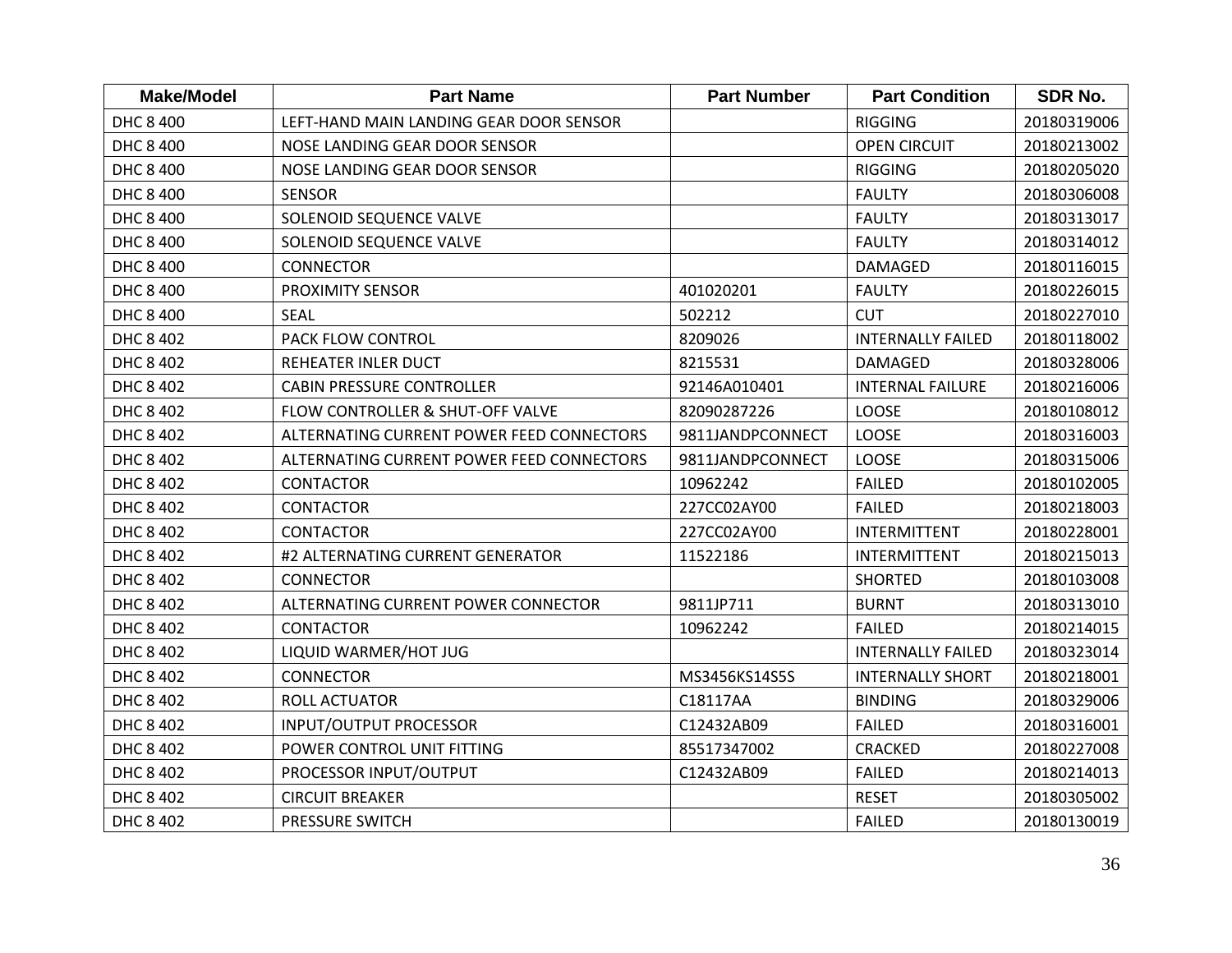| <b>Make/Model</b> | <b>Part Name</b>                        | <b>Part Number</b> | <b>Part Condition</b>  | <b>SDR No.</b> |
|-------------------|-----------------------------------------|--------------------|------------------------|----------------|
| DHC 8 402         | THREADED FUEL COUPLING                  |                    | <b>BONDING CHECK</b>   | 20180305017    |
| DHC 8 402         | <b>B-NUT FITTING</b>                    | 82974345002        | <b>LOOSE</b>           | 20180328011    |
| DHC 8 402         | <b>HYDRAULIC PUMP</b>                   | 6617305            | THREADS DAMAGED        | 20180130013    |
| DHC 8 402         | <b>HYDRAULIC PUMP ASSEMBLY</b>          | 6617304            | <b>FAILED</b>          | 20180329003    |
| DHC 8 402         | <b>TIMER MONITOR UNIT</b>               |                    | <b>FAULTY</b>          | 20180319012    |
| DHC 8 402         | <b>BRUSH BLOCK</b>                      |                    | <b>BURNT</b>           | 20180319014    |
| DHC 8 402         | <b>DE-ICE HARNESS</b>                   | 697037220          | <b>INTERNAL DAMAGE</b> | 20180328010    |
| DHC 8 402         | <b>CONNECTORS</b>                       |                    | <b>BURNT</b>           | 20180123031    |
| DHC 8 402         | <b>FLEX HOSE</b>                        | 46455123           | <b>NEW FROM STORE</b>  | 20180301005    |
| DHC 8 402         | <b>ACTUATOR ASSEMBLY DOOR</b>           | 478301             | <b>FAILED</b>          | 20180115010    |
|                   | NOSE LANDING GEAR PIVOT TUBE DRAG STRUT |                    |                        |                |
| DHC 8 402         | ASSEMBLY                                | 473401             | <b>BENT</b>            | 20180307007    |
| DHC 8 402         | NOSE LANDING GEAR                       |                    | <b>FAULTY</b>          | 20180323016    |
| DHC 8 402         | <b>SPUR GEAR SHAFT</b>                  |                    | <b>FAILED</b>          | 20180117007    |
| DHC 8 402         | LATCH UPLOCK                            | 465015             | <b>CHIPPED</b>         | 20180328013    |
| DHC 8 402         | NOSE LANDING GEAR ACTUATOR              | 478301             | <b>INTERMITTENT</b>    | 20180123029    |
| DHC 8 402         | <b>ACTUATOR ASSEMBLY DOOR</b>           | 478301             | <b>FAILED</b>          | 20180325001    |
| DHC 8 402         | <b>PLUG</b>                             | FE27910003         | <b>UNSCREWED</b>       | 20180309001    |
| DHC 8 402         | <b>WHEEL SPEED TRANSDUCER</b>           | 6007047            | <b>UNSERVICEABLE</b>   | 20180223005    |
| DHC 8 402         | PARK BRAKE CONTROL VALVE                | 60070494           | <b>FAILED</b>          | 20180218002    |
| DHC 8 402         | <b>BOLT</b>                             | 431329             | <b>MISSING</b>         | 20180323017    |
| DHC 8 402         | TIE BOLT                                | 431329             | <b>FRACTURED</b>       | 20180323011    |
| DHC 8 402         | PROXIMITY SENSOR                        | 301450601          | <b>OUT OF RIG</b>      | 20180205017    |
| DHC 8 402         | HARNESS ASSEMBLY WEIGHT ON WHEELS       | 472017             | <b>SHORTED</b>         | 20180226029    |
| DHC 8 402         | <b>SENSOR</b>                           |                    | <b>FAILED</b>          | 20180102010    |
| DHC 8 402         | <b>WIRING</b>                           |                    | <b>CHAFFED</b>         | 20180117010    |
| DHC 8 402         | <b>O2 CYLINDER</b>                      |                    | <b>LEAKING</b>         | 20180306009    |
| DHC 8 402         | <b>CONTACTOR</b>                        | 227CC02AY00        | <b>FAILED</b>          | 20180218004    |
| DHC 8 402         | AFT CARGO DOOR LATCH                    | 85237841109        | <b>OPEN</b>            | 20180320006    |
| DHC 8 402         | AFT CARGO DOOR LATCH                    | 85237841109        | <b>UNLOCKED</b>        | 20180328004    |
| DHC 8 402         | AFT CARGO DOOR SEAL                     | LA502213           | <b>DAMAGED</b>         | 20180226020    |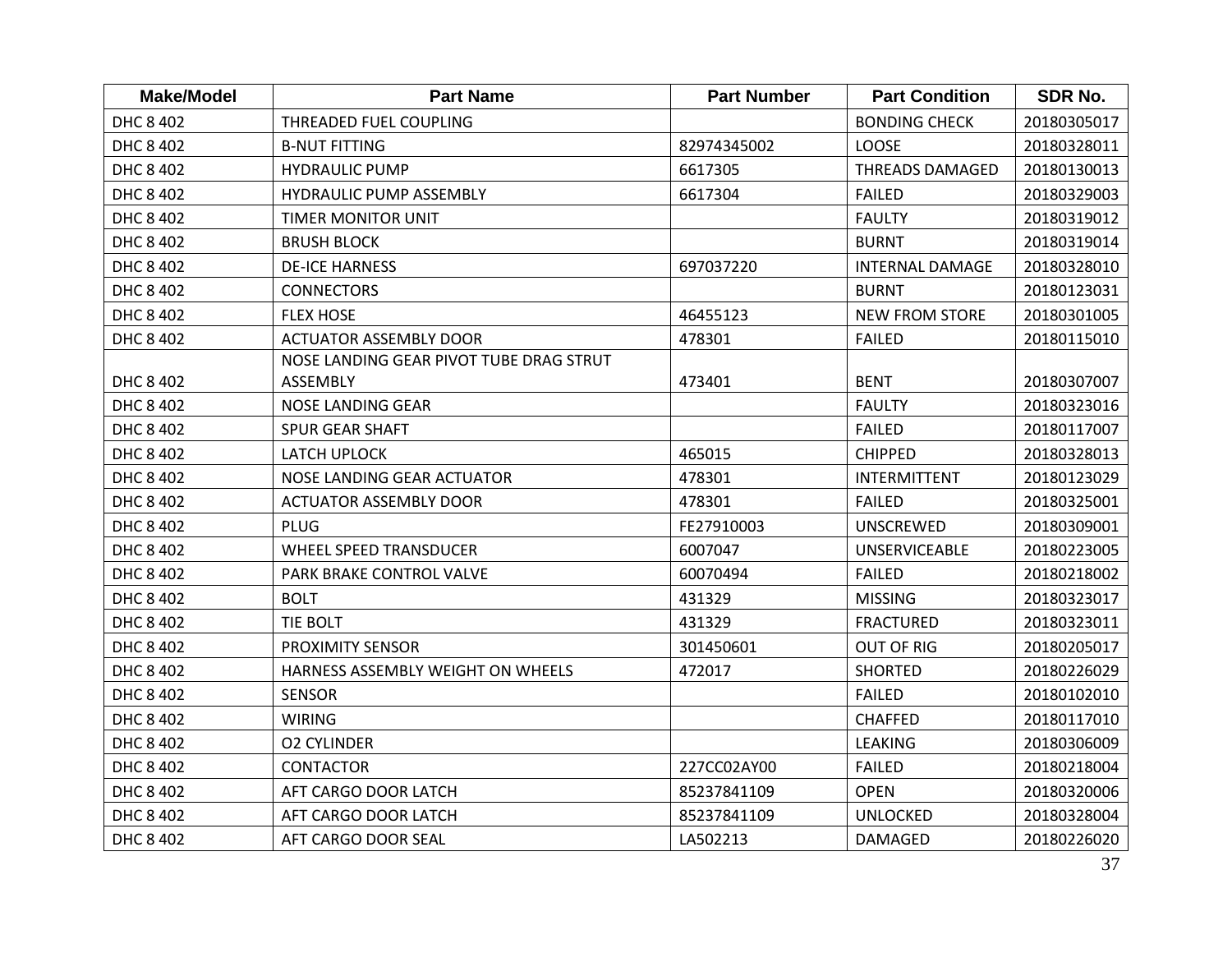| <b>Make/Model</b>        | <b>Part Name</b>                       | <b>Part Number</b> | <b>Part Condition</b>   | <b>SDR No.</b> |
|--------------------------|----------------------------------------|--------------------|-------------------------|----------------|
| DHC 8 402                | <b>BAGGAGE DOOR</b>                    |                    | <b>OPEN IN FLIGHT</b>   | 20180130021    |
| DHC 8 402                | NOSE LANDING GEAR TRUNNION ASSEMBLY    | 85310019           | SHEARED                 | 20180226028    |
| DHC 8 402                | <b>STRINGER 31P SPLICE</b>             | 85310015N150901N   | <b>NOT REPORTED</b>     | 20180302013    |
| DHC 8 402                | WINDSHEILD                             | NP15790120         | <b>CRACKED</b>          | 20180208006    |
| DHC 8 402                | <b>DE-ICE BOOT</b>                     | 51SP162482         | <b>RUPTURE</b>          | 20180110003    |
|                          | RIGHT-HAND OUTBOARD FLAP TRAILING EDGE |                    |                         |                |
| DHC 8 402                | ASSEMBLY                               | 85750232012        | <b>CRACKED</b>          | 20180228006    |
| DHC 8 402                | FOREIGN OBJECT DEBRIS DOOR ACTUATOR    | LA11A2104          | <b>INTERNAL FAILURE</b> | 20180102004    |
| DHC 8 402                | OIL COOLER                             | D2887915A          | <b>LEAKING</b>          | 20180102003    |
| <b>DIAMOND - AS</b>      |                                        |                    |                         |                |
| <b>DA 42 NG</b>          | FUEL CAP/MOUNTING RING                 |                    | <b>NOT REPORTED</b>     | 20180327010    |
| <b>DIAMOND - CAN</b>     |                                        |                    |                         |                |
| DA 20 C1                 | <b>LATCH HOOK</b>                      | 2256400001         | <b>CRACKED</b>          | 20180307008    |
| DA 20 C1                 | STEEL NUT SELF LOCKING                 | MS210423           | <b>MISSING</b>          | 20180312004    |
| DA 20 C1                 | <b>RUDDER CABLE</b>                    |                    | <b>FRAYED</b>           | 20180209006    |
| DA 20 C1                 | <b>CANOPY LATCH HOOK</b>               | 2256400001         | <b>CRACKED</b>          | 20180216005    |
| DA 20 C1                 | <b>HOOK</b>                            | 2256400001         | <b>CRACKED</b>          | 20180125018    |
| DA 62                    | <b>MAIN FUEL TANK VENT</b>             | D672817100101      | <b>KINKED</b>           | 20180227001    |
| DA 62                    | <b>SEAT BELT PASSENGER</b>             | 502BJ5701          | <b>NOT FASTENED</b>     | 20180214012    |
| DA 62                    | PASSENGER REAR WINDOW                  | D675623040103      | <b>DISBONDING</b>       | 20180202010    |
| <b>EMBRAER</b>           |                                        |                    |                         |                |
| <b>EMB 135KL</b>         | <b>SEAT TRACK</b>                      | 14530659007        | <b>NOT REPORTED</b>     | 20180207021    |
| ERJ 170 200 SU           | WINDSHIELD                             | NP18730119         | <b>NOT REPORTED</b>     | 20180327008    |
| ERJ 190 100 IGW          | <b>FLAP SKEW SENSOR</b>                | 59128437           | <b>FAILED</b>           | 20180223004    |
| ERJ 190 100 IGW          | <b>ACTUATOR INPUT-OUTPUT PROCESS</b>   | 70284321901        | <b>FAILED</b>           | 20180315008    |
| ERJ 190 100 IGW          | <b>LANDING GEAR BRAKE</b>              |                    | <b>NOT REPORTED</b>     | 20180226016    |
| ERJ 190 100 IGW          | <b>BRAKE</b>                           |                    | <b>NOT REPORTED</b>     | 20180305001    |
| ERJ 190 100 IGW          | <b>BRAKE CONTROL MODULE</b>            | 14209114           | <b>FAILED</b>           | 20180305003    |
| ERJ 190 100 IGW          | <b>AUXILIARY POWER UNIT</b>            |                    | <b>NOT REPORTED</b>     | 20180326013    |
| <b>EUROCOPTER FRANCE</b> |                                        |                    |                         |                |
| EC 130 B4                | RIGHT-HAND LATERAL WINDOW              | 350A25904820       | <b>CRACKED</b>          | 20180228007    |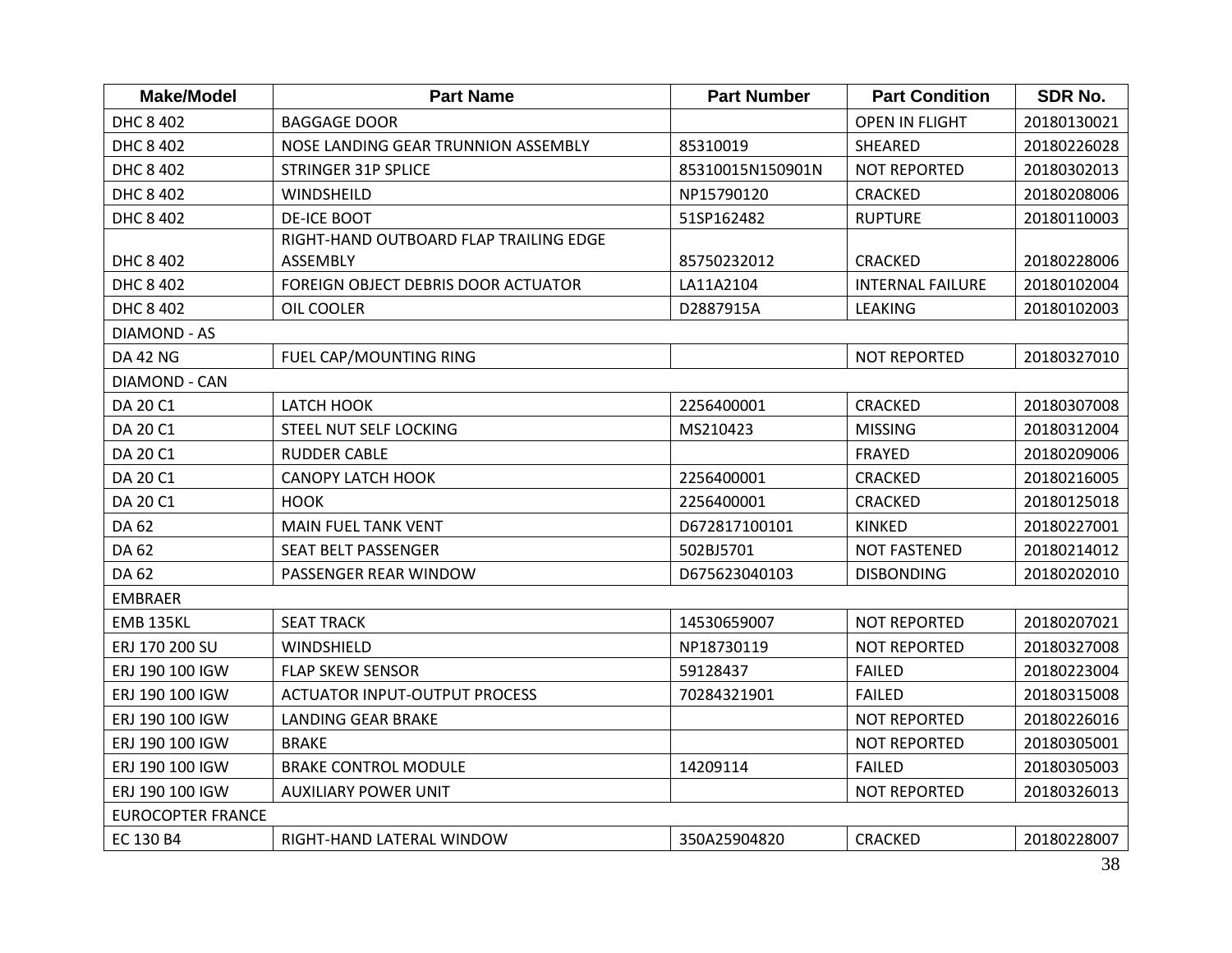| <b>Make/Model</b>          | <b>Part Name</b>                       | <b>Part Number</b> | <b>Part Condition</b>  | <b>SDR No.</b> |
|----------------------------|----------------------------------------|--------------------|------------------------|----------------|
| EC 130 B4                  | WINDOW/CEILING RIGHT-HAND              | 350A25903921       | CRACKED                | 20180125016    |
| EC 130 B4                  | <b>RIGHT-HAND SERVO</b>                | <b>GOODRICH</b>    | <b>FAULTY</b>          | 20180302015    |
| <b>FAIRCHILD</b>           |                                        |                    |                        |                |
| SA227AC                    | <b>ENCODING ALTIMITER</b>              | 51928704D001       | <b>FROZEN</b>          | 20180208008    |
| SA227AC                    | OIL PRESSURE LINE                      | 31080811           | <b>CRACKED</b>         | 20180308003    |
| <b>GULFSTREAM - ISRAEL</b> |                                        |                    |                        |                |
|                            |                                        | WW588379611WW58    |                        |                |
| <b>GULFSTREAM G150</b>     | <b>BUS BAR</b>                         | 8                  | <b>CORRODED</b>        | 20180115014    |
| <b>KAMOV</b>               |                                        |                    |                        |                |
| KA32A11BC                  | <b>LOWER SLIDER</b>                    | 1044210412020010   | <b>BEARING HOUSING</b> | 20180131014    |
| LEARJET                    |                                        |                    |                        |                |
| 45                         | <b>AILERONS</b>                        |                    | JAMMED                 | 20180222013    |
| 45                         | <b>ENGINE THROTTLE RETARD ACTUATOR</b> | 54533039           | <b>NOT REPORTED</b>    | 20180115008    |
| 45                         | <b>GENERATOR</b>                       | 2308023B           | <b>BEARING FAILURE</b> | 20180207028    |
| 45                         | PROBE PITOT                            | 6634100000001      | <b>NOT REPORTED</b>    | 20180227003    |
| 60                         | <b>HYDRAULIC RETURN LINE</b>           | 6000100184         | <b>NOT REPORTED</b>    | 20180204001    |
| <b>LOCKHEED</b>            |                                        |                    |                        |                |
| 188C                       | <b>FIRE LOOP</b>                       | 705156             | <b>WORN</b>            | 20180215011    |
| <b>MOONEY</b>              |                                        |                    |                        |                |
| <b>M20D</b>                | <b>HINGE BOLT</b>                      | <b>AN422A</b>      | SHEARED                | 20180126005    |
| <b>PILATUS - SW</b>        |                                        |                    |                        |                |
|                            | MAIN LANDING GEAR DOWN AND LOCK SWITCH |                    |                        |                |
| PC12 47E                   | <b>WIRING</b>                          |                    | <b>NOT REPORTED</b>    | 20180129012    |
| PC12 47E                   | <b>WIRE HARNES</b>                     |                    | <b>BROKEN WIRE</b>     | 20180131010    |
| <b>PIPER</b>               |                                        |                    |                        |                |
| PA23 250                   | <b>BOLT</b>                            | 691327             | <b>BROKEN</b>          | 20180316005    |
| PA23 250                   | LINE ASSEMBLY                          | 1771903            | <b>CHAFED</b>          | 20180220016    |
|                            | LEFT & RIGHT LANDING GEAR REAR SUPPORT |                    |                        |                |
| <b>PA30</b>                | <b>BULKHEAD</b>                        | 20324022032403     | <b>CRACK</b>           | 20180223008    |
| <b>PA31</b>                | <b>ALTIMETER</b>                       | 5035PP24           | <b>UNSERVICEABLE</b>   | 20180301006    |
| PA31 350                   | <b>BOLT</b>                            | AN413              | <b>BROKEN</b>          | 20180316007    |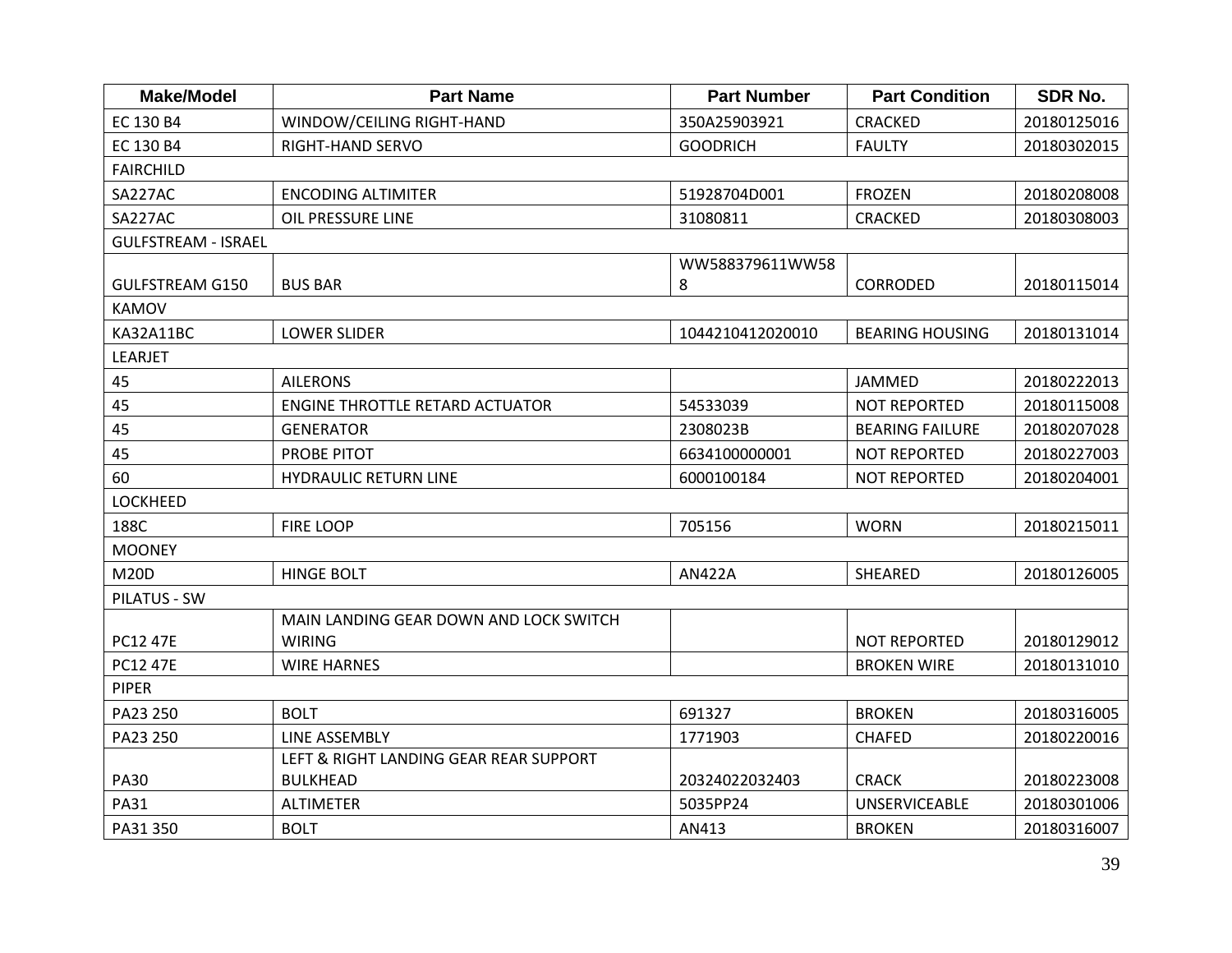| <b>Make/Model</b>    | <b>Part Name</b>                | <b>Part Number</b> | <b>Part Condition</b>   | <b>SDR No.</b> |
|----------------------|---------------------------------|--------------------|-------------------------|----------------|
| PA31 350             | <b>BRACKET ASSEMBLY</b>         | 5246900            | <b>BROKEN</b>           | 20180316011    |
| PA31 350             | <b>EMERGENCY FUEL PUMP</b>      |                    | <b>NOT REPORTED</b>     | 20180309009    |
| PA31 350             | <b>WIPER ARM ASSIEMBLY</b>      | XW215591           | <b>NOT REPORTED</b>     | 20180108013    |
| PA34 200             | NOSE GEAR MOUNT ASSEMBLY        | 95551023           | <b>IN SERVICE</b>       | 20180221008    |
| PA44 180             | <b>FLAPPER VALVE</b>            | 87327003           | <b>BROKEN</b>           | 20180213009    |
| PA44 180             | <b>PUMP</b>                     | 38992812           | <b>NOT REPORTED</b>     | 20180302020    |
| PA44 180             | <b>MUFFLER</b>                  | PIM0010            | <b>BLOCKED</b>          | 20180326021    |
| <b>ROBINSON</b>      |                                 |                    |                         |                |
| R66                  | <b>THROTTLE CABLE</b>           | C52210             | <b>METAL FATIGUE</b>    | 20180305005    |
| <b>SIKORSKY</b>      |                                 |                    |                         |                |
|                      |                                 |                    | <b>INSTALLED</b>        |                |
| S76C                 | ANGLE BALANCE SPRING            | 7640003014114      | <b>INCORRECTLY</b>      | 20180307009    |
| <b>S92A</b>          | DAMPER MAIN ROTOR               | 9210615801103      | DELAMINATED             | 20180104001    |
| <b>S92A</b>          | <b>HYDRAULIC PUMP</b>           | 92650115811        | SHEARED                 | 20180110007    |
| <b>S92A</b>          | <b>MAIN GEARBOX FILTERS</b>     | ACC683F163923511   | <b>DAMAGED</b>          | 20180223012    |
| <b>VANS</b>          |                                 |                    |                         |                |
| <b>RV10</b>          | <b>ALTERNATOR</b>               | AL12E160B          | <b>SERVICEABLE</b>      | 20180211001    |
| <b>VIKING CANADA</b> |                                 |                    |                         |                |
| DHC 6 400            | <b>ELEVATOR CONTROL CABLE</b>   | EO690531           | <b>NEW</b>              | 20180322017    |
| DHC 6 400            | <b>BOOST PUMP</b>               | C6SC10057          | <b>NEW</b>              | 20180222018    |
| DHC 6 400            | <b>FUEL PRESSURE SWITCH</b>     | P18MH109           | <b>NEW</b>              | 20180123038    |
| DHC 6 400            | <b>FUEL PRESSURE SWITCH</b>     | P18MH109           | <b>NEW</b>              | 20180123039    |
| DHC 6 400            | <b>FUEL PRESSURE SWITCH</b>     | P18MH109           | <b>NEW</b>              | 20180219009    |
| DHC 6 400            | <b>HYDRALIC PRESSURE SWITCH</b> | P12MH149           | <b>NEW</b>              | 20180301007    |
| DHC 6 400            | <b>HYDRAULIC SWITCH</b>         | P12MH149           | <b>NEW</b>              | 20180323020    |
| DHC 6 400            | <b>TEMPERATURE BULB</b>         | MA280341           | <b>NEW</b>              | 20180115023    |
| <b>ENGINE</b>        |                                 |                    |                         |                |
| <b>ALLISON</b>       |                                 |                    |                         |                |
| 250-C20              | <b>COMPRESSOR ASSEMBLY</b>      | 6890550            | <b>CRACKED</b>          | 20180219011    |
| 250-C20              | POWER TURBINE GOVERNOR          | 23065121           | <b>USED</b>             | 20180227011    |
| 250-C20B             | <b>GEARBOX</b>                  | CAG33982           | <b>METAL GENERATION</b> | 20180219010    |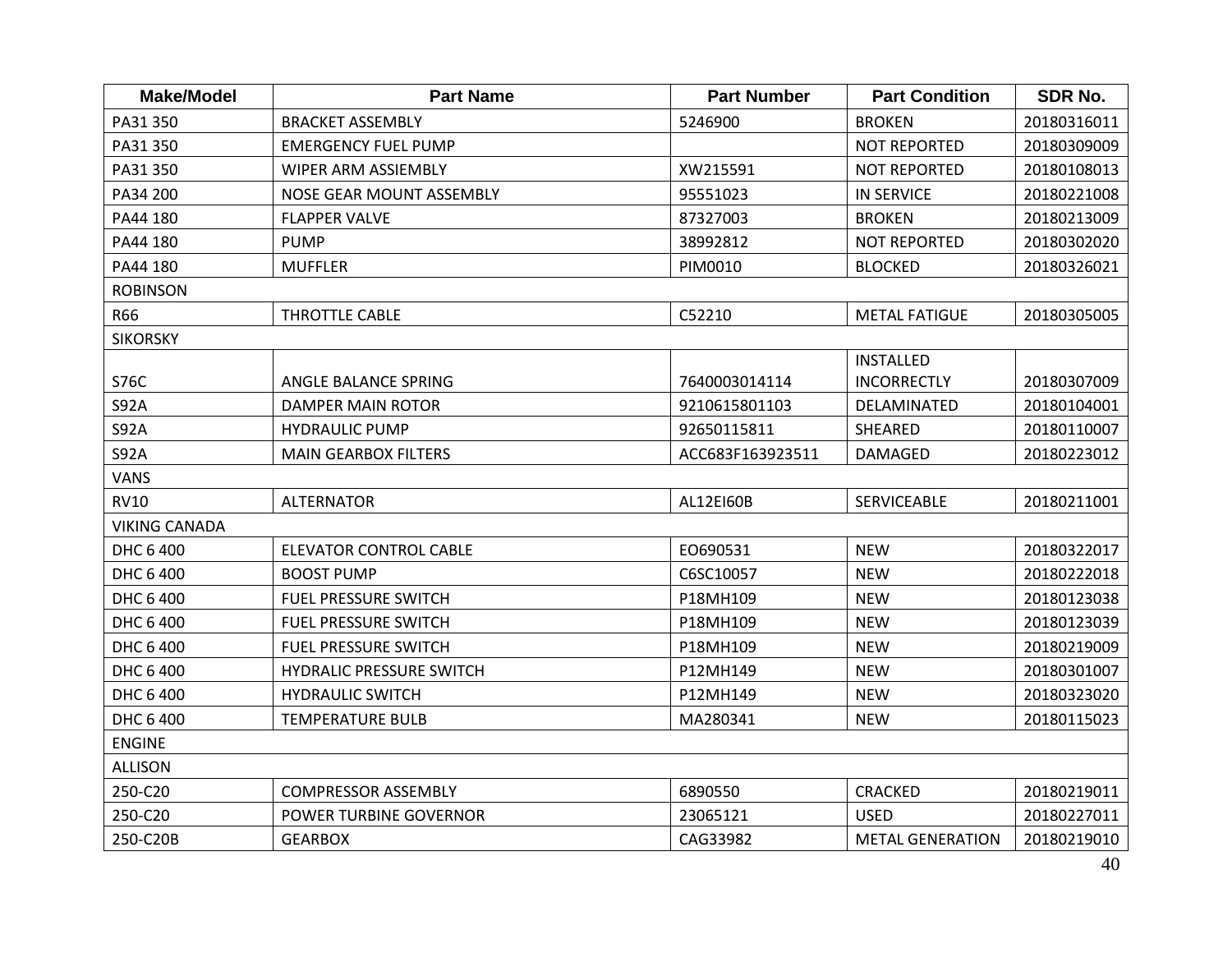| <b>Make/Model</b>        | <b>Part Name</b>              | <b>Part Number</b> | <b>Part Condition</b> | SDR No.     |
|--------------------------|-------------------------------|--------------------|-----------------------|-------------|
| 250-C30P                 | <b>FREEWHEEL BOSS</b>         |                    | <b>CHIPPED</b>        | 20180321003 |
| 250-C47B                 | <b>COMPRESSOR</b>             |                    | <b>NOT REPORTED</b>   | 20180108008 |
| 501-D13D                 | <b>ENGINE STARTER</b>         | 383350121          | <b>NOT REPORTED</b>   | 20180309007 |
| <b>AUSTRO ENGINE</b>     |                               |                    |                       |             |
| $E4-B$                   | PROPELLER GOVERNOR            | P87716             | ON CONDITION          | 20180125015 |
| <b>AVCO LYCOMING</b>     |                               |                    |                       |             |
| IO-540-AE1A5             | <b>ENGINE</b>                 |                    | <b>MAKING METAL</b>   | 20180315009 |
| LO-360-A1H6              | <b>DISTRIBUTOR</b>            | K3008              | <b>BROKEN</b>         | 20180323007 |
| O-320-D2J                | <b>MAGNETO</b>                | 4371               | <b>SPARK</b>          | 20180115024 |
| O-320-D2J                | <b>EXHAUST VALVE SEAT</b>     | 72058              | <b>WORN</b>           | 20180116016 |
| TIO-540-AK1A             | <b>FUEL PUMP</b>              | <b>RG1798OUM</b>   | <b>UNSEVICEABLE</b>   | 20180308004 |
| TIO-540-J2BD             | <b>TURBO MOUNT</b>            | LW18302            | OVERHAULED            | 20180309005 |
| TIO-540-J2BD             | <b>STUD</b>                   | 3813               | LOOSE                 | 20180316009 |
| <b>BOMBARDIER ROTAX</b>  |                               |                    |                       |             |
| 912 S3                   | FUEL PUMP/MECHANICAL          | 893115             | <b>NOT REPORTED</b>   | 20180207008 |
| <b>CFM INTERNATIONAL</b> |                               |                    |                       |             |
| CFM56-5A1                | FAN ROTOR STAGE 1 BLADE       | 3360077120         | <b>BENT</b>           | 20180115013 |
| CFM56-5A5                | <b>AIR INLET</b>              |                    | <b>NOT REPORTED</b>   | 20180209004 |
| CFM56-5A5                | FAN ROTOR STAGE 1 BLADE       | 3360077120         | <b>BENT</b>           | 20180115015 |
| CFM56-5A5                | OIL SUPPLY TUBE               | 3360986010         | <b>CRACKED</b>        | 20180312003 |
| <b>GARRETT</b>           |                               |                    |                       |             |
| TPE331-10                | <b>ENGINE</b>                 | TPE33110           | <b>UNSERVICEABLE</b>  | 20180108006 |
| TPE331-10UA              | <b>HIGH SPEED PINION GEAR</b> | 310117017          | OVERHAULED            | 20180207026 |
| TPE331-10UA-511G         | OIL SCAVENGE PUMP             | 8659307            | OVERHAULED            | 20180105003 |
| TPE331-11U               | <b>COVER</b>                  | 3165700            | <b>CRACKED</b>        | 20180202011 |
| TPE331-11U-612G          | <b>COMBUSTOR</b>              | 31071731           | OVERHAULED            | 20180122017 |
| <b>GENERAL ELECTRIC</b>  |                               |                    |                       |             |
| CF34-3B                  | <b>OIL SYSTEM</b>             |                    | <b>NOT REPORTED</b>   | 20180328005 |
| CF34-3B1                 | <b>FUEL CONTROL UNIT</b>      | 414T70P02          | <b>DAMAGED</b>        | 20180203008 |
| CF34-3B1                 | <b>RPM INDICATING</b>         |                    | <b>NOT REPORTED</b>   | 20180226027 |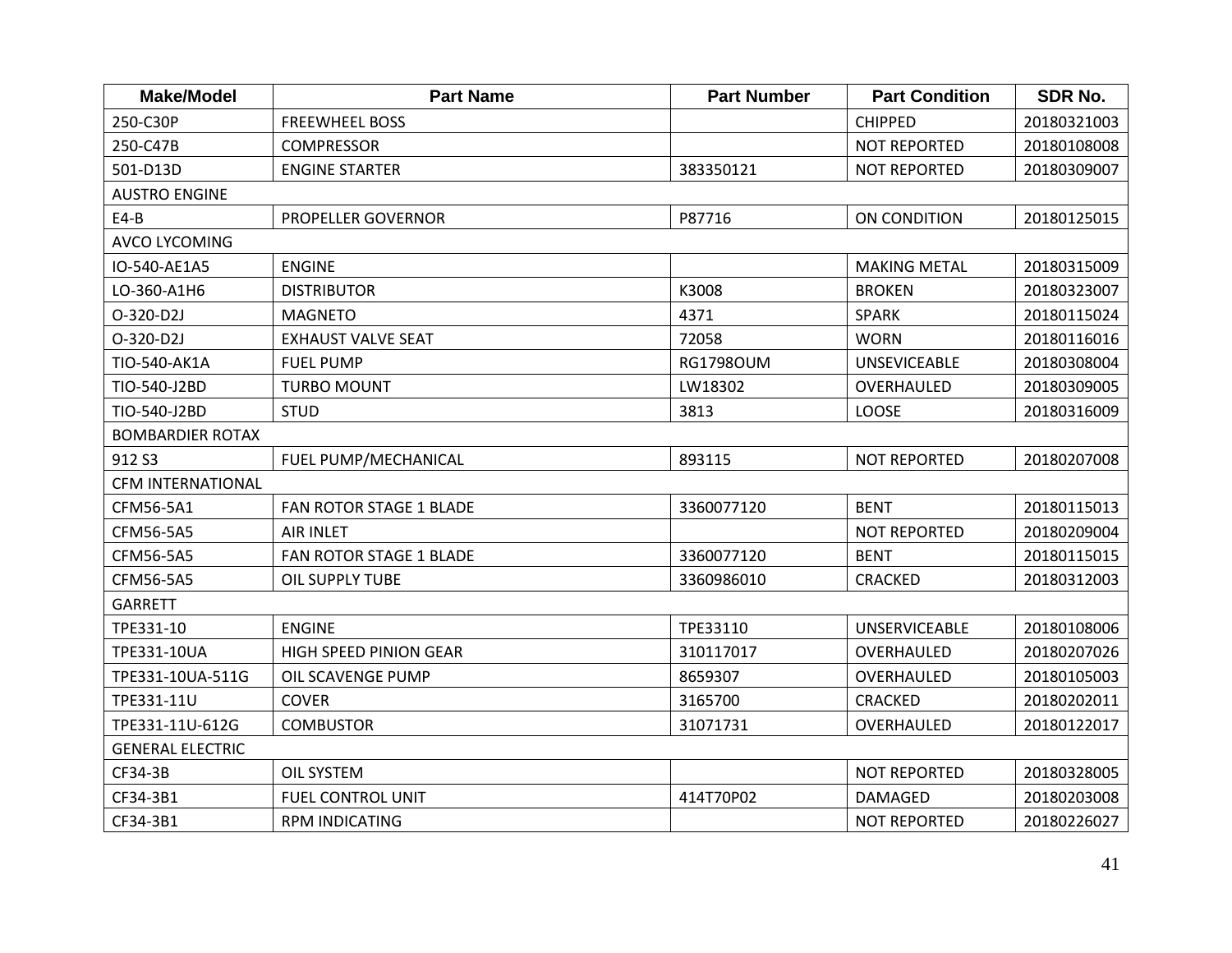| <b>Make/Model</b>              | <b>Part Name</b>                       | <b>Part Number</b> | <b>Part Condition</b> | SDR No.     |
|--------------------------------|----------------------------------------|--------------------|-----------------------|-------------|
| CF34-8C1                       | <b>FUEL METERING UNIT</b>              | 4120T01P02         | <b>NOT REPORTED</b>   | 20180130017 |
| CF34-8C1                       | FULL AUTHORITY DIGITAL ENGINE CONTROL  | 111E9320G59        | <b>NOT REPORTED</b>   | 20180212010 |
| CF34-8C5B1                     | <b>ENGINE</b>                          | CF348C5B1          | <b>NOT REPORTED</b>   | 20180214008 |
| CF34-8C5B1                     | <b>ENGINE</b>                          | CF348C5B1          | <b>NOT REPORTED</b>   | 20180202006 |
| CF6-50C2                       | <b>DUCT 8TH STAGE BLEED</b>            | 23121501           | CRACKED               | 20180323018 |
| CF6-50C2                       | OIL STRAINER CLOG SWITCH               | 215N0434           | <b>UNSERVICEABLE</b>  | 20180302022 |
| <b>HONEYWELL</b>               |                                        |                    |                       |             |
| AS907-1-1A                     | <b>ENGINE</b>                          |                    | <b>NOT REPORTED</b>   | 20180112021 |
| AS907-1-1A                     | <b>ENGINE</b>                          |                    | <b>NOT REPORTED</b>   | 20180302019 |
| AS907-2-1A                     | #4 CARBON SEAL                         |                    | <b>NOT REPORTED</b>   | 20180124002 |
| AS907-2-1A                     | <b>ENGINE</b>                          |                    | <b>NOT REPORTED</b>   | 20180302018 |
| AS907-2-1A                     | <b>ENGINE OIL PUMP</b>                 | 30387043           | <b>NOT REPORTED</b>   | 20180129015 |
| <b>KLIMOV</b>                  |                                        |                    |                       |             |
| TB3-117BMA                     | VARIABLE GUIDE VANE HYDRAULIC ACTUATOR | 788391801          | <b>LEAKING</b>        | 20180131013 |
| <b>PRATT &amp; WHITNEY-CAN</b> |                                        |                    |                       |             |
| PT6A-140                       | AIRFRAME OIL COOLER                    |                    | <b>NOT REPORTED</b>   | 20180119001 |
| PT6A-27                        | <b>T5 BUS BAR</b>                      | 3027628            | <b>IN SERVICE</b>     | 20180112016 |
| PT6A-34                        | <b>LARGE EXIT DUCT</b>                 | 310926302          | <b>NOT REPORTED</b>   | 20180125017 |
| PT6A-41                        | <b>BLEED OFF VALVE</b>                 |                    | <b>NOT REPORTED</b>   | 20180226001 |
| PT6A-42                        | OIL FILLER NECK                        |                    | <b>NOT REPORTED</b>   | 20180314002 |
| PT6A-60A                       | <b>SERVICING</b>                       |                    | <b>NOT REPORTED</b>   | 20180323006 |
| PT6A-60A                       | <b>DRIVE END BEARING</b>               | 3CPE003600918      | <b>WORN</b>           | 20180214011 |
| PT6A-62                        | AIR SEAL POWER TURBINE ROTOR           | 310976701          | <b>UNSERVICEABLE</b>  | 20180108010 |
| PT6A-67D                       | PROPELLER GOVERNOR                     | 311849603          | <b>NOT REPORTED</b>   | 20180119005 |
| PT6A-67D                       | <b>BOLT MACHINE HEXAGON</b>            | MS949034           | <b>UNSERVICEABLE</b>  | 20180123008 |
| PT6A-67D                       | <b>GASKET - OVERSPEED GOVENOR</b>      | FAAPMAVE31189530   | <b>NEW AT INSTALL</b> | 20180129014 |
| PT6C-67C                       | FUEL IMPENDING BYPASS SWITCH           |                    | <b>LEAKING</b>        | 20180302007 |
| <b>PW120A</b>                  | <b>FUEL CONTROL</b>                    |                    | <b>NOT REPORTED</b>   | 20180226030 |
| <b>PW123</b>                   | <b>CANNON PLUGS</b>                    |                    | <b>DAMAGED PINS</b>   | 20180115017 |
| <b>PW123</b>                   | <b>PROPELLER CONTROLS</b>              |                    | <b>NOT REPORTED</b>   | 20180214003 |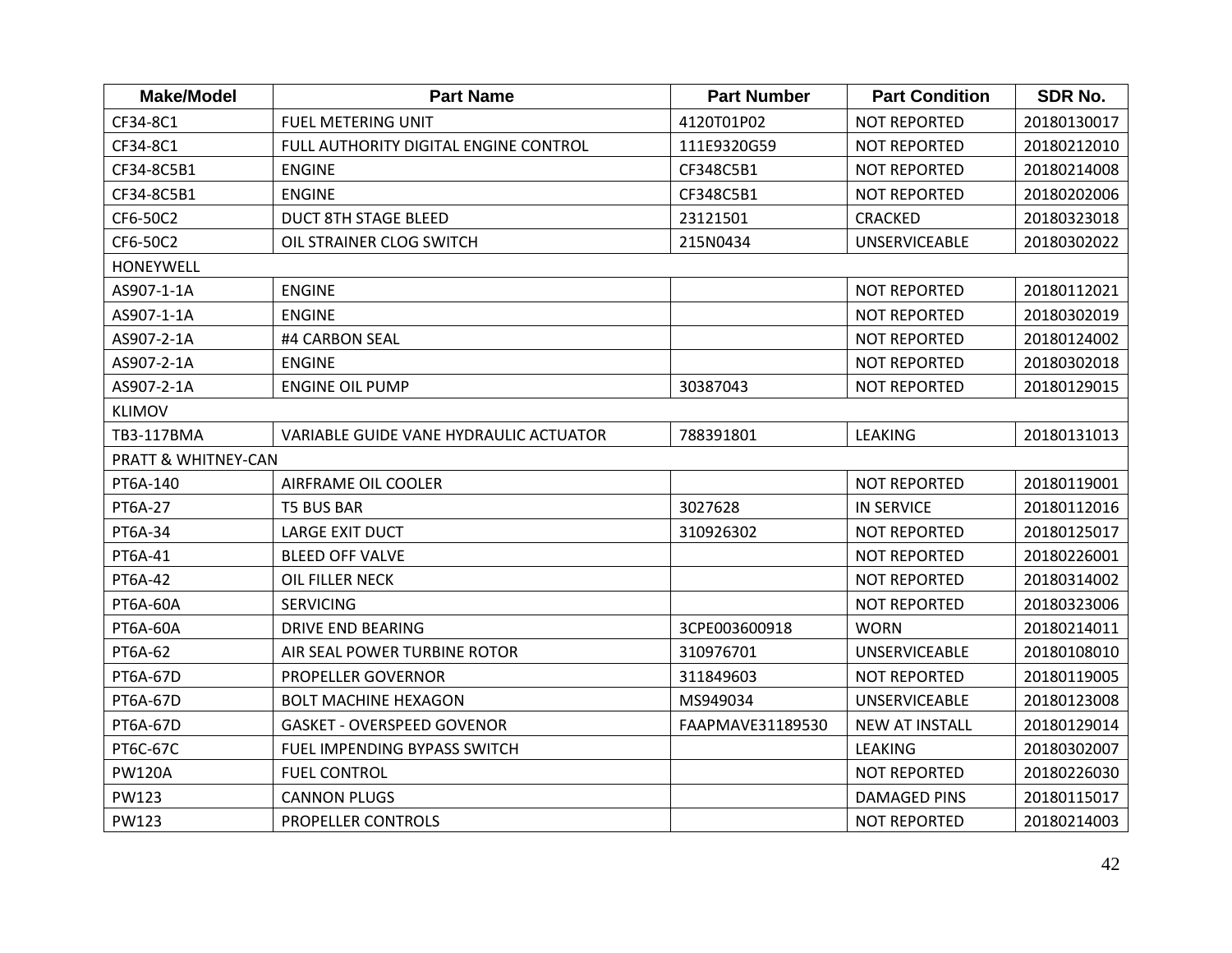| <b>Make/Model</b> | <b>Part Name</b>                    | <b>Part Number</b> | <b>Part Condition</b>  | SDR No.     |
|-------------------|-------------------------------------|--------------------|------------------------|-------------|
| <b>PW123</b>      | <b>IGNITION WIRING</b>              |                    | <b>BURNT CONNECTOR</b> | 20180307011 |
| <b>PW123C</b>     | TORQUE SENSOR CONDITIONING UNIT     |                    | <b>NOT REPORTED</b>    | 20180203001 |
| <b>PW123D</b>     | <b>SERVICING</b>                    |                    | <b>NOT REPORTED</b>    | 20180205001 |
| <b>PW124B</b>     | LOW PRESSURE BLADE                  | 312270201          | <b>UNSERVICEABLE</b>   | 20180328009 |
| <b>PW127E</b>     | <b>OIL SYSTEM</b>                   |                    | <b>NOT REPORTED</b>    | 20180205005 |
| <b>PW127E</b>     | <b>PACKING</b>                      |                    | <b>LEAKING</b>         | 20180123001 |
| <b>PW127M</b>     | PROPELLER ELECTRONIC CONTROLLER     |                    | <b>NOT REPORTED</b>    | 20180302009 |
| <b>PW127M</b>     | <b>ENGINE ELECTRICAL CONNECTORS</b> |                    | <b>NOT REPORTED</b>    | 20180112002 |
| <b>PW127M</b>     | POWERPLANT WIRING                   |                    | <b>NOT REPORTED</b>    | 20180205002 |
| <b>PW127M</b>     | <b>CASE-GAS GENERATOR ASSEMBLY</b>  | 307006201          | <b>NOT REPORTED</b>    | 20180116002 |
| <b>PW127M</b>     | <b>GAS GENERATOR CASE</b>           |                    | LEAKING                | 20180205004 |
| <b>PW127M</b>     | <b>CASE-GAS GENERATOR ASSEMBLY</b>  | 307006201          | <b>NOT REPORTED</b>    | 20180122002 |
| <b>PW127M</b>     | <b>FUEL MANIFOLD</b>                |                    | <b>UNSERVICEABLE</b>   | 20180320007 |
| <b>PW127M</b>     | <b>FUEL NOZZLE</b>                  |                    | <b>NOT REPORTED</b>    | 20180222004 |
| <b>PW127M</b>     | <b>NOZZLE</b>                       |                    | <b>UNSERVICEABLE</b>   | 20180308008 |
| <b>PW127M</b>     | OIL PRESSURE TRANSDUCER             |                    | <b>NOT REPORTED</b>    | 20180326004 |
| PW1500G           | <b>VARIABLE FREQUENCY GENERATOR</b> | C07500043003       | <b>FAILED</b>          | 20180314003 |
| <b>PW1500G</b>    | <b>ENGINE</b>                       |                    | <b>NOT REPORTED</b>    | 20180329002 |
| PW1500G           | <b>ENGINE ASSEMBLY</b>              | PW1524G            | <b>FAILED</b>          | 20180212013 |
| <b>PW1500G</b>    | <b>ENGINE ASSEMBLY</b>              | PW1521G3           | <b>FAILED</b>          | 20180115007 |
| PW1500G           | <b>ENGINE ASSEMBLY</b>              | PW1521G3           | <b>FAILED</b>          | 20180123006 |
| PW1500G           | <b>ENGINE ASSEMBLY</b>              | PW1524G3           | <b>FAILED</b>          | 20180129008 |
| PW1500G           | <b>ENGINE ASSEMBLY</b>              | PW1524G3           | <b>FAILED</b>          | 20180219001 |
| PW1500G           | <b>ENGINE ASSEMBLY</b>              | PW1521G3           | <b>DEBRIS</b>          | 20180319001 |
| PW1500G           | <b>ENGINE ASSEMBLY</b>              | PW1524G3           | DAMAGED                | 20180309006 |
| PW1500G           | <b>ENGINE COMBUSTION SECTION</b>    |                    | <b>NOT REPORTED</b>    | 20180209003 |
| <b>PW1500G</b>    | <b>ENGINE ASSEMBLY</b>              | PW1524G3           | <b>FAILED</b>          | 20180221001 |
| PW1500G           | P2/T2 HEATER                        | 1020472            | <b>FAILED</b>          | 20180222005 |
| PW1500G           | AIR/OIL COOLER                      | 1018768            | <b>LEAKING</b>         | 20180220002 |
| <b>PW1500G</b>    | <b>HEAT EXCHANGER AIR/OIL</b>       | 1018768            | LEAKING                | 20180319002 |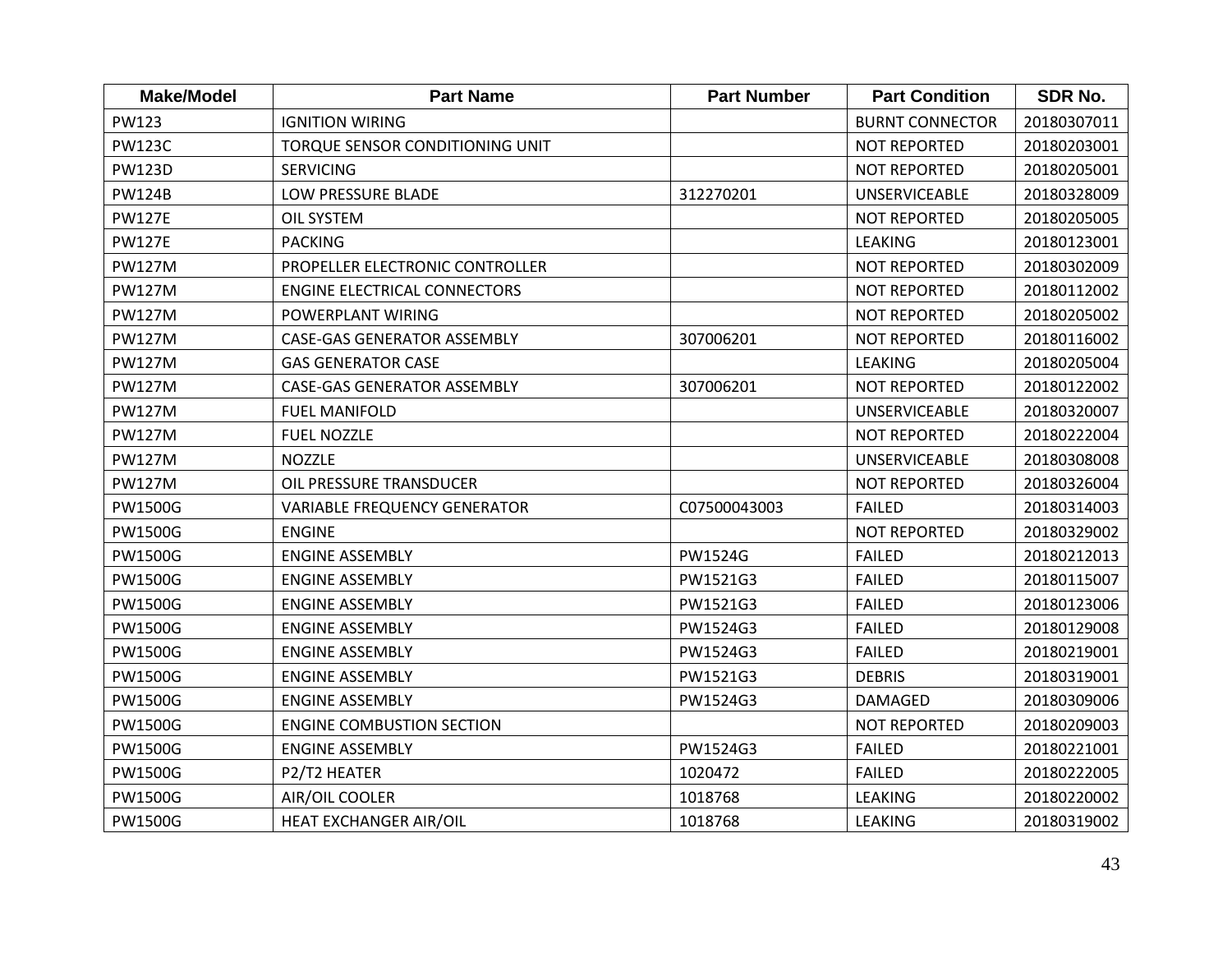| <b>Make/Model</b>        | <b>Part Name</b>                       | <b>Part Number</b> | <b>Part Condition</b>    | <b>SDR No.</b> |
|--------------------------|----------------------------------------|--------------------|--------------------------|----------------|
| <b>PW150A</b>            | <b>SERVICING</b>                       |                    | <b>NOT REPORTED</b>      | 20180226007    |
| <b>PW150A</b>            | <b>FUEL SYSTEM</b>                     |                    | <b>NOT REPORTED</b>      | 20180302006    |
| <b>PW150A</b>            | <b>ENGINE</b>                          | <b>PW150A</b>      | <b>OIL LOSS</b>          | 20180103005    |
| <b>PW150A</b>            | O-RING                                 | ST6202116          | <b>NOT REPORTED</b>      | 20180119002    |
| <b>PW150A</b>            | <b>ENGINE</b>                          |                    | <b>NOT REPORTED</b>      | 20180220014    |
| <b>PW150A</b>            | <b>TURBINE</b>                         |                    | <b>NOT REPORTED</b>      | 20180220011    |
| <b>PW150A</b>            | SEAL-#4 BEARING                        | 304905501          | <b>NOT REPORTED</b>      | 20180116003    |
| <b>PW150A</b>            | <b>CARBON SEAL</b>                     |                    | <b>INTERNAL OIL LEAK</b> | 20180322006    |
| <b>PW150A</b>            | OIL PUMP ASSEMBLY                      | 301712108          | <b>LEAKING</b>           | 20180102006    |
| <b>PW150A</b>            | OIL PRESSURE REGULATOR                 |                    | <b>NOT REPORTED</b>      | 20180112004    |
| <b>PW150A</b>            | 29 BEARING                             |                    | <b>CHIPPED</b>           | 20180111001    |
| <b>PW306D</b>            | #3 BEARING CARBON SEAL                 |                    | <b>NOT REPORTED</b>      | 20180119003    |
| <b>PW535B</b>            | <b>ENGINE ELECTRONIC CONTROLLER</b>    |                    | <b>NOT REPORTED</b>      | 20180203003    |
| <b>PW545A</b>            | OIL SYSTEM                             |                    | <b>NOT REPORTED</b>      | 20180112010    |
| <b>PW545A</b>            | <b>ENGINE ASSEMBLY</b>                 | 31J190001          | <b>NOT REPORTED</b>      | 20180115005    |
| <b>PW545A</b>            | <b>THROTTLE CABLE</b>                  |                    | <b>NOT REPORTED</b>      | 20180112006    |
| <b>PW545B</b>            | THRUST REVERSER SWITCH                 |                    | <b>NOT REPORTED</b>      | 20180115006    |
|                          | MAIN OIL PRESSURE/MAIN OIL TEMPERATURE |                    |                          |                |
| <b>PW610FA</b>           | <b>SENSOR</b>                          | 35C155104          | <b>NOT REPORTED</b>      | 20180123004    |
| <b>PW615FA</b>           | #4 BEARING CARBON SEAL                 |                    | <b>NOT REPORTED</b>      | 20180313005    |
| PRATT & WHITNEY-USA      |                                        |                    |                          |                |
| PW1521G3                 | <b>ENGINE ASSEMBLY</b>                 | PW1521G3           | <b>DEBRIS</b>            | 20180108002    |
| PW4060                   | <b>VIBRATION ANALYZER</b>              |                    | <b>NOT REPORTED</b>      | 20180319008    |
| R-985-AN-1               | <b>IMPELLER SHAFT ASSEMBLY</b>         | 19559              | <b>BEARING FAILURE</b>   | 20180207024    |
| <b>ROLLS ROYCE - UK</b>  |                                        |                    |                          |                |
| RB211-535E4-37           | <b>CONNECTOR</b>                       | 2507148            | <b>UNSERVICEABLE</b>     | 20180221006    |
| <b>ROLLS ROYCE - USA</b> |                                        |                    |                          |                |
| 250-C300/A1              | <b>STARTER GENERATOR</b>               | RR30000412         | OVERHAUL                 | 20180319017    |
| TAY 611-8                | UNION DOUBLE ENDED TUBE ELBOW          | AS27467            | <b>CRACKED</b>           | 20180308002    |
| TELEDYNE CONTINENTAL     |                                        |                    |                          |                |
| IO-240-B                 | MECHANICAL FUEL PUMP                   | 6533512            | <b>LEAKING</b>           | 20180209008    |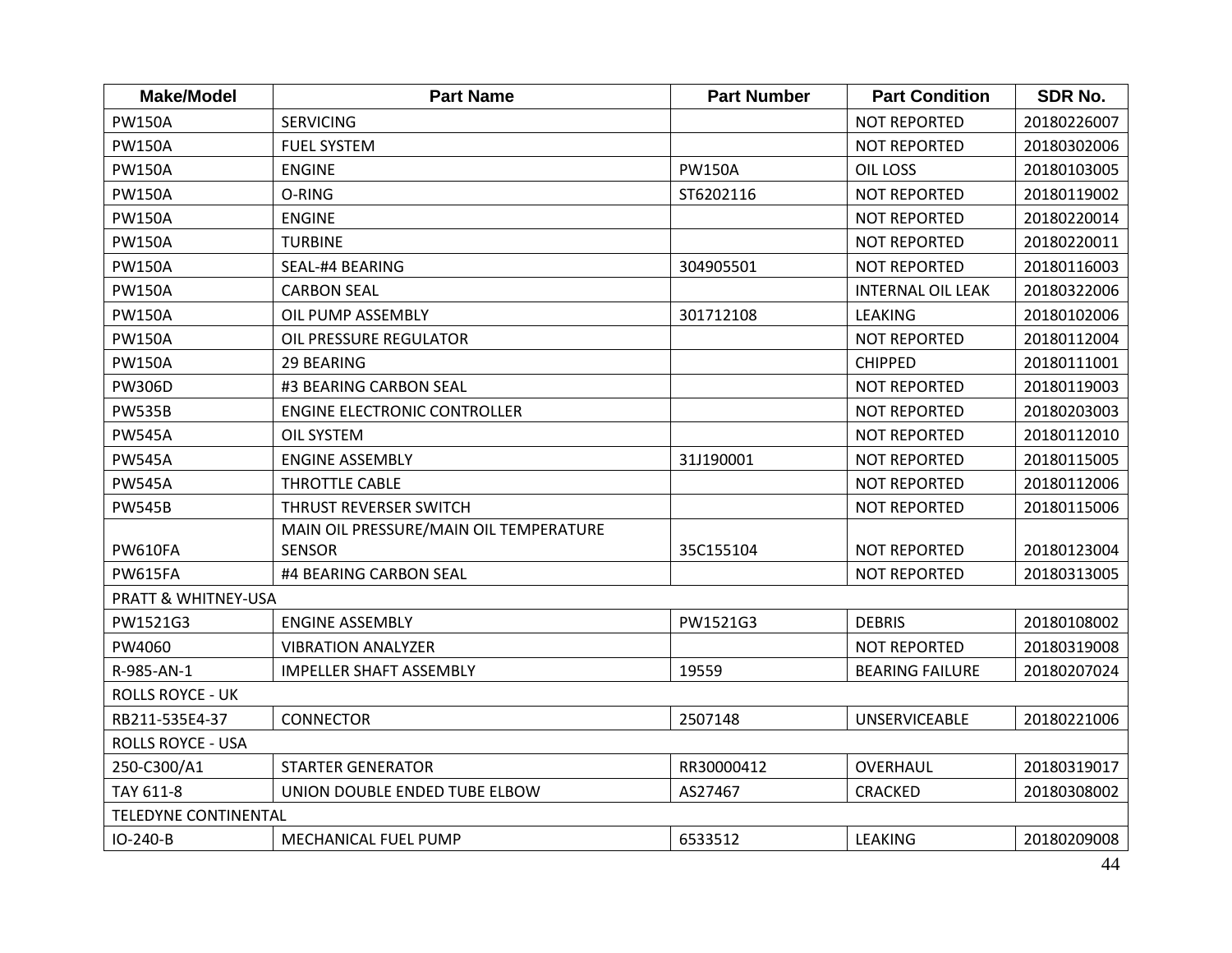| <b>Make/Model</b>       | <b>Part Name</b>                      | <b>Part Number</b> | <b>Part Condition</b> | <b>SDR No.</b> |  |  |  |
|-------------------------|---------------------------------------|--------------------|-----------------------|----------------|--|--|--|
| IO-240-B                | MECHANICAL FUEL PUMP                  | 6533514A5          | <b>LEAKING</b>        | 20180330001    |  |  |  |
| IO-360-G                | <b>ENGINE OIL SYSTEM</b>              |                    | <b>NOT REPORTED</b>   | 20180220007    |  |  |  |
| <b>TSIO-520-NB</b>      | <b>NUT</b>                            | 652541             | <b>USED</b>           | 20180212017    |  |  |  |
| <b>TURBOMECA</b>        |                                       |                    |                       |                |  |  |  |
| ARRIEL 1D1              | <b>DRAIN VALVE</b>                    | 174120070          | <b>LEAKING</b>        | 20180208010    |  |  |  |
| <b>PROPELLER</b>        |                                       |                    |                       |                |  |  |  |
| <b>DOWTY ROTOL</b>      |                                       |                    |                       |                |  |  |  |
| R408/6-123-F/17         | PROPELLER CONTROL UNIT                | 697073003          | <b>FAULTY</b>         | 20180309012    |  |  |  |
| R408/6-123-F/17         | PROPELLER ELECTRONIC CONTROLLER       | 699018003          | <b>MALFUNCTION</b>    | 20180226009    |  |  |  |
| <b>HARTZELL</b>         |                                       |                    |                       |                |  |  |  |
| HC-B3TN-3D              | <b>BALL BEARING</b>                   | B61442             | CRACKED               | 20180208018    |  |  |  |
| HC-B3TN-3D              | HUB                                   | 84060              | <b>UNSERVICEABLE</b>  | 20180125013    |  |  |  |
| HC-B3TN-3DY             | <b>BALL BEARING</b>                   | B61442             | <b>CRACKED</b>        | 20180208012    |  |  |  |
| HC-B3TN-3DY             | <b>BALL BEARING</b>                   | B61442             | <b>CRACKED</b>        | 20180208013    |  |  |  |
| HC-B3TN-3DY             | <b>BALL BEARING</b>                   | B61442             | CRACKED               | 20180208014    |  |  |  |
| HC-B3TN-3DY             | <b>BALL BEARING</b>                   | B61442             | <b>CRACKED</b>        | 20180208017    |  |  |  |
| HC-B3TN-3DY             | <b>BALL BEARING</b>                   | B61442             | DAMAGED               | 20180208016    |  |  |  |
| HC-B3TN-3DY             | <b>BEARING RETENTION BLADE</b>        | A1851              | DAMAGED               | 20180208015    |  |  |  |
| HC-B4MP-3C              | <b>COUNTERWEIGHT SLUG BOLT</b>        | B338614H           | <b>CRACKED</b>        | 20180102009    |  |  |  |
| <b>MT PROPELLER</b>     |                                       |                    |                       |                |  |  |  |
| $MTV-15-B$              | <b>LAG BOLT</b>                       | A983               | <b>BROKEN</b>         | 20180220018    |  |  |  |
| MTV-6-R                 | <b>GOVERNOR</b>                       | P85316             | SEPERATED             | 20180321001    |  |  |  |
| <b>EQUIPMENT</b>        |                                       |                    |                       |                |  |  |  |
| <b>ACK TECHNOLOGIES</b> |                                       |                    |                       |                |  |  |  |
| E04ELT                  | <b>EMERGENCY LOCATING TRANSMITTER</b> | E04ELT             | <b>UNSERVICEABLE</b>  | 20180211002    |  |  |  |
| <b>ARTEX</b>            |                                       |                    |                       |                |  |  |  |
| 110773                  | <b>ANTENNA</b>                        | 110773             | <b>UNSERVICEABLE</b>  | 20180111006    |  |  |  |
| DART AEROSPACE          |                                       |                    |                       |                |  |  |  |
| D41269402               | <b>SPACEDOOR</b>                      | D41269402          | <b>FAULTY</b>         | 20180306004    |  |  |  |
| <b>NARCO</b>            |                                       |                    |                       |                |  |  |  |